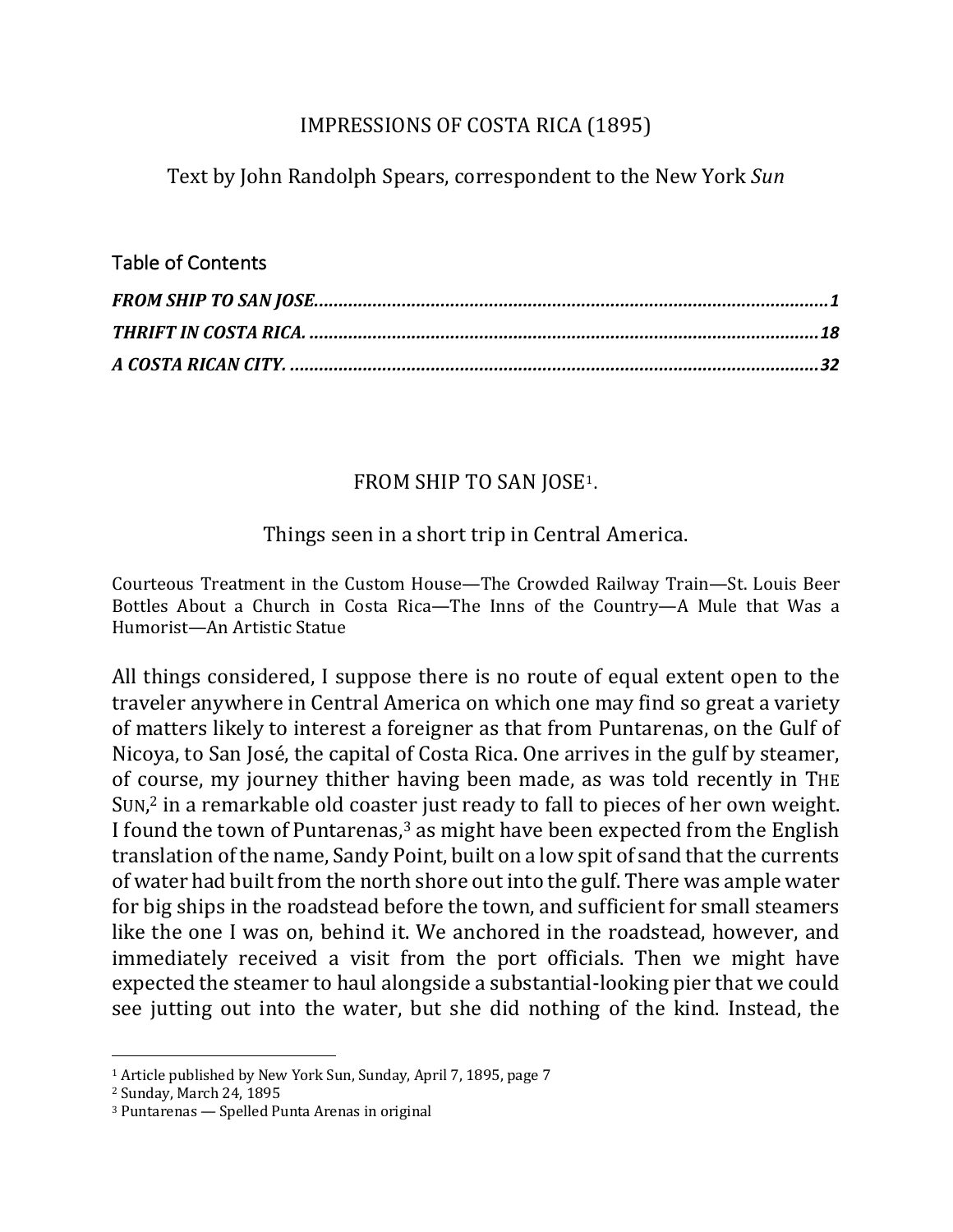passengers got into a ship's boat, and were rowed to the pier. There we climbed up a steep stairway, and then carried our baggage to the Custom House located on shore.

This pier I found to be the first matter of interest in the journey to San José. As a mechanical structure it was in but one respect peculiar or interesting; it was an ordinary aggregation of iron piles, girders, braces, and flooring built out into the usually calm waters of the gulf. Its peculiarity was that it was on the one hand very much larger than, and ten times as expensive as the requirements of a small boat pier demanded, and on the other hand it was neither strong enough nor long enough to serve for the landing of cargoes direct from the ships. Why such a pier should have been erected there was more than I could understand then. Afterward I learned that it was one of a dozen or so erected along the south sea shore of the Spanish Main for the benefit of the owners chiefly.

Every passenger and every pound of cargo landed at the ports where these piers exist must pay toll to the pier owners, whether the pier be used or not. At each of these ports there is also a lighterage company, whose boats must be used for the cargo always, and by the passengers generally. The pier company and the lighterage company have usually the same stockholders. The companies hold concessions from the Government which last from twenty years upward, and most valuable concessions they are, for the amount of the yearly commerce in the port being known in advance, together with the cost of erecting the pier, the companies have been enabled to so arrange matters as to pay from ten to twenty percent. dividends every quarter.

The charges at Puntarenas are comparatively light. I paid but 44 cents for the privilege of climbing the stairway with my baggage on my back and walking thence with it to the Custom House. I learned that longshoremen are usually on hand to help with baggage, but no passengers willing to hire a longshoreman [were] expected to arrive on my steamer, so none was at hand when I landed.

At this port I had my first experience in passing a Spanish-American Custom House. I had read books of travel that told long stories of venal, domineering officials and of annoyances which travelers were made to suffer in order that they might be forced to pay blackmail. And I was carrying with me a camera and several rolls of film. I could not show the officials what was within either the camera or the rolls without ruining the film already exposed and ending all hope of photographing the odd things I was to see in the journey before me.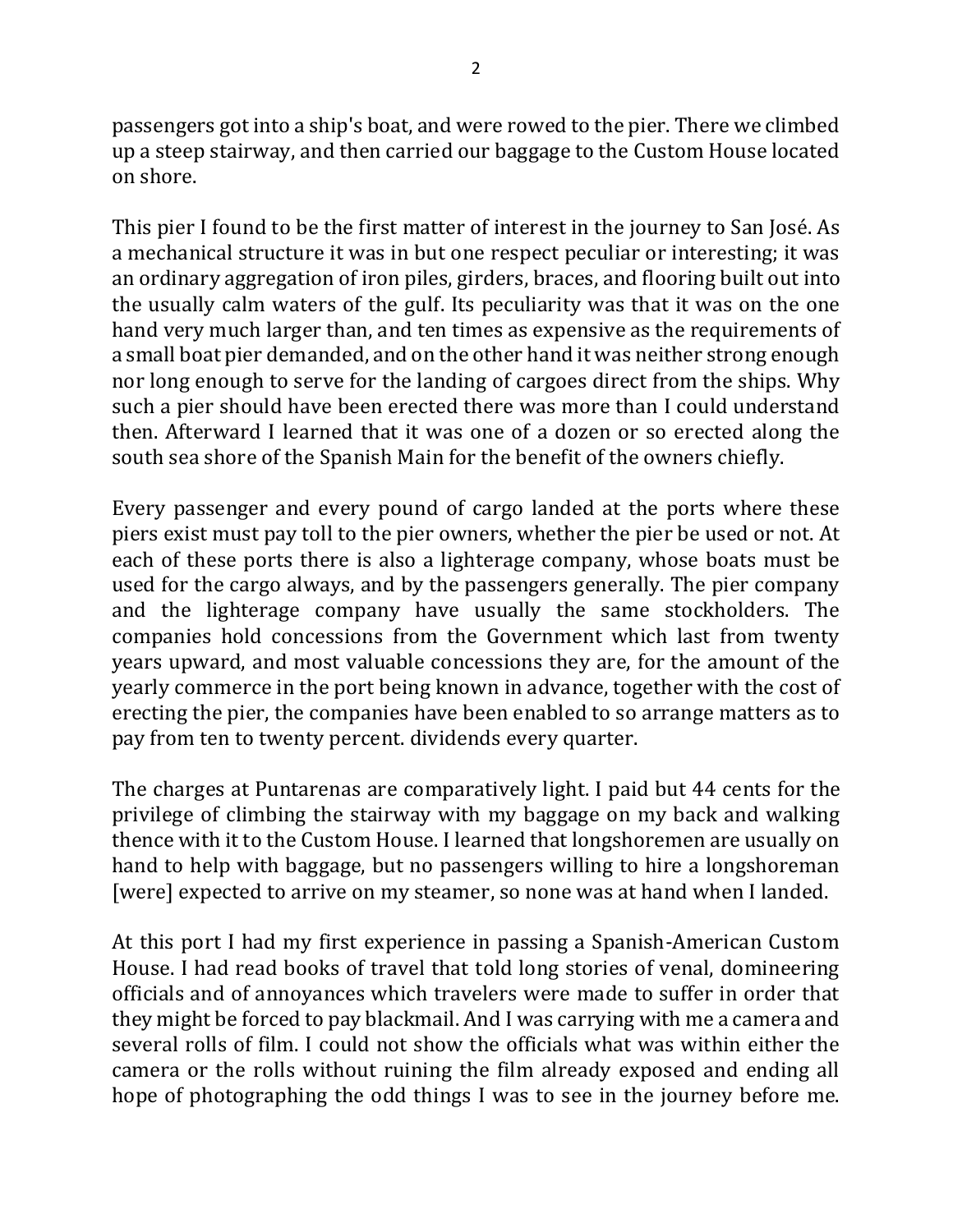Worse yet, I did not know enough of the Spanish language to explain the matter properly. So, I made up my mind that the officials would refuse to pass the photographic apparatus without an examination until I had parted with more money than the whole outfit cost in New York.

With easily imagined feelings I walked into the Custom House baggage room. I found it a cool and airy place after my walk with the baggage in the hot sun. A pleasant-faced young native received me with a smile, and when I apologized for my inability to speak the beautiful Castilian language by saying I had been in Spanish America but a brief time, he was good enough (also sinful enough) to reply that I spoke it perfectly. Then I told him, in reply to his questions, my name, place of residence, business, and the journey I was making, all of which facts he noted on a sheet of paper.

"That you may wish to put your baggage on the scales in order to weigh it," said he, when this was done. I did so promptly. He weighed the stuff, collected the 44 cents pier charges, shook hands, said "*No more; good bye*," and the business ended. I was free to go anywhere in Costa Rica.

Since then I have passed a good many Customs officials in various parts of Spanish America, and I am bound to say that no one ever treated me discourteously there, and so I am free to say that I believe the writers who tell of ill treatment are smugglers or liars.

With the landing pier and the railroad, to be described further on, Puntarenas contained but one other point of special interest to the traveler, as far as I could learn. There was, of course, a shady plaza. There were plenty of tall palms with their long, green fronds waving and glinting in the sunlit breeze; there were quaint houses; there were plenty of barefooted natives (the population is said to be 3,000), all dressed in cheap cottons and calicoes; but all these may be found in any tropical village. And the one point of special interest would have attracted none but Americans, and if I may judge by what I read in some of the American newspapers, not all of them. I see so many editorial sneers at every demand for old-fashioned Yankee patriotism in dealing with international questions that I am half afraid that only the few of us who know how these sneers work against the hopes of Americans in foreign countries, would have cared to see what I have termed the remaining point of interest in Puntarenas. For it was only the American flag waving from the Consul's window—the flag that was one time known as Old Glory.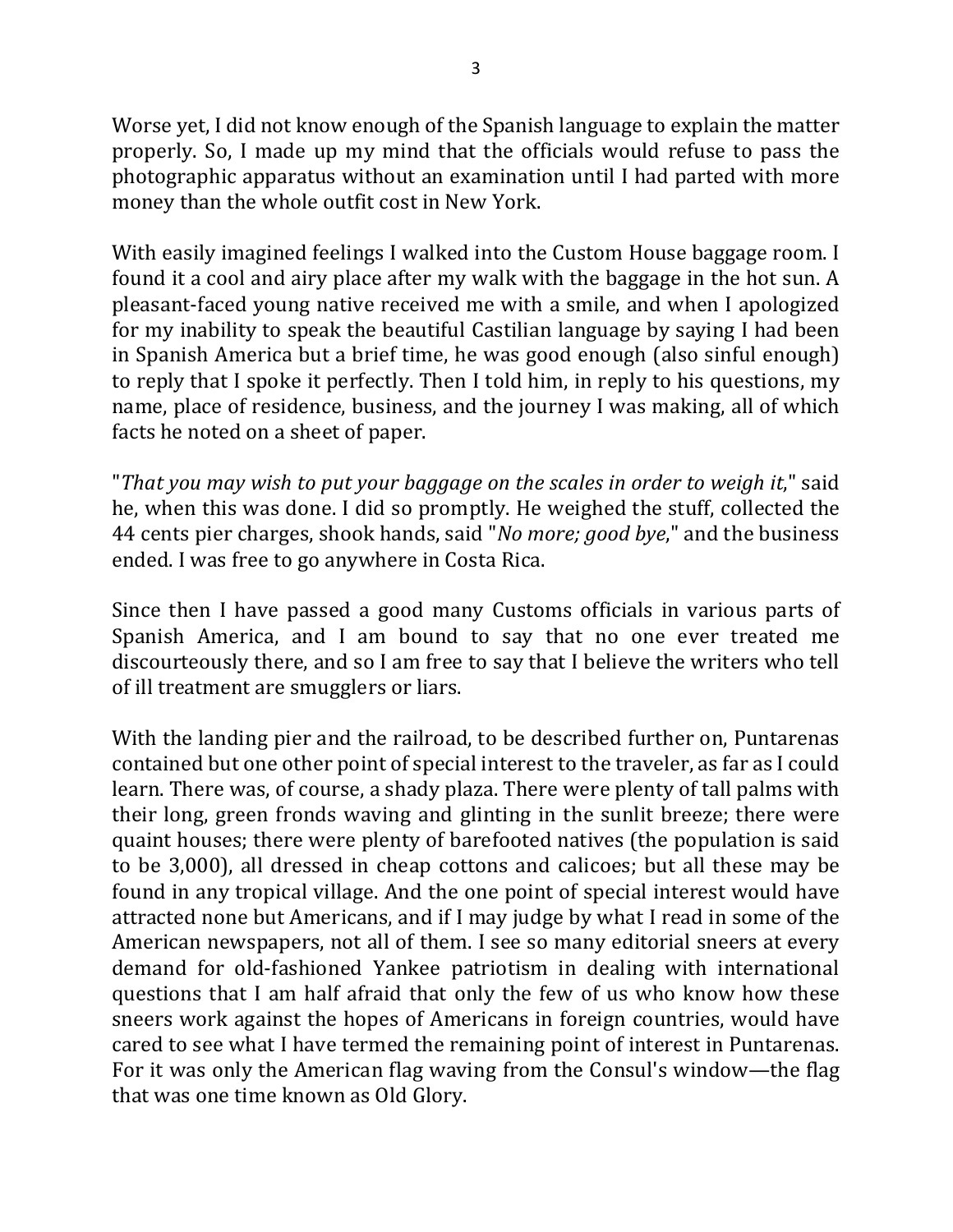One leaves Puntarenas for the capital city by rail. I think the little narrow-gauge train would be of interest to anyone. When leaving the town, I arrived at the railroad station only about two minutes before the train left. There was a heavylooking engine with two cars only in the train. The car next to the engine looked somewhat like a common passenger coach in the States. Behind that was a plain, flat car like those used for lumber in the States. This car was piled four feet high with packages of merchandise, of which the major part was salt in cylindrical bundles three feet long by nine inches in diameter, wrapped in wild plantain leaves. On top of the merchandise were a lot of trunks, valises, and bundles, the baggage of the passengers, while overall, sitting, standing, and clinging as thick as pigeons on a roost, were the second-class passengers, every one of whom was barefooted. They were actually two or three-deep in places children were sitting on the laps of adults, while babies were in the arms of the children.

All of this I took in at a glance as I stopped before the ticket seller's window facing the platform and paid a dollar for the privilege of riding first class for fourteen miles, the length of the road. At the rear steps of the coach a trainman took my baggage and tossed it up on the platform car. There was not a square inch of room there uncovered by human beings, so far as I could see, but my bundles were caught by a man standing there, and they somehow subsided from view at once.

Then I observed that the coach seemed as full of passengers as the open car was. These passengers all wore shoes. The steps and the platform were covered, but they made "room" for me in some way, and up I went. Though the door was full, a passage opened that I might enter; but after that further progress was impossible. Every seat was occupied by at least two, and it was a narrow-gauge coach, with only scant space anywhere. Some of the seats were three-deep with adults and babies, like the spaces on the open car. The aisle was packed like that of an elevated car in New York during commission hours. And that was on a red-hot day in the torrid zone.

But did anybody grumble? Not a word. The scene was not alone remarkable as a specimen of closely packed passengers. Nearly everybody had a bottle of some kind, and most of the bottles contained native rum. And it was a short time between drinks. Those who did not drink ate fruit, generally oranges. And without any exception everybody within sight laughed and talked in the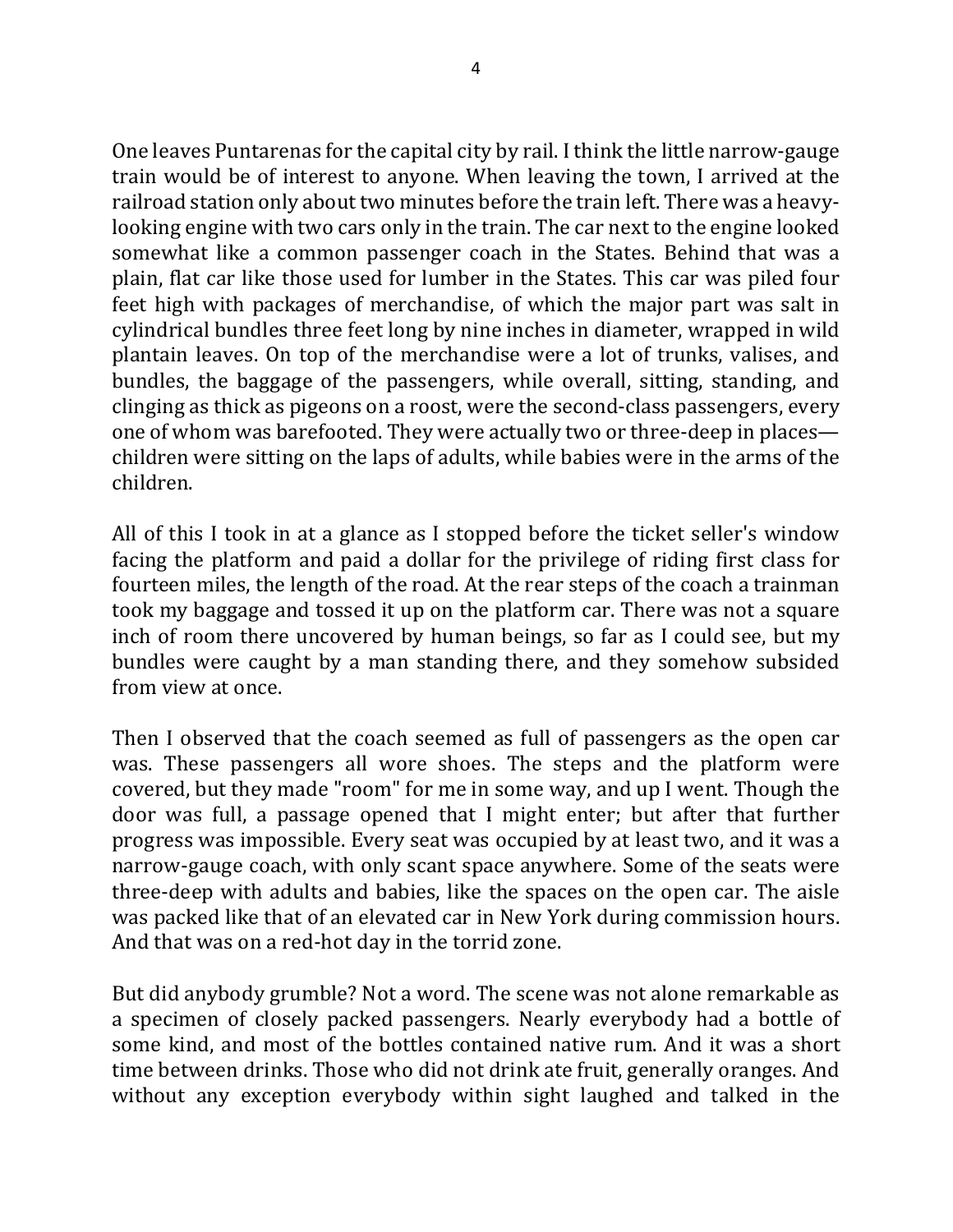cheeriest, merriest way imaginable. It was not a picnic either, but a common, everyday train load.

While I was looking at the strange scene I heard the signal to start and turned to look toward the open car, more than half expecting to see some of the crowd clinging there tumble off. Indeed, had I been on the coach platform I should have got my camera ready for a snap shot in anticipation of such an accident. An instant later there was a tremendous jerk from the engine and away we went. Everybody fore and aft swayed under the impulse, the young women and girls screamed and clutched at those nearest them, and then away we went, everybody laughing and talking very much louder than ever.

As I said, the road there is about fourteen miles long, all told. It ends at a town called Esparta. We made, I think, four stops along the way, and it took an hour and a half to cover the route. I suppose some people left the train at each stop, but I am not sure of it. I saw that a lot of both men and women (those who had been drinking most) scrambled down from the open car at each stop, but they all soon climbed back again, I think. Some left the first-class car in like manner and returned again. Of one thing I am sure, and that is that neither the heat nor the fun nor the pressure of the crowd decreased one iota until Esparta was reached. Then the passengers faded out of view, as if by magic. I had to climb upon the flat car and hunt out my own baggage. There was no system of checking baggage nor even anyone to care for it *en route* or at the end of the journey. Everyone just helped himself. By the time I had succeeded in doing this there were not three passengers anywhere near the cars.

A small boy who acted, if he did not look, like the boys one finds about country railroad stations in the States—a boy who smoked a cigarette, chucked stones at stray pigs, and showed abnormal activity in other ways, was lounging about the train. I asked him if there was a hotel in Esparta. He said yes, "*si*," and without more ado grabbed up two of my bundles and started up the street. A hundred feet away we came to a one-story wooden building, whose various parts on two sides of a street corner leaned up against each other in a way to suggest a want of braces. A door was found on one side, and the lad opened it, put the baggage just within, held out his hand, and said: "*Ten cents.*"

"*Is this the hotel?"* said I.

"*How not?"* said he. So, I gave him the coin and went in.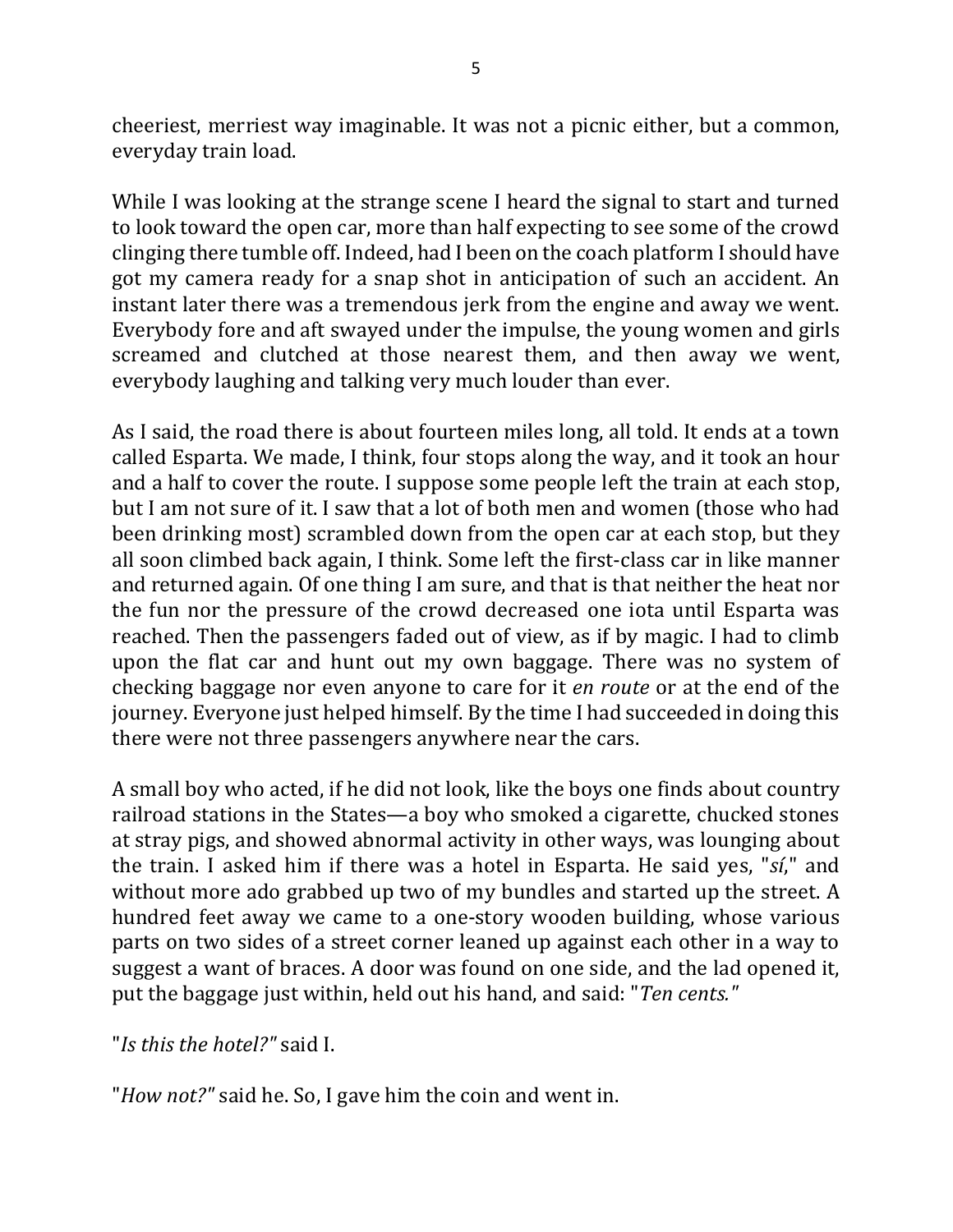The room was silent and dusty, and furnished with a few well-worn wooden chairs and a round center table, with several worn newspapers of ancient date, including the always beautiful *Paris Illustré*. There was not a soul in the room or in a hall which I found adjoining or in the court within. So, I left my baggage and started out to explore the town. Of course, I found the proprietor afterward, and he proved to be a Frenchman who had the French taste for good things to eat.

Going back to the railroad station I found a lot of the cartmen, of whom THE SUN told a story<sup>4</sup> not long ago, transferring the freight from the capital. Nearby was a little machine shop under a shed, with tools for making simple repairs to the rolling stock of the railroad. A little further on was a sawmill of the buzz saw type, with some other wood-working machinery. Six men were here working, with no end of palaver and perspiration, over the two parts of a small split pulley which they were trying to fit over a shaft. I watched them for ten minutes and then went away, almost as weary over their work as they were. The saw logs in the yard were peculiar. Everyone had been squared up into a stick of timber in the woods. Then one end had been cut into the form of a spearhead, and marks on the log indicated that oxen had been hitched to this spearhead to drag the timber from the woods to the mill. All of the timber was of a kind of cedar, and the lumber was beautiful.

After seeing the mill, I was not surprised to find the main part of the town built of wood. The house walls generally and the floors that I saw were of inch planks. Some were roofed with iron and some with tiles. Some were painted. But the arrangement of the rooms was generally that of the adobe-walled houses of other Central American towns. There was a row of rectangular rooms built around a rectangular court.

After a time, I came to the plaza with its church, and found both church and plaza interesting, especially the plaza. The church was an old-time structure, with stone and cement walls, built into the form of a cross. Standing as it did in what may almost be called a shanty town, there is an air of solidity and strength about it that gave it unusual majesty. To add to this was the fact that it was built on a plaza that was elevated two feet or so above the surrounding streets and lots. Nor was it remarkable alone in its location or by contrast with its

<sup>&</sup>lt;sup>4</sup> Date unidentified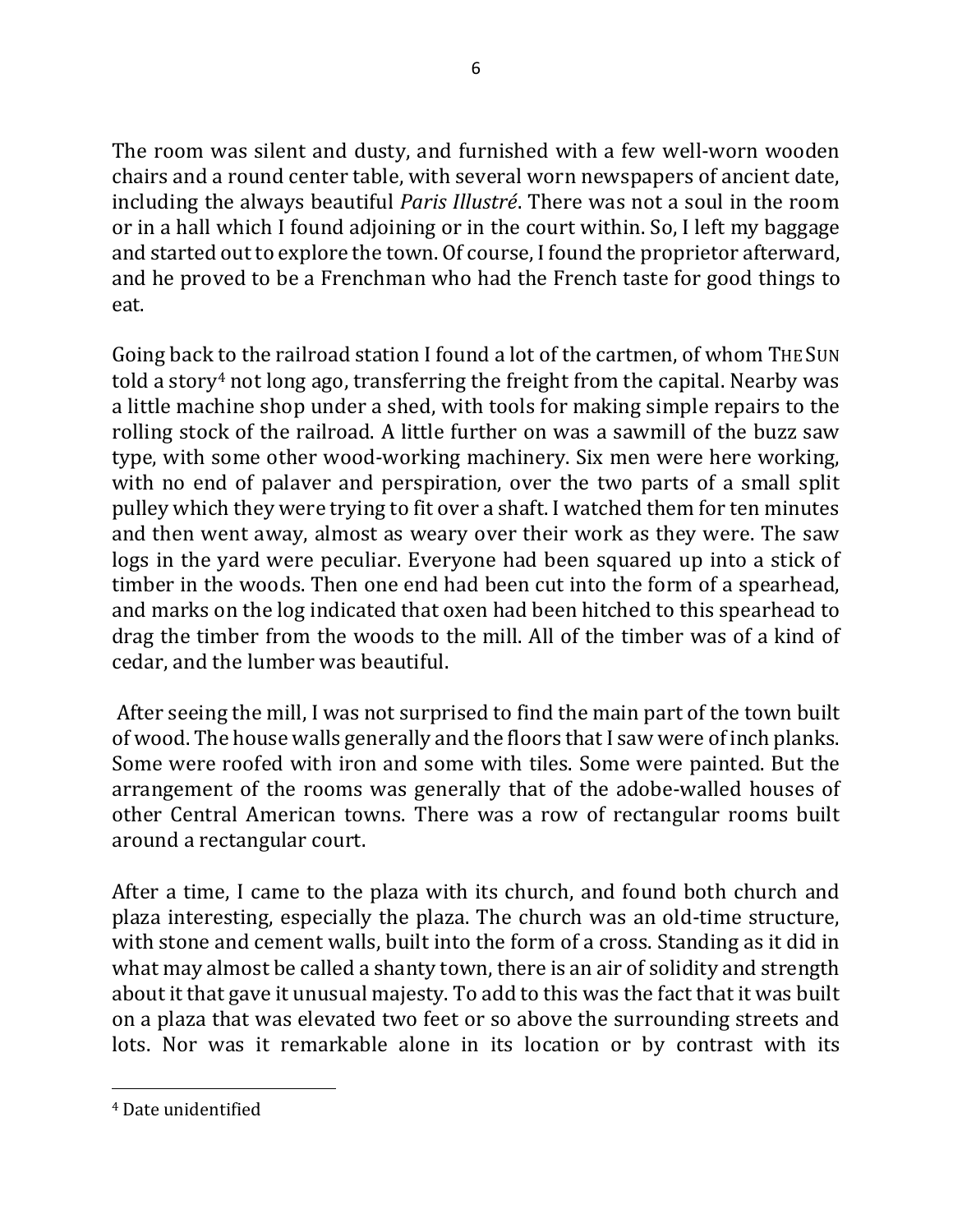surroundings. The churches I had previously seen in Spanish America all stood in arid little deserts of sand or of sand paved with cobble stones, but this one was surrounded by a charming little park. The plaza was enclosed by a low stone wall. To all appearances the wall had been built and then the space within filled two feet deep with loam, after which the surface was levelled and divided by gravel walks into beds where endless varieties of flowers were cultivated. Such masses of colors as those flowers presented to the eye can rarely be found outside of tropical regions. Nor were the flower beds remarkable alone for the colors of their flowers. The borders of the beds seemed even more remarkable to one who comes from the land of the Women's Christian Temperance Union than did the masses of colors within, for every bed was surrounded by a row of beer bottles. St. Louis beer bottles at that. There was nothing wrong about the bottles; they were very good dark glass bottles. And there is nothing the matter with St. Louis beer; it is first-rate beer. But when one who comes from the United States bends down over a cluster of particularly beautiful flowers in a church garden and finds that as the flowers wave to and fro in the soft, sweet tropical breeze they alternately hide and reveal the legend "Export Beer," he receives something in the nature of a shock. At least that was my experience before the old church of Esparta.

Then there was another curious feature about this old church. The use of wood was, apparently, a fad in the town which the priest had taken up. The interior had been celled with planed and matched boards, while the tile floors remained as of old. I guess that most people seeing the outside of that church would be impressed very favorably by it. Massive walls and tile roofs fit together as naturally as gulches and cascades do. But what must one say of fresh, new matched celling above floor tiles worn into hollows by the bare feet of generations of worshippers?

A broad highway leads away from Esparta over rolling hills and through romantic valleys—over a mountain divide at last—toward San José. It is a very good road in the dry season, plenty good enough to be enjoyed by less adventurous riders of bicycles than those who have given us books about their journeys out of the way. And it is a highway that leads right across from Puntarenas to Port Limón. So here is a modest but right interesting trip, which the wheelmen, so far as I know, have heretofore overlooked. Some of the points of interest they would find may be properly mentioned here. It is a road so wide and plain that no guide would be needed even by the least experienced of travelers, and there is, moreover, a telegraph line all the way. The places for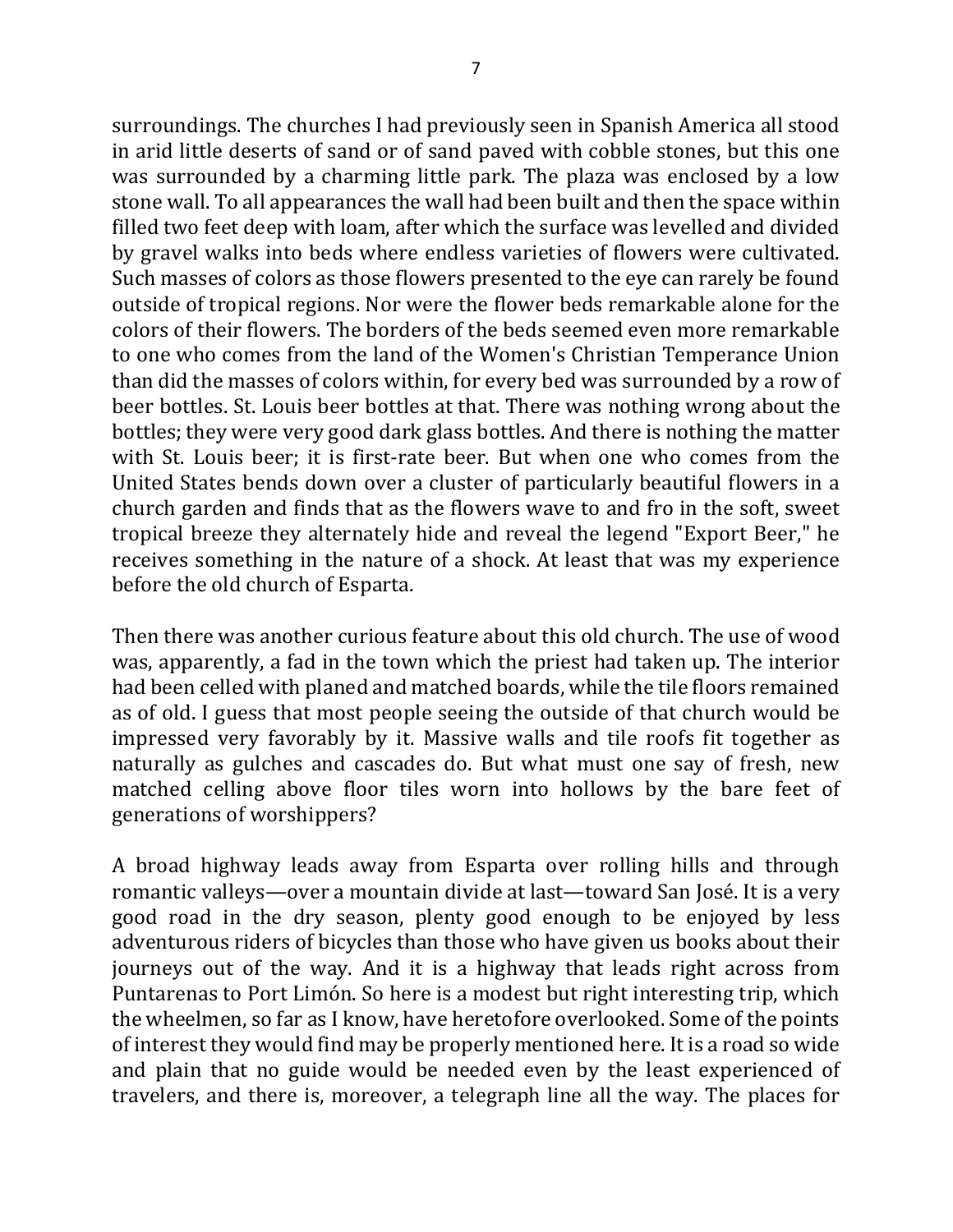rest and refreshment are strewn along the part of the road that I traveled as thick as ice-cream pavilions at a seaside summer resort in the States. These places would not at first glance seem inviting to the wheelman unaccustomed to tropical life, for they are generally nothing but thatch-roofed shacks built of poles by the wayside and contain but little furniture or anything else except a bar, where all kinds of drinks from sugar water to native rum are sold. But one who knows how can always find two handy hooks for his hammock under ample shade and where the cool breezes blow, while the woman who is usually found behind the bar will bring tempting wheat rolls, crisp tortillas, and the best coffee ever sold in a wayside shack, as soon as the traveler gets his hammock a-swinging. At the more pretentious places one may have, by waiting a little while, fried eggs and rice, and that is a combination worth the attention of Yankee cooks. Now, places for rest and refreshment are almost as essential for the comfort of bicyclers, one may say, as good roads are. Bu there is one fact about the shacks that would always irritate the wheelmen. They are never located on a crest or the top of a divide. I saw here and there one standing half way up some of the hills, but as a rule they were clustered in the bottoms of valleys. One may therefore guess that the Costa Ricans never stop on a mountain's top to enjoy the scenery while they rest the mules and take a drink of something refreshing, although the scenery there is something charming. The Costa Rican invariably stops, it seems, to rest and refresh himself before a climb instead of after the climbing is done.

In addition to the shacks one finds very fair hotels at the towns that at intervals of four leagues lie long the highway, and in these the traveler sees interesting features a-plenty—among the rest something to carry him away to the country hotels of his own land. There is very little in common between the adobewalled, tile-floored buildings of Costa Rica and the wooden hotels of rural United States, and quite as little between the hosts of the two regions, but along the route I found the same dining room wall decorations that I have seen in about every country dining room that I have visited between the Bay of Fundy and the Golden Gate. I refer to a most remarkable series of lithograph prints of game and of fruits. Little more than a reference to the series is needed, for every reader will recall the gorgeous platter of strawberries, grapes, watermelon, peaches, apples, cherries, what not—all in season at once, apparently, and all of impossible colors—that hangs on one wall of the halfway house; the collection of game that includes a duck, a rabbit, and three quail with the butt of an old muzzle-loading shotgun and a powder flask that hangs on another; the picture of striped bass, pike, and half dozen trout with the butt of a fish rod, reel and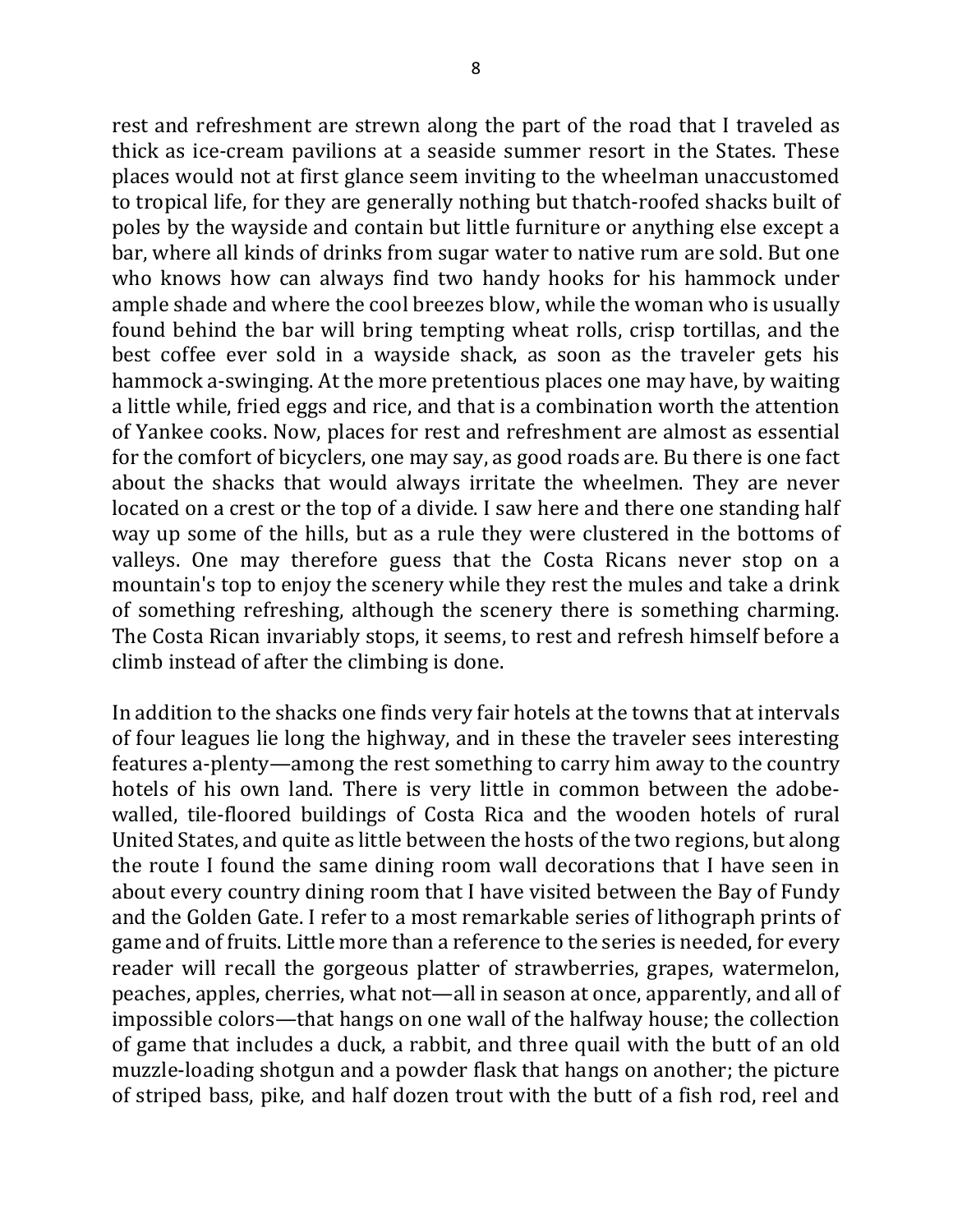all—the rod with which all these fish were caught—that hangs on a third. All of these I found on the dining room walls of the hotels along the route to the capital of Costa Rica. If anyone wants a proof of the old adage that the devil is good to his own, let him consider the enormous sale that these wretched prints have had. But there were other specimens of lithographing, both native and Yankee, that while reminding one of his home had nothing in them specially to harrow the soul. In native work was a portrait in black of Gen. Don Próspero Fernández,<sup>5</sup> and in Yankee work was a colored hanger portraying a long, lank, smiling Gloucester fisherman with a huge codfish hanging down his back. There was also a Yankee picture of a cigarette girl with not too much clothes on. The picture of the Don was a regular campaign lithograph, of the sort that politicians use in the States when running for office. As the two pictures of men hung on the wall side by side I was compelled to admit that the Don was beyond doubt a handsomer man in the eyes of the ladies than the Yankee fisherman, but the latter was no slouch. Moreover, the Yankee was hanging there to promote peaceful Yankee trade rather than to gather followers for the next Costa Rica revolution—the trade in Yankee cod liver oil.

In one of the hotels, the *Nuevo* of Atenas, there were on the wall two signs or notices to guests that were novel. The one said, "It is prohibited to tilt back the *chairs*," and the other that, "*It is prohibited to occupy the hammocks with spurs*." The chairs in the sitting room were imported goods and of a construction so frail that they would have gone to pieces had a heavy man tilted back in them. The ordinary chair of the region is made of a framework of cedar pieces, say, one by two inches large, in cross sections, all well put together. It will stand any man's weight in almost any position. The other notice grew out of the facts that every hotel furnishes hammocks in the sitting room, just as Yankee hotels furnish a sofa of some kind, and that careless travelers would put their boots, spurs and all, into the hammocks in spite of the damage the spurs would work.

Another thing likely to attract the traveler's eye is the native beehive to be found hanging under nearly every verandah along the road. A stranger would scarcely guess what the beehive really was without a close examination. The wild honeybees thrive in that region, and the natives often find their stores of honey in hollows of the forest trees. Sometimes a hollow limb is occupied by the bees, and when such a limb is found the native cuts the occupied part free from the tree, and, carrying it home, hangs it under his veranda. A hole is sawed

<sup>&</sup>lt;sup>5</sup> Próspero Fernández Oreamuno (1834-1885) — career military officer; President of Costa Rica 1882-1885; reformist.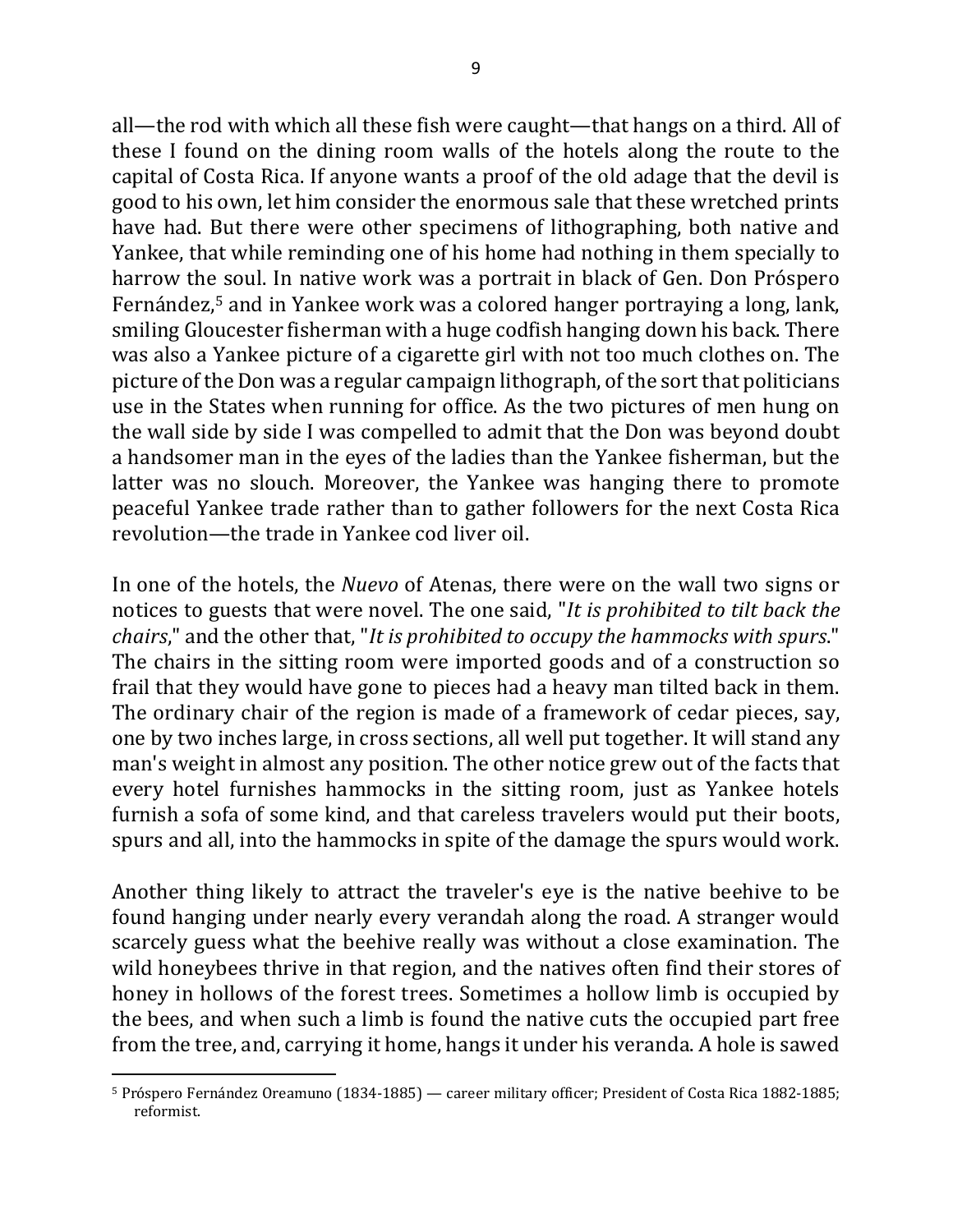into the limb in such a fashion that honey can be extracted and the hole closed again. So, the native thereafter has a perpetual supply of honey. I saw in some places two, and in one three, of these crude hives under one veranda.

In one of his notions of what constitutes a personal ornament, the ordinary Costa Rican is as much like a Yankee cowboy as one steer on the range is like another. It is the style in Costa Rica for the men to go armed, but huge cheese knives, called machetes, are carried instead of cowboy revolvers, because the law prohibits revolvers. Men of the barefooted class everywhere in the Spanish Main carry these huge knives to a remarkable extent, but nowhere is the custom so nearly universal as in Costa Rica. This habit, I suppose, is a relic of the influence of the old buccaneers. The ordinary machete is a stout blade, two feet long and two inches wide, with a point at one end and a cow-horn handle at the other. It was often used as a sword by the buccaneers but was chiefly useful in hacking a pathway through the tangled forests of the tropics. One cannot even now leave the regular trails of the forest region and hope to travel any distance worth mentioning without an edged tool to cut away vines and brush. So, the machete is as necessary to the tropical countryman of today as it was to the buccaneer. But it is not the countryman alone who carries it. It is in Costa Rica well-nigh universally worn. Not only do men who never have occasion to cut a brush wear them, but the boys are everywhere as well provided. Even the youngsters down to seven or eight years of age are always seen playing about the shacks and in the public highways with eighteen-inch machetes by their sides. Just imagine a schoolhouse yard full of boys all armed in that way. Yet that is something the traveler in Costa Rica may see. One can easily guess that this style is not only a relic of the old days, but that it is due to the ever-present expectation—one almost says the ever-present hope—that a revolution will break out within a brief time. Probably the worst effect of the military form of Government prevailing in Spanish America is in the fact that it takes the thoughts of the people from the arts of peace to the arts of war, and very naturally the carrying of a sword begets the wish to bathe it in blood.

A traveler interested in agriculture would notice that the country along this road is irrigated, after a fashion, and that barbed wire is coming into use. The huge canals to be seen in the States are not found, but about every plantation has its own sources of water supply and a system of small ditches. The chief crop grown was sugarcane, which was for the most part cut up at the size which Yankees cut sowed corn and was used for feeding stock. As told in another issue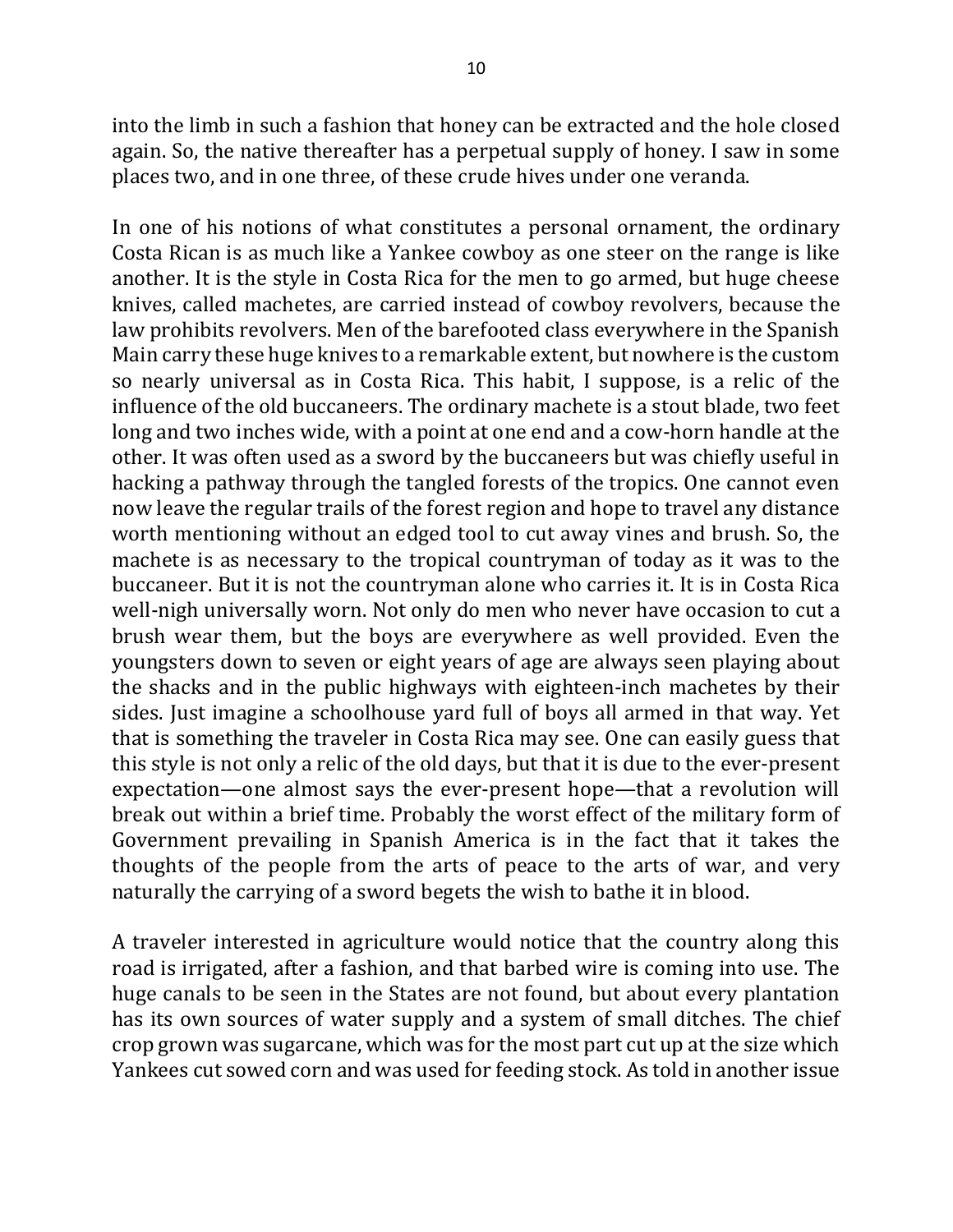of THE SUN,<sup>6</sup> large quantities were sold to the cartmen who thronged this route. They chopped up the cane into bits an inch long before feeding it. It is an excellent fodder, though one would say it must leave the animals rather soft where no grain is fed. They use the seed of the cane, however, as a substitute for grain. But as soon as one gets high enough above the sea to permit its growth he finds everywhere in Costa Rica the plantations of coffee; but of these the story will be told at another time.<sup>7</sup>

My personal experiences in the ride over this route, insofar as they help to portray the region, were not without interest. For instance, the fact that I had to hire a mule to carry me and my baggage was in itself interesting. Here is a broad highway that in the dry season is a very fair wagon road. It is really as good as half of those of the States at all seasons. The distance from Esparta, at the end of the little railroad already described, to Alajuela, at the end of a railroad that runs into the capital, is only about thirty-six miles. There are dozens of people passing over the route each way, on every pleasant day at least, for I saw them myself, and yet no one has the enterprise to establish a stage line there. One must hire a mule. The man of whom I got mine talked English perfectly. He said he did not establish a stage line because he could make more money out of mules alone. The regular price for a saddle mule was \$8 for the journey, he said, but to me it would be \$6, because he had a great affection for citizens of the States. Even at \$6 he was making more money, he said, than he could from a stage, because the latter would require four mules and a driver, and no passenger would pay more than \$5 for a seat. What with the wear of the stage, the salary and stealings of the driver, and the occasional trips without any passengers, he thought it wouldn't pay. It would require an average of ten passengers, he thought, to yield dividends, and that seemed a large number to him.

I paid the little French hotel man at Esparta \$2 for my dinner and lodgings, and just at sunrise rode away on a stout mule, with my baggage piled on behind me. After jogging on comfortably for an hour, I stopped at a shack and ate good tortillas and drank a cup of coffee with milk, for all of which I paid 15 cents. A little further on the wind began to blow, and thereafter life was somewhat of a burden, because the dust was flying continually in my face. However, at noon I reached the *Nuevo Hotel* at [San] Mateo and there got a breakfast of rice, eggs,

<sup>&</sup>lt;sup>6</sup> Date unidentified

<sup>&</sup>lt;sup>7</sup> Issue of April 21st, 1895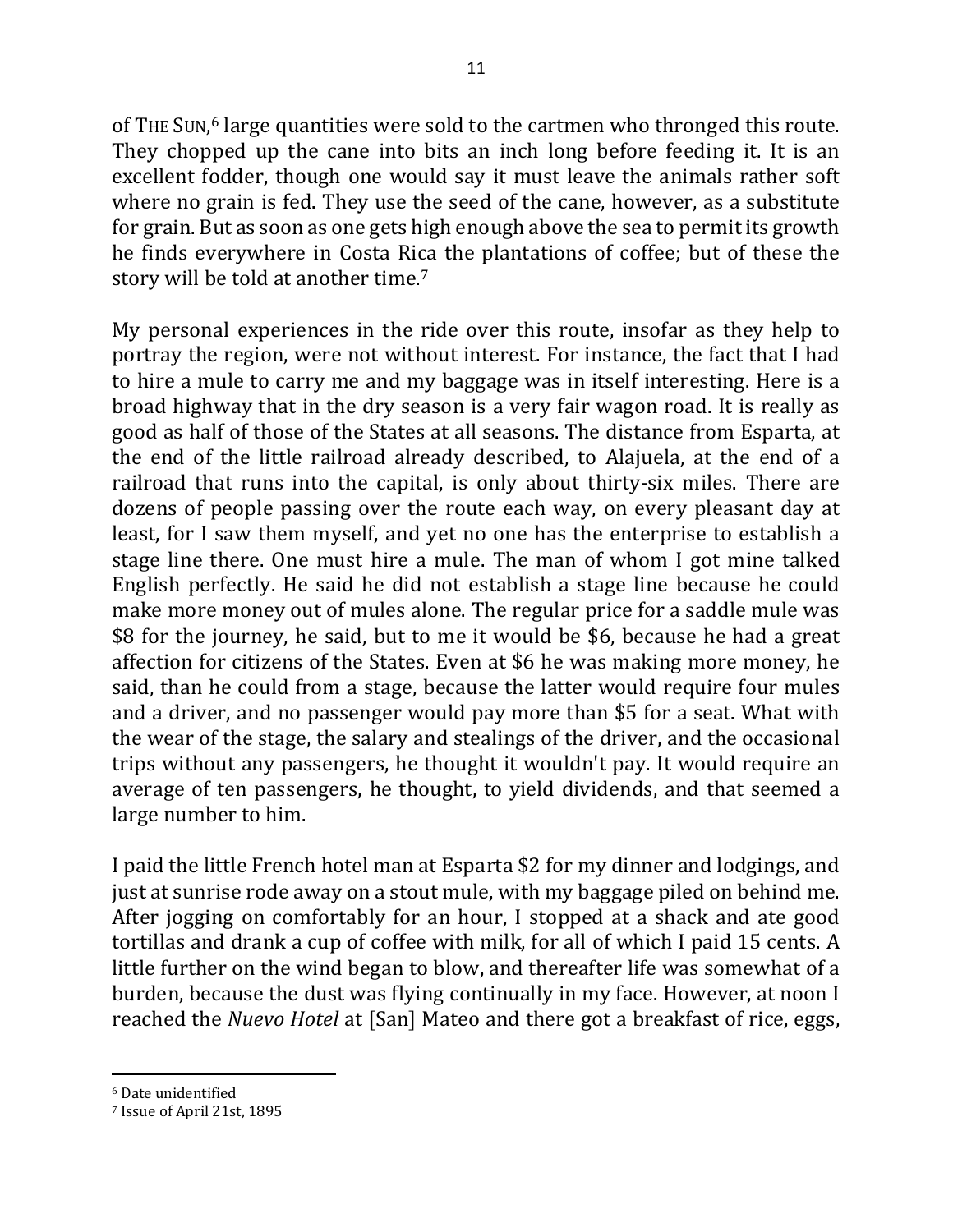roast beef, bread, and coffee that were good enough, while the mule had a good feed of sugar-cane fodder.

I mention the mule and the fodder because about all I remember of the rest of the day's journey pertains to the mule, and I think he was ungrateful. The mule is the slyest of humorists, but I didn't know the fact so well that morning as I did at night. After leaving [San] Mateo the road climbs a long, steep hill for several miles, and we (the mule and I) followed the trail in the heat of the day. The mule showed he did not like that. He was accustomed under a native rider to cover eight leagues in the forenoon, instead of four as I had done, and then resting during the heat of the day, after which he dashed on four leagues more, and the journey was done. But I did not wish to cover the route so rapidly, so the mule came to understand from this, I suppose, that I was a foreigner who wore no spurs, and he took a mean advantage of me. As we began to mount the hill his step began to moderate by degrees that varied with the grade of the road. As I had already observed that the sun was hot I made no objections. After a few minutes of this, and while yet the grade was no steeper than three per cent., the beast began to zigzag from side to side of the road like an overloaded pack mule on a Colorado mountain side. The mule all this time had had his eye on me instead of on the path before us, and so, before my natural indignation at a zigzag trail on a three per cent. grade could manifest itself further than by a change of countenance, he altered his pace and walked more swiftly as well as in a straight line up the road.

Just then the dump and a few shanties about a small, low-grade gold mine not far from the trail attracted my attention, and when next I looked at the mule he was zigzagging more slowly than ever. But as before, he picked up his feet the moment he caught my eye, and on we went.

Eventually we got up where the road was really steep, and there I gave him his head and we trudged along so slowly that I began to wonder whether the owner hadn't given me a sick mule. Then I remembered that with my baggage and all the mule's load was not far from 240 pounds. I began to feel sorry for the beast, and while I was thinking about the matter he ambled out to one side of the road where a big mango apple tree on a little bench in the mountain side made a thick, cool shade, and deliberately laid himself down on the grass.

I was in a quandary then sure enough. The hotel at Atenas, where I proposed to pass the night, was at least nine miles away, and here I was apparently with a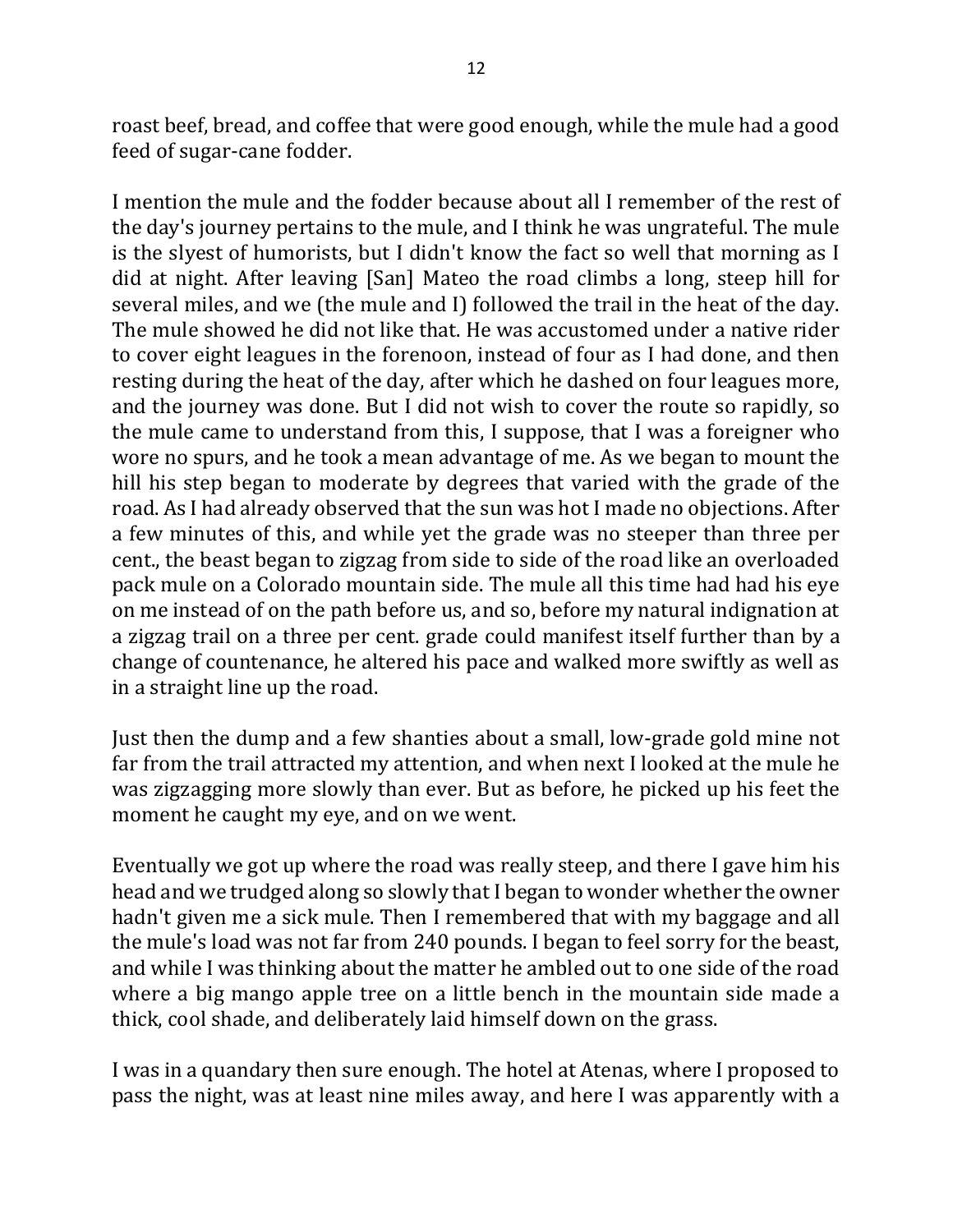sick mule on my hands. I walked about the beast, feeling at once sorry for it and vexed at the owner, and unable to imagine what I should do next for several minutes. Then I happened to notice the eye of the supposed invalid. Go where I would that eye was on me. And it was just as bright and intelligent an eye as was ever seen in any quadruped.

Holding the end of the halter in my hand, I backed over to a hedge, nearby, and cut a sprout about four feet long and as thick as my finger at the butt. It balanced in the hand beautifully, but the wood seemed a trifle tender, so I cut another. As I balanced this in my hand with the other, the mule got on his feet with a bounce. He was as frisky as a colt when I mounted, and from there on over the divide and into Atenas he went along without ever a zigzag or an attempt at loitering. And I did not strike a single blow with the whip, either.

I am free to admit this mule story reads like a traveler's untrue tale, but it is true nevertheless. The mules of the Spanish Main are the traveler's best friends. They are hardy, and where the roads are bad are so sure-footed that a stranger had better trust them than his own judgment. But they are quick to learn the peculiarities of their riders and to take advantage of them. And there is nothing they will observe in a foreigner so quickly as the absence of spurs.

If one may judge by the size of the spurs and the ox goads used by natives throughout the Spanish Main, the region is a field where missionaries from the society for preventing cruelty to animals are needed.

Last of all, I came to what I found at the little city of Alajuela and to pay the stable proprietor for the use of it, but when I reached the stable the proprietor refused to take the money. Just why he did so I could not understand, but I found out eventually that the owner had telegraphed on that he would see me in San José and collect the money. This seems worth telling for the reason that the proprietor did not hunt me up until three days later, a sufficient length of time to have enabled me to leave the nation had I been so disposed. And this illustrates somewhat of Costa Rican methods.

Of the town itself little need be said save that its streets were paved as well as may be with cobble stones, that its houses looked neat and well kept, that the hotel at which I got breakfast was notably neat and clean, with waiters in dress suits, and that the plaza was one great and beautiful flower garden. But, attractive as such masses of color as these must always be to a visitor from the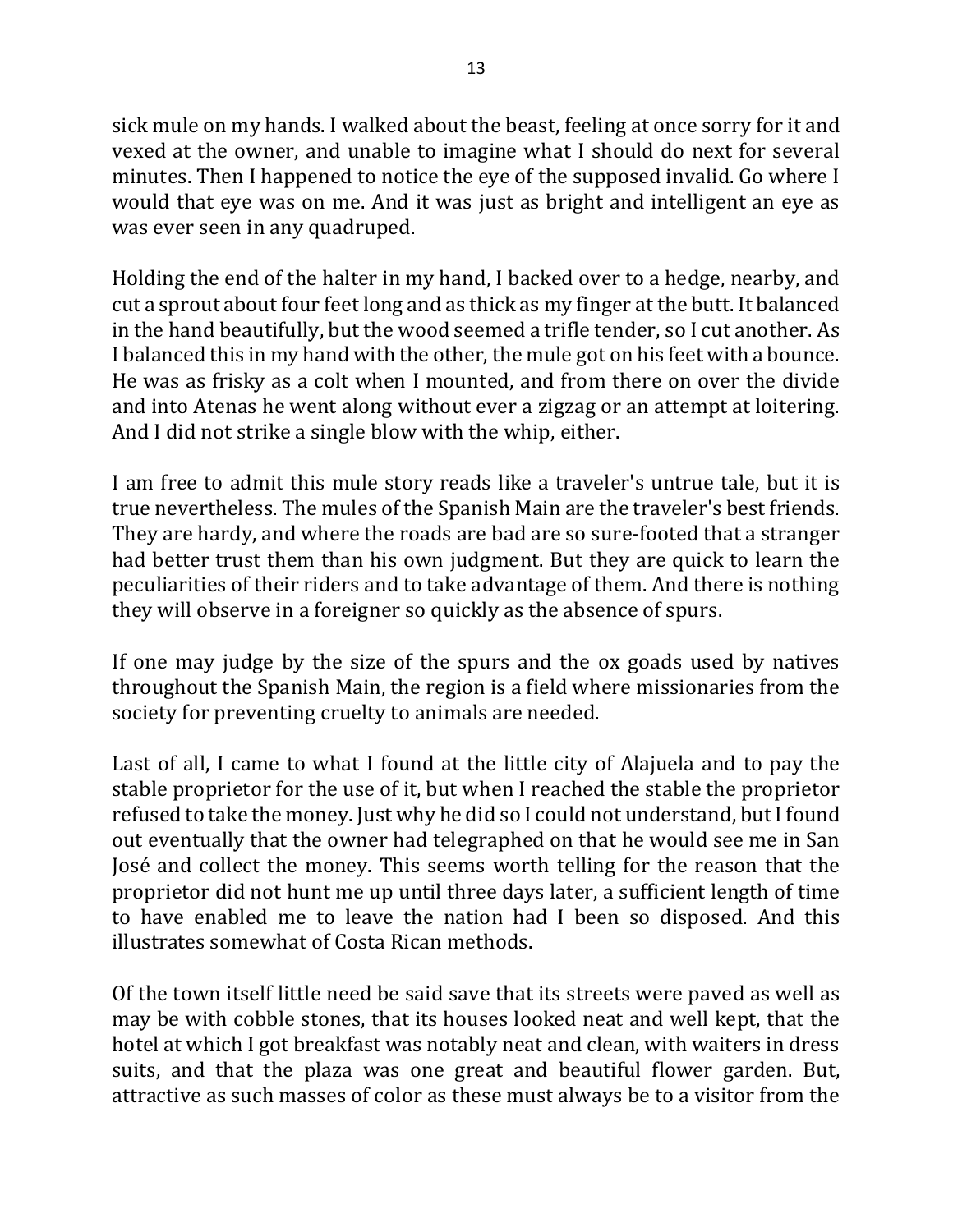North, a Yankee traveler, with only a short time for examining the plaza, would ignore them to look at a bronze statue that has been erected there. It is a statue that is the pride of the nation and more, too, than that. It is looked upon and venerated much as Charter Oak<sup>8</sup> was venerated elsewhere. Pictures of it hang on house walls everywhere in the nation as conspicuously as lithographs of patron saints. And it is a statue that is almost as interesting to citizens of the United States as it is to Costa Ricans.

Among unlearned people of Costa Rica this statue is known as that of "*the man who* whipped the United States." Among the learned it is the statue of Juan Santamaría, the hero of the battle of Rivas, in the war with Walker's<sup>9</sup> filibusters.

So far as I was able to learn, Central America has many statues and some paintings, but only one work of art—the statue of Juan Santamaría. One may see in Tegucigalpa, Honduras, for instance, a bronze equestrian effigy of Morazán,  $10<sup>10</sup>$ the liberator. It was erected at great expense, but it is like the equestrian statues of Washington to be seen in the States—an atrocious caricature of the man mounted on an impossible horse. Elsewhere I saw a life-size marble statue of the liberator in his uniform as an officer, but it was as little like the famous old soldier as a barnstormer<sup>11</sup> is like *King Lear*. In straining themselves to idealize their subjects, the artists who make such statues as those of Washington commonly succeed only in producing something contemptible, and nowhere is the demand for idealized subjects greater than among Spanish-Americans. But the case of Juan Santamaría was different from any that ever arose in Central America.

Juan was a common private in the army that Costa Rica sent to help Nicaragua expel the audacious Walker. This army, with that of Nicaragua, finally got the filibuster cooped up in the public market at Rivas, near Lake Nicaragua. The market consisted of a small block or square, surrounded by a thick adobe wall, from which on every side a thatched roof rose toward the center. Here the interlopers remained, unable to get away, and yet comparatively safe from attack. They had loopholes through the walls, and so great was their skill with

 $\overline{a}$ <sup>8</sup> Charter Oak — Large white oak tree, formerly located near Hartford, Connecticut, which came to symbolize US independence.

 $9$  William Walker (1824-1860) — US citizen who organized private military expeditions to Central America, with the intention of creating (and ruling) English-speaking colonies.

 $10$  Francisco Morazán (1792-1842) — Honduran politician; liberal reformer; sometime president of the Federal Republic of Central America; executed.

 $11$  Barnstormer — One who travels through rural districts giving theatrical performances.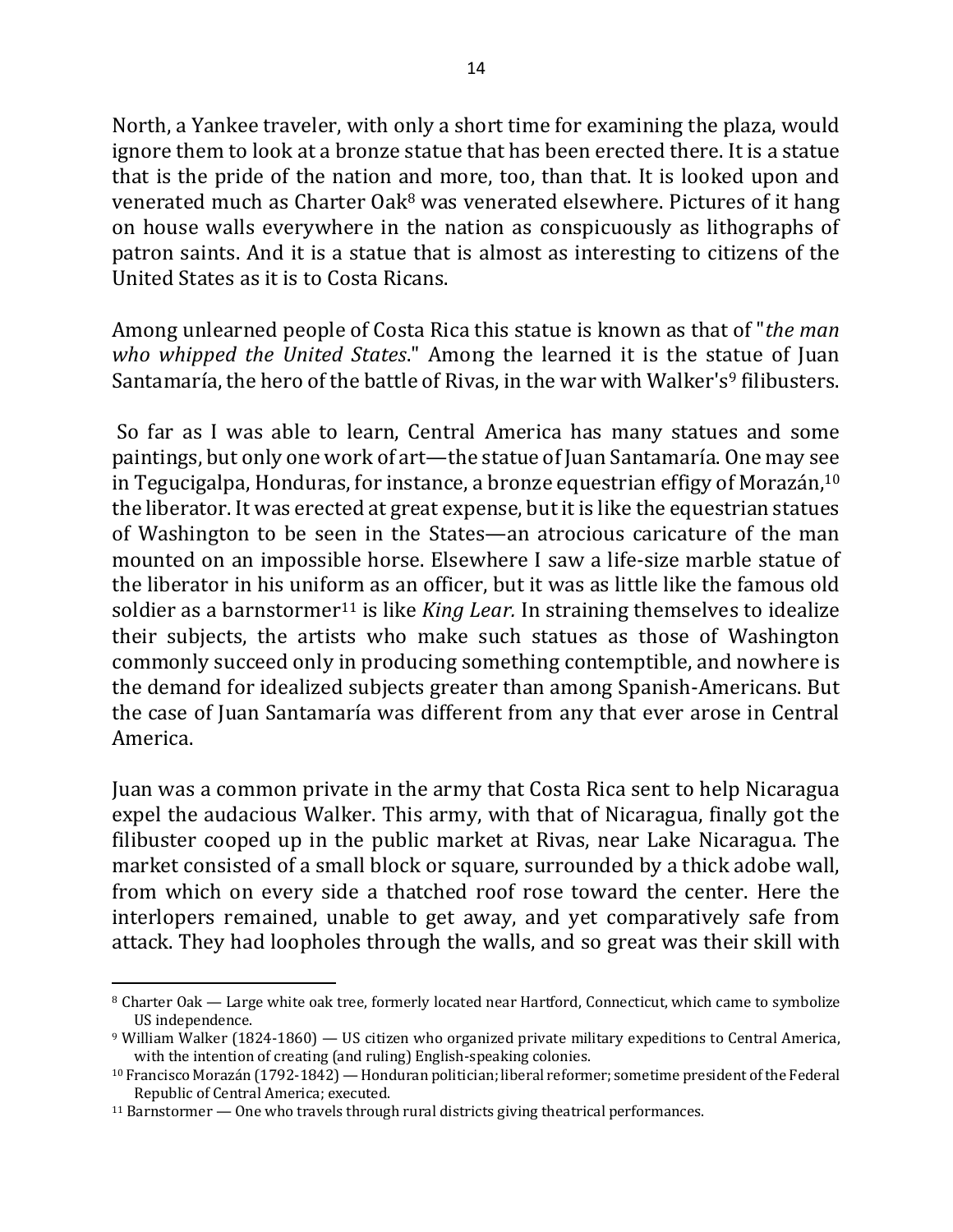the rifle that the mention of a Yankee with a gun makes the ignorant Central American's flesh creep to this day. To approach the market place was to meet a fire so deadly that the attacking troops could not be forced to try it again after the first attempt. Meanwhile the attacking officers had tried to utilize the roofs of nearby houses as points from which to fire on the interlopers, but without avail, because of the shelter the thatched roof of the market afforded. Then attempts were made to throw combustibles to the thatch by hand, and flaming arrows were fired at it from bows, but nothing of this kind availed, and as a last resort the commander called for a volunteer who would cross the open space at a corner and thrust a flaming torch up into the dry thatch of palm leaves.

And that was a call for a man who would give his life for the good of his country. No man could cross that space with a torch and return alive. The sentinels behind that wall were fighting for life, and the balls from their rifles would overtake the volunteer. But the man for the occasion was there, and his name was Juan Santamaría of Alajuela. He died as he had expected to, but he fired the thatch first and Walker was driven out.

Standing amid the flowers of the public plaza, on a pedestal that lifts him up where all may see, is the Juan in bronze—with bulging eyes and hollow cheeks and thick-lipped mouth close shut; with a flaming torch in his right hand and an old flintlock in the other; with muscles strained—even with the toes of his bare right foot compressed as he stoops for the forward leap. Here as in no other statue can one find portrayed the half-heroic, half-mad emotions of the soul and the quivering muscles of the limbs of an American Indian who is hurling himself to a certain death. For Juan, in spite of his name, had little, if any, white blood in his veins. The name signed to this statue as sculptor is A. Dureune.

But not alone on the way that the art of the designer has made it to stir the heart of the spectator is this statue interesting, for it furnishes an instructive study in the character of the people. The statue was erected by public subscription. That the committee who had the matter in charge should have left the design of the hero himself to the artist is more than could have been expected of such committees in the States, and Costa Rica is to be congratulated. With this in mind one may overlook and forgive sundry bas-relief plates on the pedestal alleged to portray other scenes in this tragedy—plates that were plainly in accord with the sentiments of the committee rather than in accord with the ideas of the artist. One of these plates represents the officer calling for a volunteer—the officer with his sword and other trappings and uniform in dress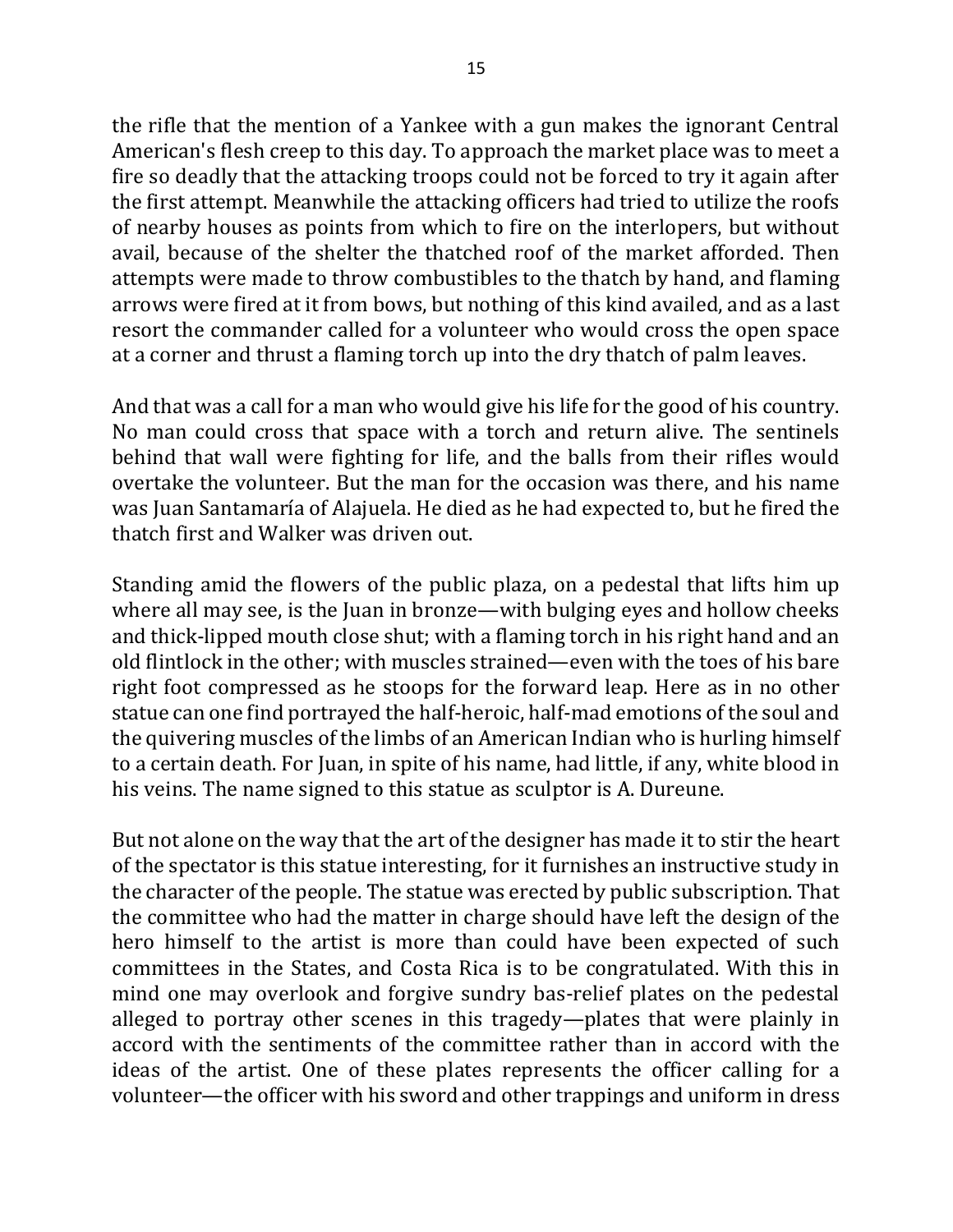parade array, while Juan steps from the ranks with his hand on his heart and his eyes rolled up till only the whites are visible. On another plate is seen the charge of the Costa Ricans on the blazing market place—the whole body of troops in perfect line, stepping together as if moved by a common lever, while poor Juan is lying half way across the street, dying, with his hand still on his heart and his eyes turned up.

Now if I read the character of this people aright, Juan was left in the hands of the artist unhampered by instructions, because he was a common soldier. He could be portrayed as he was because none would be found to object. But when Morazán, or any other man of good family, is to be made in effigy the feelings of his relatives must be consulted. It would never do to let the scar on his chin or the pimple on his nose or even the stains of camp and of battle go into a statue where everybody may see them. However, there are right few in any country who can say, "*Paint me as I am*."

There is still another instructive fact about this statue. While the citizens of Alajuela were collecting the money to pay for it, the papers of the country of course had much to say about it and about the man for whom it was to be erected. No sooner did this talk begin than an ex-lieutenant of the Costa Rican army that operated against Walker, a man who was drawing a pension for services alleged to have been rendered in the army, came forward and asked for an increase of his pension on the ground that he was the one who fired the thatch and that the story of Juan was untrue. Singular as it may seem, this exofficer was not laughed at until he was driven into the obscurity from which he came, but, on the contrary, many partisans arose to denounce Juan Santamaría, and a great controversy stirred all Costa Rica. The Costa Ricans seem never to have observed how utterly ridiculous it was for a living man to claim the honor. For, of course, no one could have fired that thatch and escaped the bullets of Walker's men. Besides this it was like the barefoot Juan—the man who from his earliest youth had carried a machete and dreamed of scenes of bloodshed—to throw away his life in a mad dash for glory, and it was not like the dilettante booted officials, whose dreams of conquest are usually of an altogether different sort. It is a curious matter of record in the histories of all nations that when a great emergency has arisen and a volunteer of heroic mold was needed, it was always an officer who did the calling and generally a private who made the sacrifice.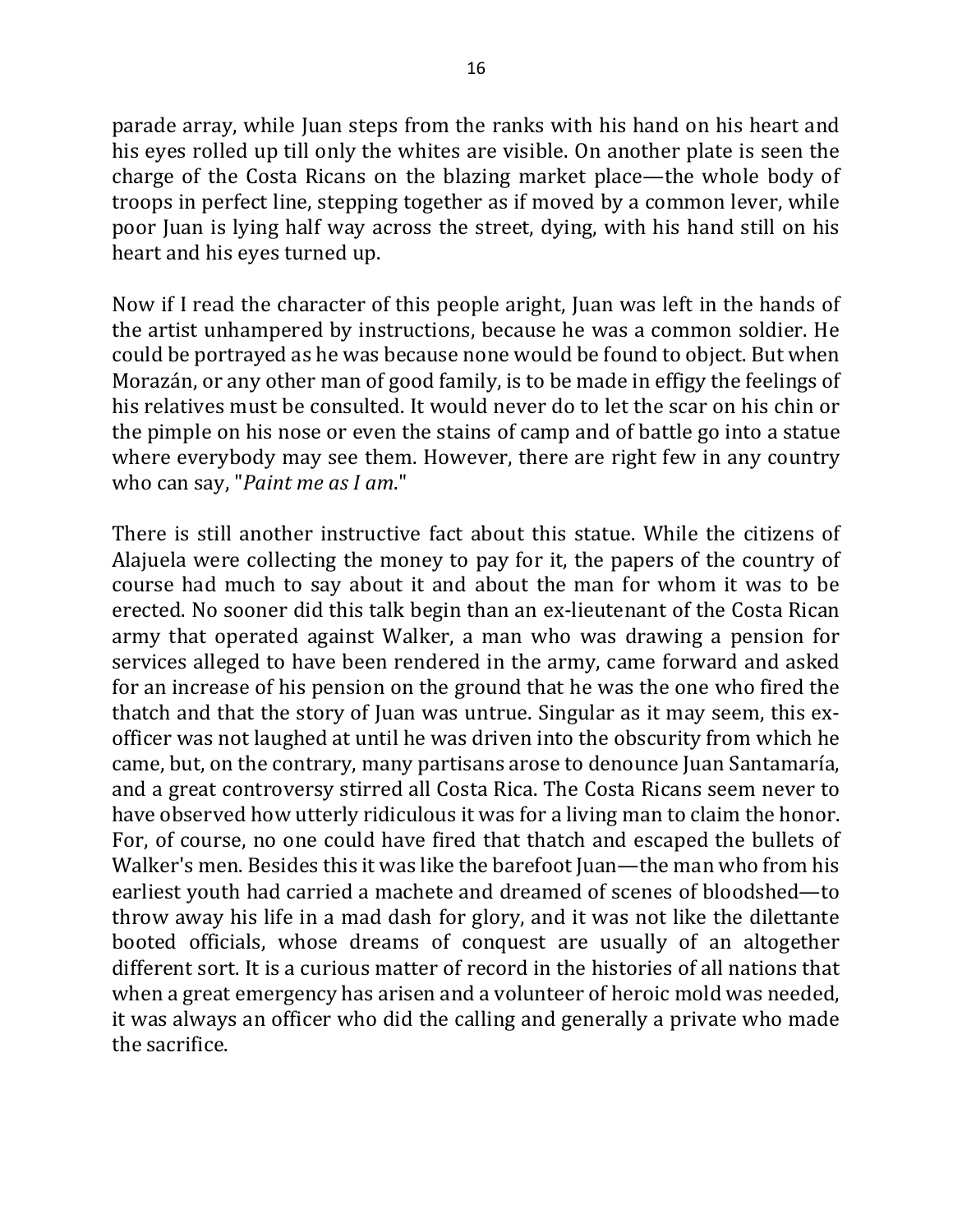Of the remainder of the journey to San José little need be said. It was a ride on the main line of Costa Rica's railroad, and that is a road that can be better described at another time. The ride was devoid of incident, so that part of the journey was the only one not abundantly worth the trouble of making.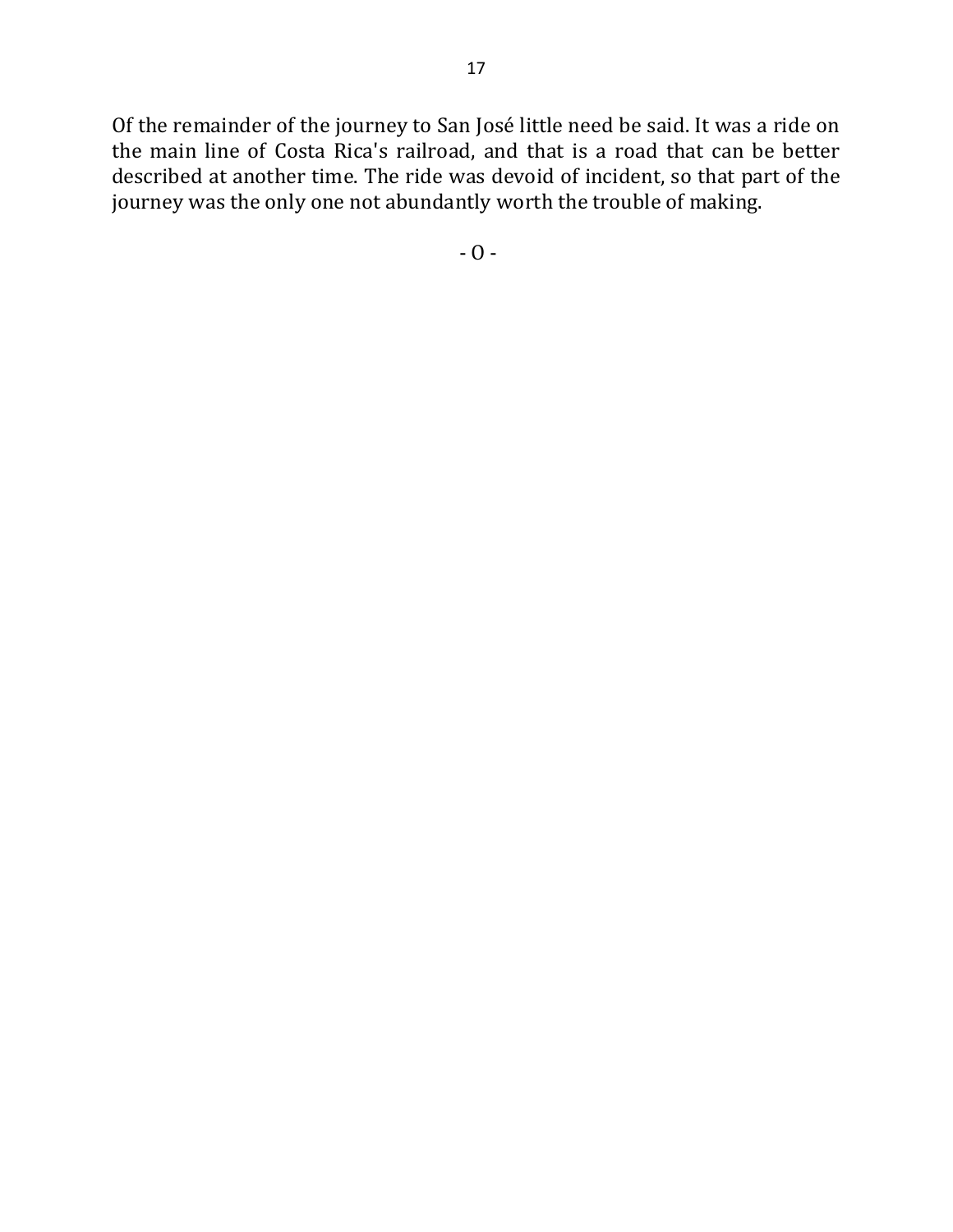#### THRIFT IN COSTA RICA.<sup>12</sup>

#### A Land of Small Farms where Prosperity goes Barefoot.

Common Errors Concerning the Costa Rican Peons—Though Poorly Clothed the People are Thrifty and Well to Do—Wealth from Coffee Plantations—Millions of Buried Treasure everywhere.

Of all parts of the Spanish Main which I have seen there is none in which "*observers* imbued with the pride of race and the prejudices of civilization" will receive ruder mental shocks than in Costa Rica. For it greatly disturbs observers of that kind—travelers of Saxon blood, especially—to unlearn their knowledge of things that are not so. And in Costa Rica one unlearns some of the most cherished teachings of his youth. Consider, for instance, the ideas of the ordinary Yankee traveler making his first journey in Central America. With the pictures of the sterile New England soil in his mind and the chills of New England winters still in his bones and the wealth he has gained in spite of these adverse circumstances in his pocket, doesn't he know very well that hunger is the father of industry and thrift, and that wealth is the child of third generation? He thinks he does. *"Humanity can reach as advanced states of culture only by battling* with the *inclemencies* of nature in high latitudes" is another way of putting it, since culture and penury do not thrive together under the same roof in these days. And then, doesn't he know that the people of the tropics are not the laziest of all the earth? If he doesn't, it is not for want of books of travel to tell him so. Even a scientific observer like Helt, the author of *The Naturalist in Nicaragua*, says:

"Everywhere throughout the central provinces deep, ingrained indolence paralyzes all industry and enterprise, and, with the means of plenty and comfort on every side, the people live in squalid poverty."

And in another place, he says:

 $\overline{a}$ 

"The only work is done by the females—the men keep up their dignity by lounging about all day, or lolling in a hammock, all wearied with their slothfulness, and looking discontented and unhappy."

The Yankee traveler enters Costa Rica necessarily imbued with the pride of race and the prejudices of civilization. A week's stay in any country is too brief for

<sup>&</sup>lt;sup>12</sup> Published by the New York Sun, Sunday, April 1, 1895, page 3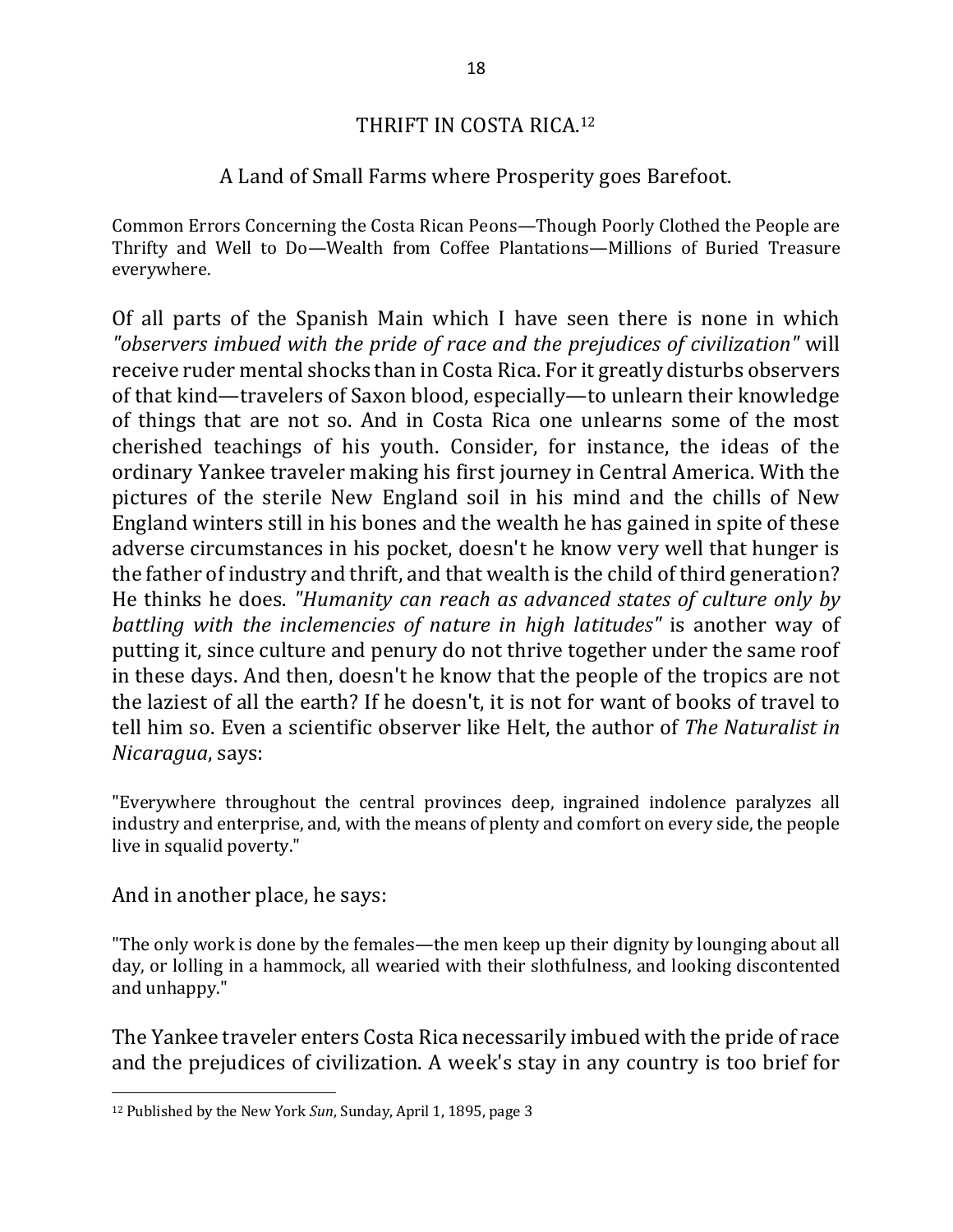any study of it and yet it is quite enough to enable one who will seek the facts to learn, astonishing and incredible as it may seem, that the Costa Ricans are among the most industrious, thrifty, and prosperous people on earth. It is only a tiny nation and its population was but 215,000, or four to the square kilometer, according to the census report I got there. But nowhere in the United States can a region of like extent and population be found that can make so good a showing in those matters which Yankees are supposed to prize most industry, thrift, and wealth.

## BAREFOOTED, BUT HE HAD A ROLL.

As I said, this seems incredible in the face of the testimony of the books of travel, but I cannot see how a man could cross the country now without having the truth of the matter thrust upon him. I saw evidences of it before I had been ten hours in the country, although I did not at first appreciate them. The fact, for instance, that the wretched little train running from Puntarenas to Esparta was crowded to suffocation with passengers, was significant. People who are poverty stricken do not pay a dollar for the privilege of riding fourteen miles, or even sixty cents, the second-class rate. And the reader is warned not to jump to the conclusion that the paying of sixty cents was extravagance on the part of the barefooted crowd who covered the second-class car. The next ride I took on the railroads of the country was from Alajuela to San José. I got into the secondclass car. After a little time, one of two barefooted and poorly dressed men, who had been conversing earnestly in a low voice, got up and looked about the car until his eye fell on me. Then he came to me carrying a bank bill worth \$100, for which he asked me to give him bills of smaller denomination. I did not have them, and I would not have accommodated him in any event because to see a man like that with such a bill was so unusual that I at once jumped to the conclusion that he was a sharper, made up in imitation of a farmer, and was trying to swindle the stranger by flim flam<sup>13</sup> or some other game. So, the bill was offered in the next seat with a polite request for change. The occupant of the seat, who was barefooted and as poorly dressed as the other, pulled out a roll from the scarf he used as a belt, displaying not less than \$400, and gave small bills for the large one.

Now, although I had seen the throng on the little road from Puntarenas; had seen the sleek oxen of the cartmen on the road to Alajuela, and learned that

 $13$  Flim flam  $-$  Deceptive nonsense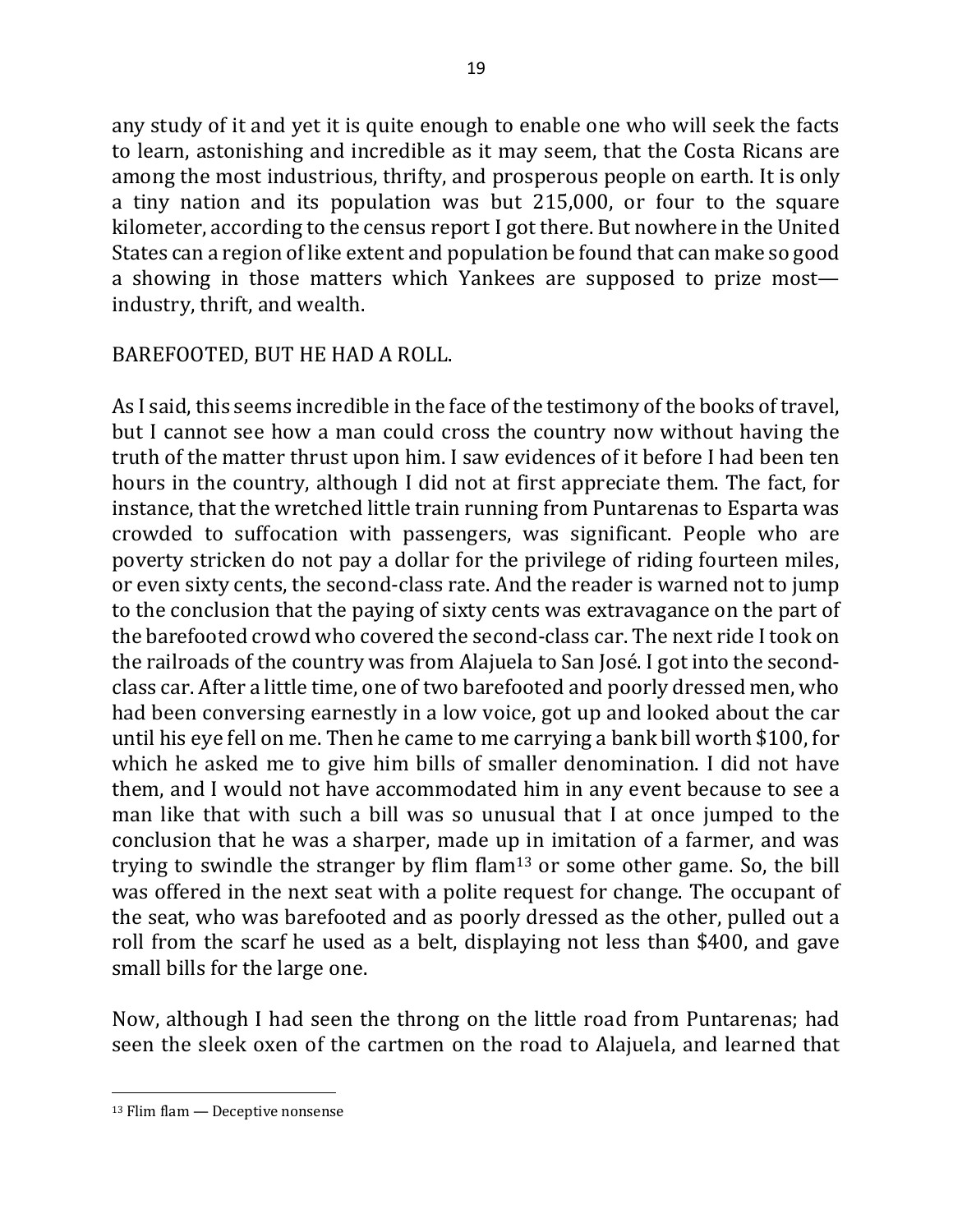each man owned his outfit and made good wages with it; had seen the little stores and resting places along the route where retired teamsters traded with those still active on the calling, one other experience was needed to make me question the correctness of the views about the people of the torrid zone that I had carried to Costa Rica with me. That Costa Ricans might be even passively engaged in accumulating wealth did not for a moment occur to me. But the matter of the \$100 bill was so novel that the next time I wanted to go anywhere on the cars I took a second-class ticket, hoping to get further interesting notes. And I succeeded.

#### A MAN WITH \$2,700 A YEAR.

In the seat with me was a man whose gray hair and beard and well-wrinkled face showed that he getting on past middle life. He was dressed in well-worn but clean and neatly patched blue overalls and a shirt of the same material that, like the trousers, was clean and neatly patched. He had a hat, however, that was considerably the worse for wear, while the leather scabbard in which he carried the ever-present machete, was noticeably ragged—it was, considering the style of the region, positively disreputable. His wife and daughter (as I soon learned then to be) sat in the next seat, and all three became sociable with me as my knowledge of the language would permit within five minutes after I offered them cigarettes with matches for fire. Supposing the man to be a farm laborer, I asked him about coffee, of which a plantation was then in view, and, among other things, about the prices. He showed so much interest when prices were mentioned that I could not at first follow him, but directly I comprehended that he was talking almost exactly as I had heard farmers in Kansas and Nebraska talk about prices of corn. Caramba! Coffee was a good crop, or it would be but for the accursed middlemen. The rich man with his money could own a mill as well as coffee trees, and so could prepare his crop as he pleased and market it to the best advantage, while the poor man must sell his little product just as it came from the tree, to the mill owners who paid what they pleased, and so they made all the money. He became so excited as he talked that it dawned on me that he must be personally interested in the sale of coffee in spite of his appearance of extreme poverty.

"That you may have coffee trees of your own, then?" I said.

*"Very few, sir,"* he said, with a deprecatory shrug.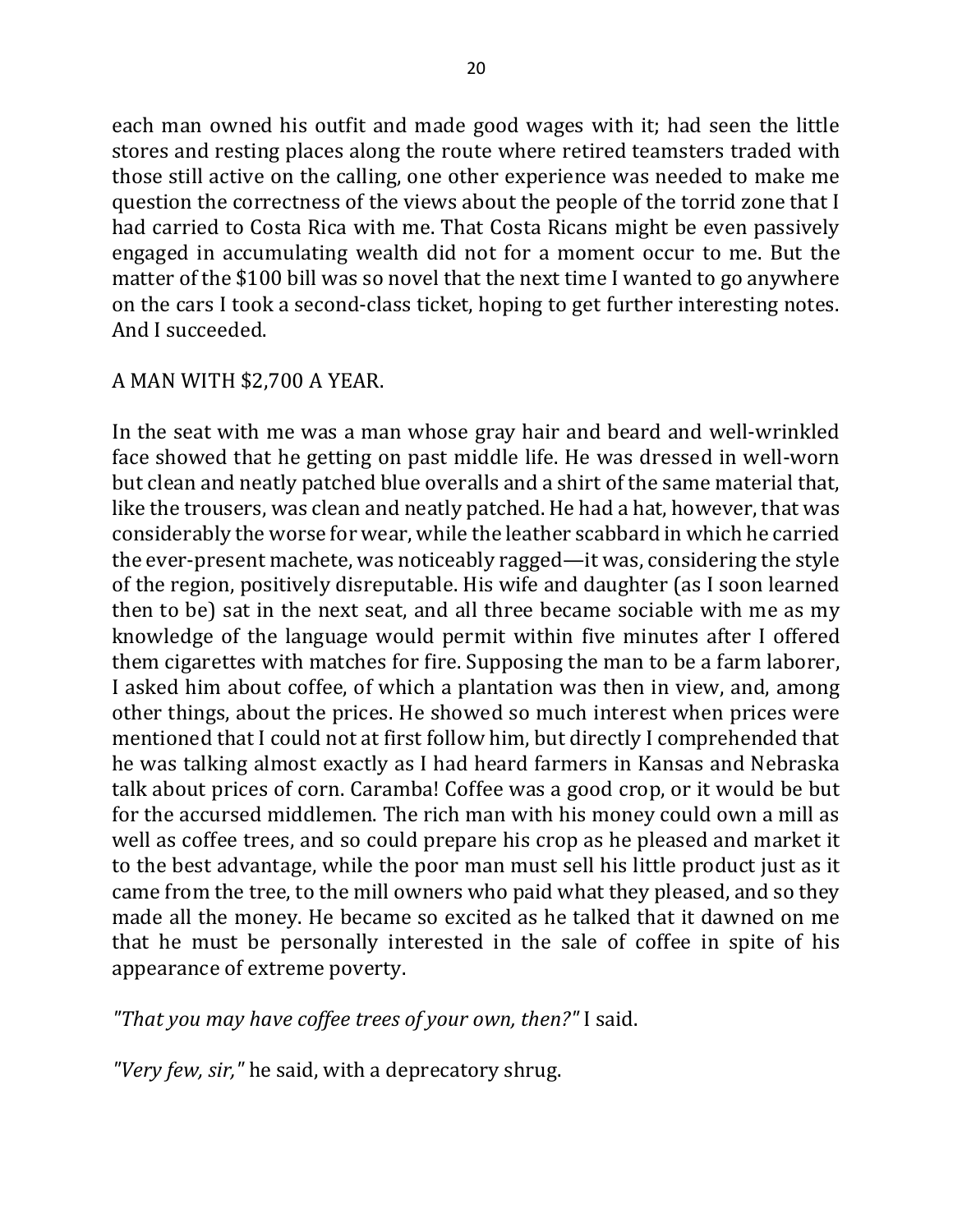"And you had to sell your coffee to the mill?"

*"Yes, sir."*

*"And how much did you sell?"*

*"Only 100 quintals, sir."*

"And the mill owner. Of how much did he rob you?"

"Of \$10 per quintal at the least. I got \$27 per quintal. He got \$40. I should have *had \$37."*

So, then, here was a coffee planter, a farmer, who had sold his crop for \$2,700 cash down and, as I afterwards learned, it was a crop which he had made with the labor of his own family. In addition to the coffee, he had produced enough sugarcane, corn, beans, and rice to feed his family, and had moreover reared some cattle and hogs and poultry. In fact, the food of the family had cost him not one cent. The \$2,700 cash received for coffee was well-nigh net profit on the labor of that family for a year, and yet there he sat dressed in a suit of clothes that, when new, had not cost him \$4, and it was patched, patch upon patch. His wife and daughter were dressed expensively, but they were barefooted and rode second class.

If, now, the reader will try to imagine a New York State farmer with \$2,700 a year visiting Albany with his family, dressed and riding so, a very good notion of Costa Rican thrift will be obtained. And then, if the reader will consider what kind of farm it is in New York that will produce a cash income of \$2,700 a year above the food of the family, an idea of Costa Rican wealth will be had. For this was not an exceptional case, not a lone crank of a planter afflicted with the meanest of prides—the pride that ostentatiously flaunts rags.

## A RICH NATION.

After seeing such evidences of wealth, I was prepared to believe some of the stories told me by the people I found in San José. For instance, Mr. Albert Wollenweber, a former citizen of the United States and now a hotel man in San José, said that Costa Rica was preeminently a land of small farms. The cartmen I had seen along the highway, he said, in seven cases out of ten were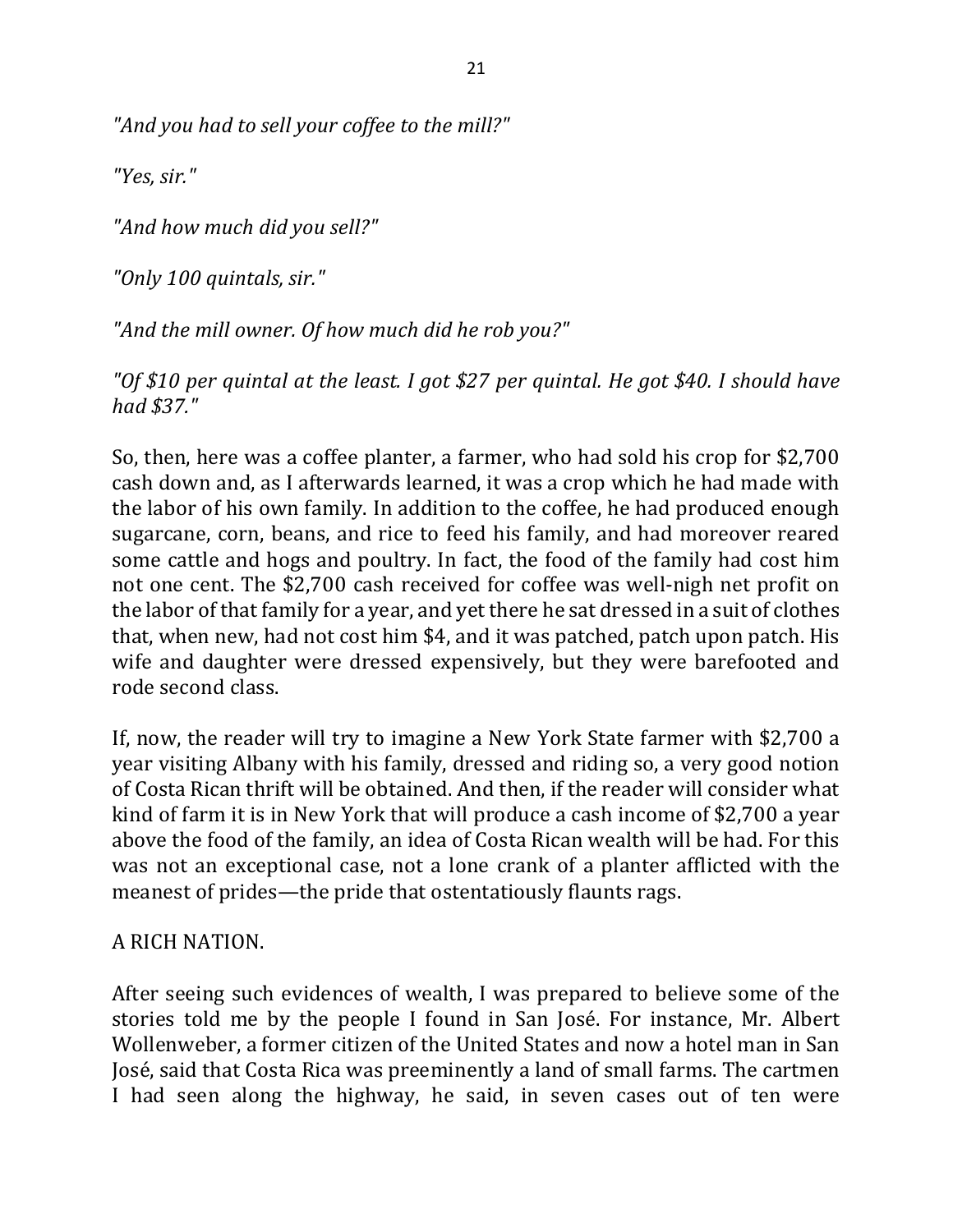landowners. At least three-fourths of the men to be met in the second-class cars were owners of plantations. They owned a yoke of oxen and a few other cattle. They had fields where sugarcane, to a considerable extent, and a little rice, corn, and some beans were grown. They had pigs and poultry. But, more important than all else, they had coffee trees. The Costa Rican peon, or farm laborer, with his family, was still willing to work on the big plantations in the season, but every year the number of available hands grew less because of the increase in the peon's private holdings. The cultivation of coffee by the peon class was a comparatively new thing among the Costa Ricans, but, having once taken hold, it was spreading among them like wildfire on a dry prairie.

Mr. Venancio [?] García, one of the wealthiest men in Costa Rica, began life as an apprentice to a jeweler in the States. Having finished his trade, he returned to Costa Rica to practice it, and he put his profits into planting, He said:

"*Everything that you will hear about the wealth of the barefooted class in Costa Rica is true. It is a bad thing for us who have large estates, because we can get no laborers. It is a good thing for the nation, of course. It is a fact, of which I may say I* have personal knowledge, that three-fourths of the families of Costa Rica are *worth \$10,000 each or more."*

Although Mr. García spoke of Costa Rica dollars, then worth about forty-five cents in gold each, he portrayed a marvelous condition of affairs, for his words proved those of Mr. Wollenweber, that Costa Rica is a land of homesteads, and unmortgaged homesteads at that. The reader who recalls the description of the Costa Rica national prison, wherein it was said by the prison superintendent that neither the terrors of the sharks nor the relentless whirlpools could keep the prisoners from all but hopeless attempts to escape, will understand why they braved all to get away. Even these prisoners were in many cases owners of homes as well as heads of families. It is a sign of a right healthy condition of affairs when a people are found continuously subject to homesickness.

## EFFECT OF THE COFFEE TREE.

When one comes to look for the causes of all this prosperity he finds his quest one of unusual interest. Probably the very beginning of it all can be traced to Don Francisco Javier Navarro who, in 1796, brought from Havana, Cuba, to Cartago, Costa Rica, the first coffee ever intended for cultivation in Central America. At Cartago was a good old-fashioned priest who took the coffee and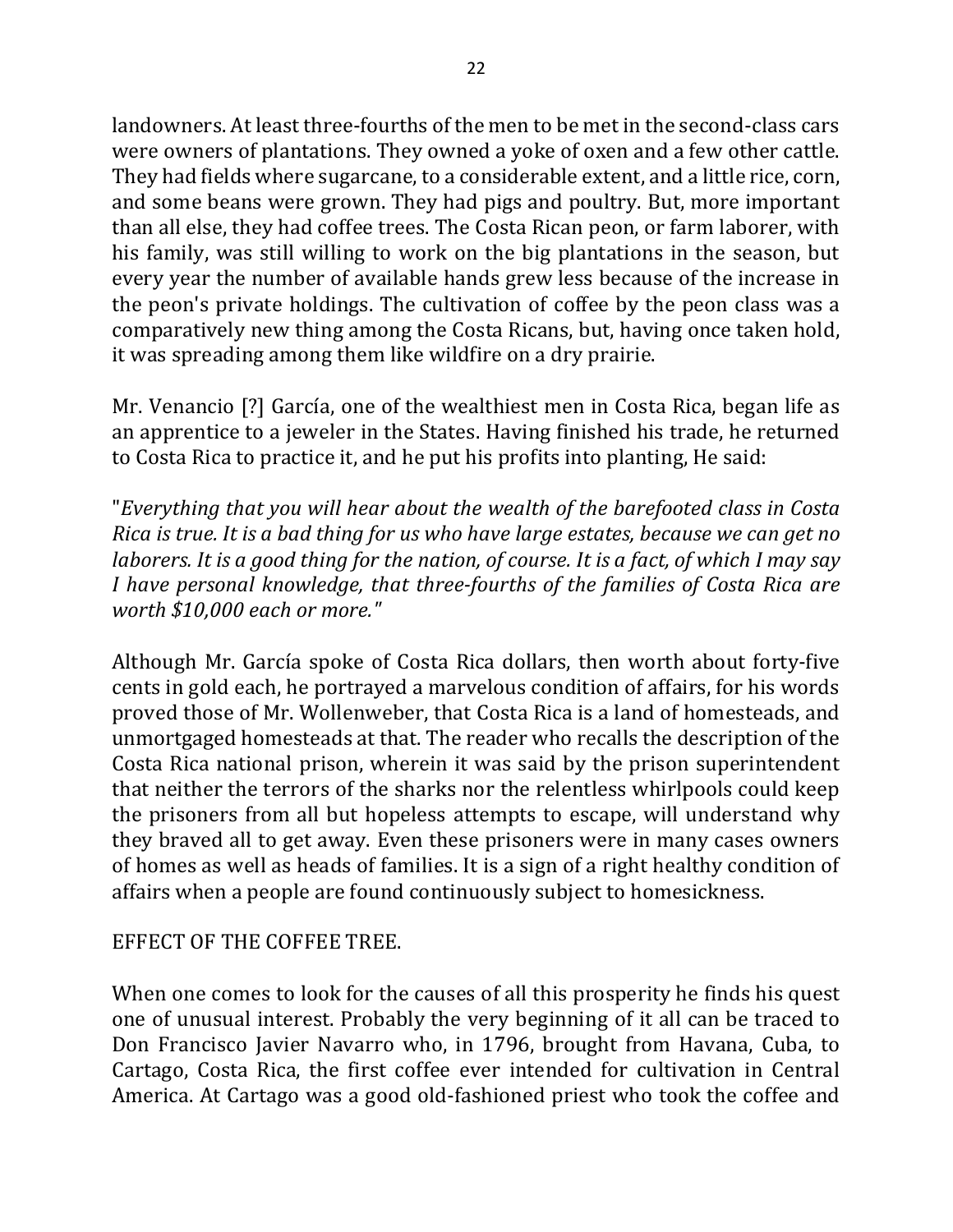planted it in the gardens on the church property, and from them raised trees which may be seen to this day—trees from which coffee berries were carried as seed throughout Central America and Mexico. In my notes I have two different names of this padre—Padre Valverde and Padre Velarde. Don Joaquín B. Calvo, a Costa Rica writer of repute, gives the latter name. The good padre was like a Mormon elder in one respect, he preached the gospel of agriculture as much as he did the other gospel, but that was in the days of Spanish control, and not until that blight was removed could any industry flourish. Eventually, in 1840, there was a sale of municipal lands by order of president Don Braulio Carrillo, with the condition attached to the deed that they be planted to coffee. Under the influence of the farms thus created the cultivation spread, so that by 1861 the country produced 100,000 quintals of 100 pounds each.

That was a little over thirty years ago. The sale of the coffee was made in foreign countries and it brought foreign cash, gold or its equivalent, into the country. It is certain that more of the equivalent than of gold was brought—equivalent in the shape of luxurious apparel for the fortunate owners of coffee trees. It cannot be said that a boom in coffee followed, but the spread was rapid, so that in 1888 there were nearly 7,607 coffee farms in the country, with 25,248,686 trees in Costa Rica, not to mention the other millions of trees to be found elsewhere in Central America.

But in 1861 the trees were all on the great plantations, just as they are now in all the other countries of Central America except Salvador. Something was found in Costa Rica that gave the barefooted laborer a start on the road to wealth as a coffee planter. I made diligent inquiry to learn what it was but could get no definite answer. At first thought one would say that it was under the system of land laws which permitted every citizen to take up for nothing all the land he wished to cultivate, but it cannot have been this, for on the Isthmus of Panama and throughout Central America the same laws have prevailed. Government can have had little, if anything, to do with promoting prosperity, for while the laws are in nearly every respect admirable they are administered, as in all Spanish-American countries, by a military despotism. The cause must be sought in the dispositions of the people themselves. Here, too, the investigator at first finds difficulty, for the native Costa Rican, like every other Central American, is a Ladino<sup>14</sup>—a cross between the Spanish invaders and the aborigines. But the aborigines of Costa Rica, it appears, were different from

 $\overline{a}$ <sup>14</sup> Ladino — People of mixed Spanish and indigenous descent, especially in Central America.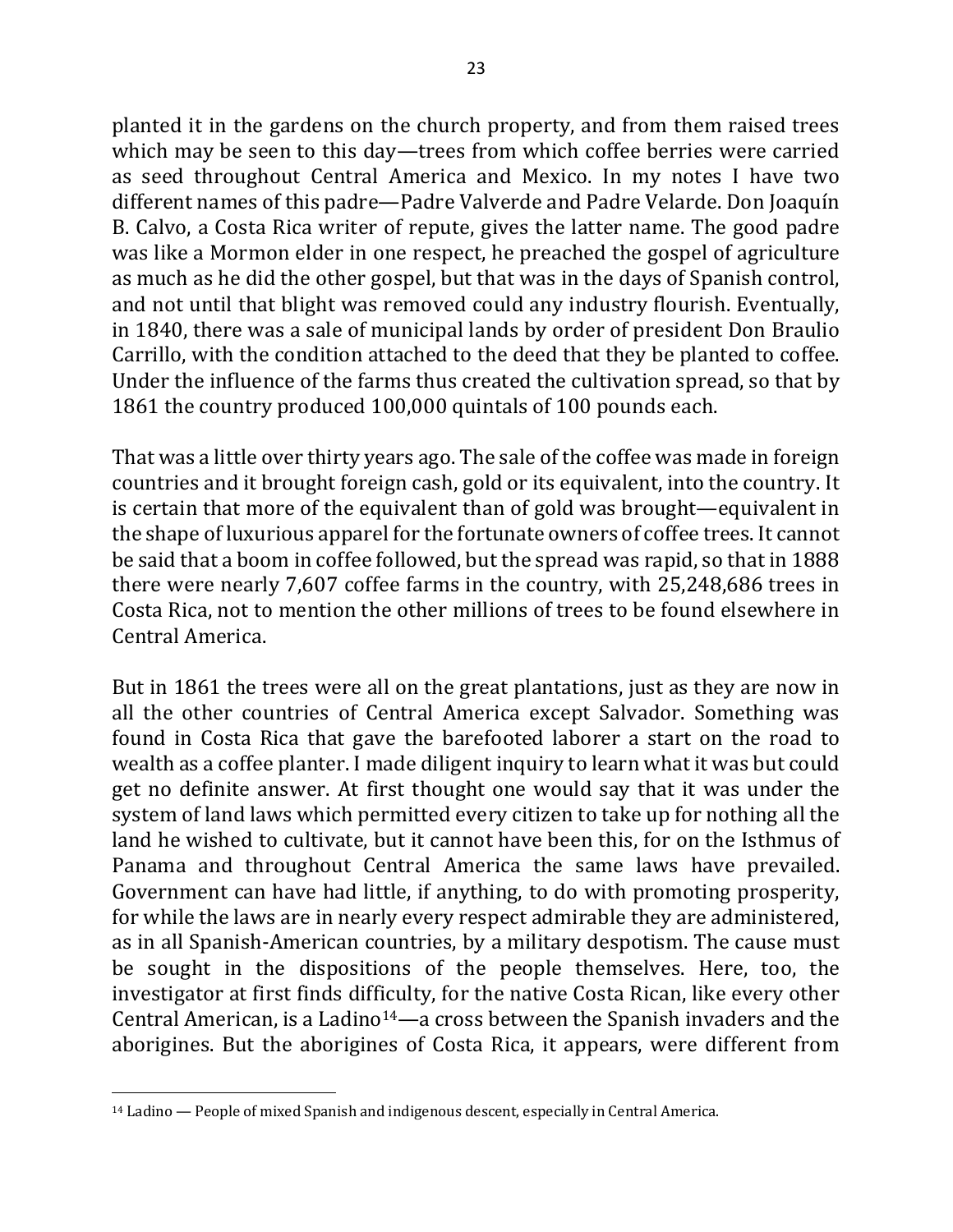those found elsewhere on the Spanish Main—they were of a sturdier mold than the weak Caribs of the islands at the north, and at the same time were much wilder than those who have left the wonderful monuments of their civilization throughout the Spanish Main. They resisted the Spanish invaders as stubbornly as did the corn planters, and with greater success, because they could on occasion flee to the wilderness and there await another chance to strike a blow. To this day the Talamanca tribe of the east is unsubdued, and I saw at Limón a Nordenfelt murder  $gun^{15}$  that had just been imported for use in a raid against them. And yet at times the Spaniards had strong footholds among them—so strong that two galleons sailed every year from the Estrella River to Spain with the gold dust and silver bars the mines there yielded. But in 1610, and again in 1707, the Talamancas rose against the Spaniards and wiped them out, putting some to the torture by pouring melted gold down their throats, and since 1707 the placers and the true fissure veins that yielded two shiploads of precious metal a year have remained unworked.

Then there is the Río Frío region at the north, where a race of Indians, supposed to be white, until within less than a score of years have held sway. That too, was a river supposed to flow over golden sands, though the sap of the rubber tree was what eventually drew there the adventurers who found that the Indians were like other American aborigines in color. When I was in Costa Rica these Indians were still governing themselves, though Nicaragua rubber thieves and Costa Rica guards were playing hide and seek all through their country.

So, it appears that throughout Costa Rica the aborigines were of a superior race, and blood will tell. The blood that produced the hero Juan Santamaría of Alajuela produced the typical Juan—the peon—of Costa Rica. From time out of mind every man of them has had it in his heart to make for himself some kind of home. Elsewhere in Central America farm laborers could be found to live contented in the shacks erected for them on the plantations of the rich, a system the region inherited from the days of Spanish control; but in Costa Rica the great plantations are, and always have been, fringed with little plantations. Juan worked the cane and the corn of the master, but he had cane and corn of his own which María and Juancito worked. Naturally, as the master found coffee a good crop to grow, Juan saw the advantages of it, and he carried home berries from the master's trees for his own plantation.

 $15$  Nordenfelt gun  $-$  Multi-barreled rapid-fire armament, patented in 1873.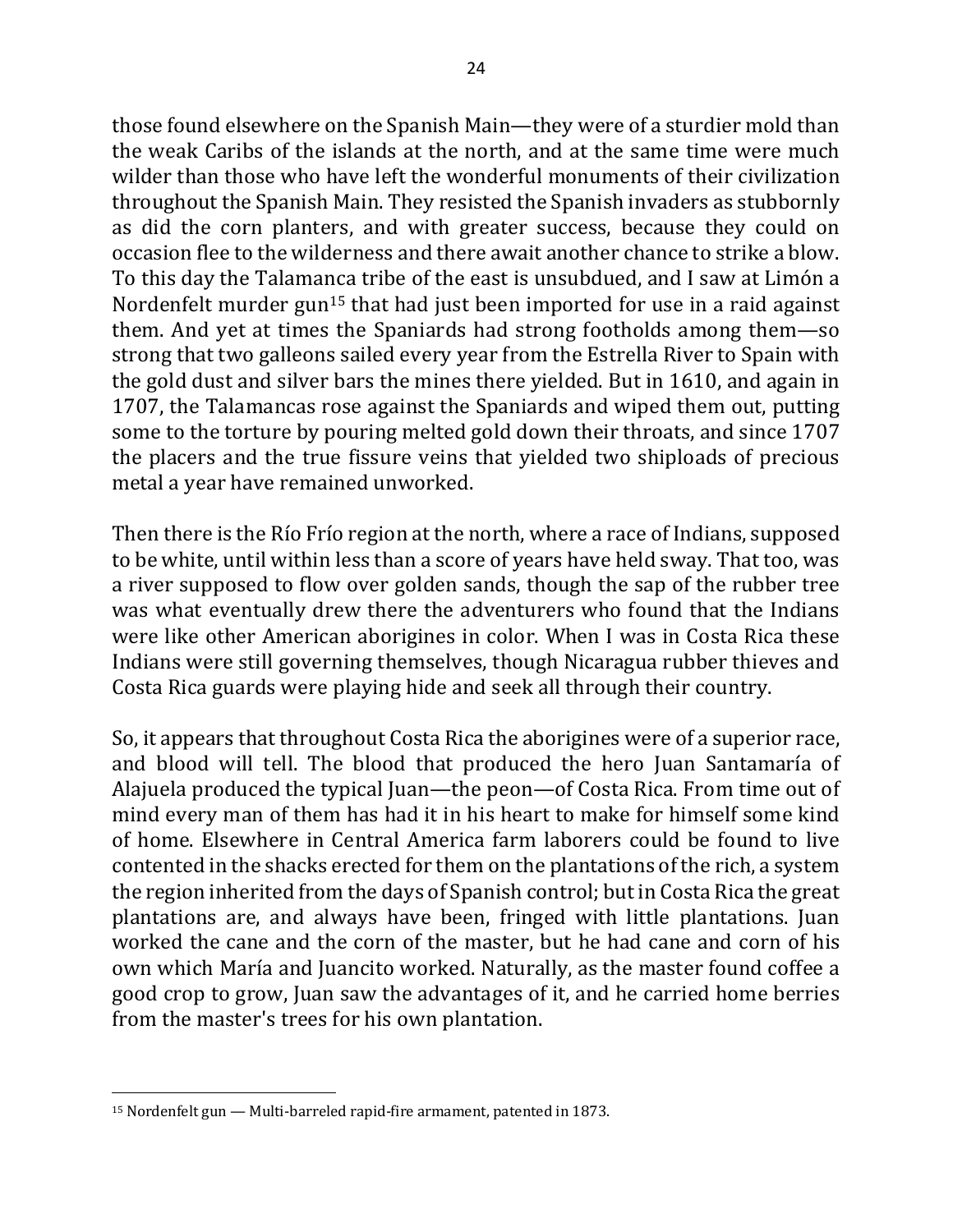#### COSTA RICAN HIGHWAYS.

And then, on top of the coffee, came comparatively good roads leading to market. In the United States special consular reports on *Streets and Highways in Foreign Countries*, issued in Washington in 1891, there is no reference whatever to Costa Rica, and the reader might suppose the country did not have any roads. Now, in 1891 Puntarenas was the nation's port, and commerce with Europe was by the way of the Horn or Panama. A cart road ran from the port to Cartago. The cost of exporting coffee was immense. But coffee worked an improved condition of affairs. The old cart road was extended to the Atlantic side, and hither and yon across the plateaus as the coffee trees spread. Then came Mr. Minor C. Keith<sup>16</sup> with his railway schemes, out of which was evolved a continuous rail line from Port Limón, with its piers at which a ship could load, to the capital city San José, ninety-six miles away, and still on to Alajuela, so that but twelve leagues of roadway remain uncovered by rail between the two oceans. To a Yankee, with the New York Central's four tracks in his eye, this Costa Rican narrow gauge railroad seems a small affair, and it is a common thing for foreigners there to speak of it contemptuously. But to the Costa Rican planter, whatever his holdings, it was a boon beyond adequate description. The coffee-planting peon, who had obtained his land for the labor of clearing it, suddenly found that it was worth anything from \$500 to \$1,000 an acre. Being an Indian, he probably expressed no great surprise at this, but being a Costa Rican as well, he promptly sold his plantation whenever the top figure was offered him, and going back a little further from the railroad, took up more wild land and began once more to make a plantation. And this has been done to such an extent that all the land conveniently situated has been taken up, so that one must pay good money for wild land if he would go into the coffee business in Costa Rica. Still, good Government land, within carting reach of the railroad, was to be had at \$2.25 gold an acre when I was there.

#### PROFITS IN TRUCK RAISING.

 $\overline{a}$ 

But it is not on coffee alone that the peons of Costa Rica are growing rich, even though coffee is the chief article of export. So much land and so much labor have been put into the coffee crop that Costa Rica no longer raises enough food to satisfy her own hunger. The land convenient to the great cities that once was devoted to garden truck is now covered with long rows of trees that stand in

 $16$  Minor Cooper Keith  $(1848-1929)$  — US businessman (nephew of Henry Meiggs), with interests in railroads and banana plantations.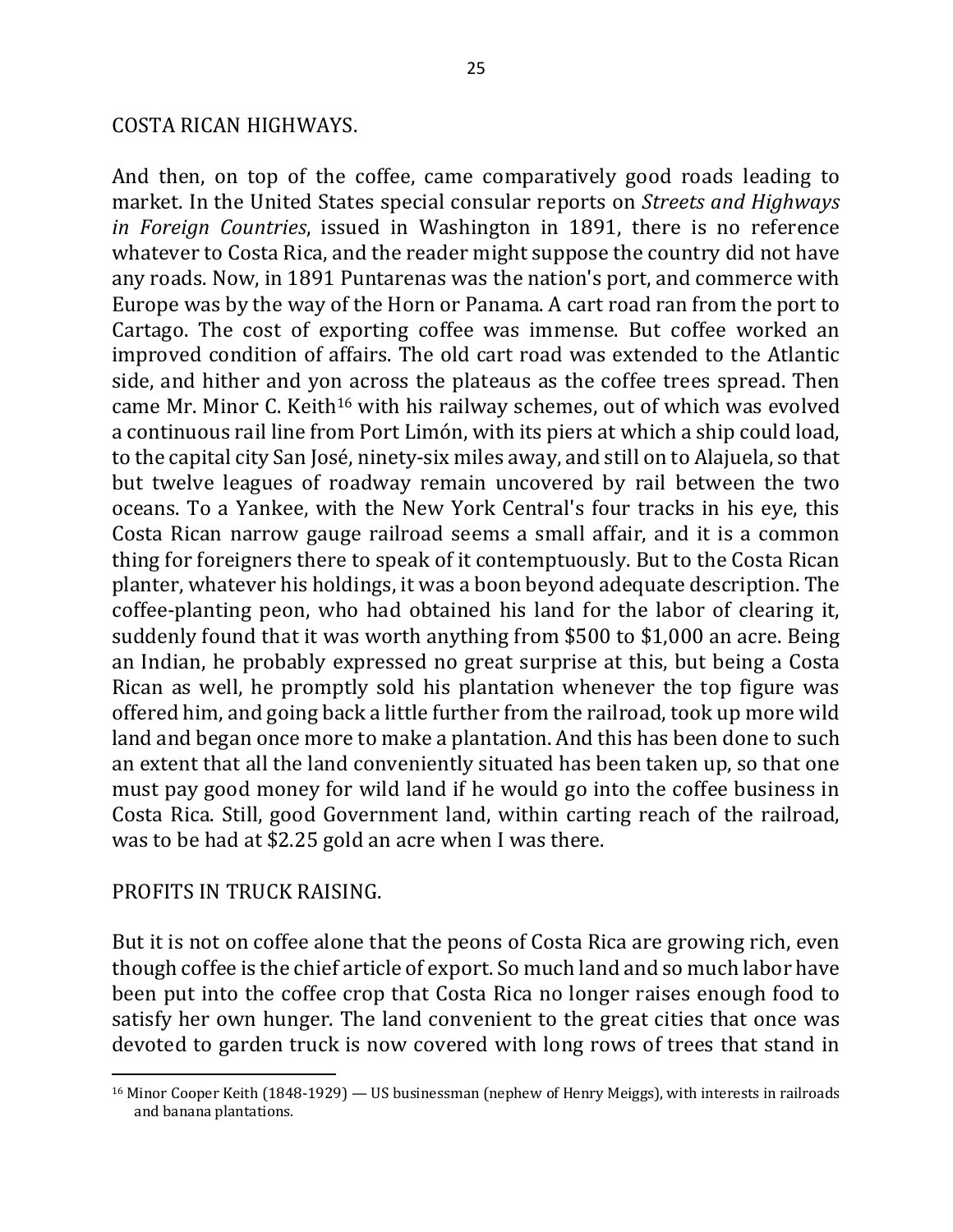the shade of tall plantains—long rows of coffee trees. So, garden truck has risen in price in a way to make rural Long Islanders gasp. One of the first places I visited in San José was the public market, and here are some of the figures I gathered; Potatoes (little ones at that), \$12 a barrel; three small onions for 10 cents; eighteen pods of string beans in a bunch for 5 cents; small cabbages, 15 to 25 cents, according to quality; strawberries, 1 cent apiece; mulberries, 50 cents a pint; eggs, four for 23 cents; butter, \$1.25 a pound; beef, stew meat, 30 cents; steaks and roasts from 35 to 40 cents a pound; chickens, \$1 to \$1.25 each; corn, \$4 per 100 pounds; rice, \$10 per 100 pounds; flour, \$11 per 100 pounds; wood for fuel, \$12 a load of one-quarter of a cord.

These were the prices in the dry season when the roads were good and everything of the kind sells at the lowest figures. In the wet season the prices run a half higher. Of course, these prices were in Costa Rican money, but imagine corn selling for \$1.80 gold per 100 pounds, as it did there!

Juan understands this condition of affairs fairly well. He does not devote all his energies to coffee, as the great planters do, but he grows the garden truck for the cities. There was but one man of wealth engaged in gardening near San José when I was there, and his wealth consisted of ten acres of ground. He would not tell what he cleared from it per year, but Walter Ingalls, living at San Juan, Nicaragua, offered him \$25,000 cash, and he refused it, although he said he would be glad to sell out and leave the country.

Nothing has been said about the banana growing, though it is the great industry of the Atlantic coast, because it is not to any extent in the hands of the peon class and because, too, it has been overdone. Of its possibilities something will be told at another time.

## WAGES OF FARM LABORERS.

Meantime wages have increased among the laborers of Costa Rica in a way to almost frighten the coffee planter. To appreciate fully the facts in this matter one must know something of the condition of farm laborers elsewhere in Central America. In the neighboring nation of Nicaragua, for instance, they told me that when a planter wanted hands to gather a crop he notified the Alcalde of the district, giving the number needed. The Alcalde then notified the peons to the number needed, and the peons had to go to work whether they would or no. The wages they received varied from thirty to forty cents a day in the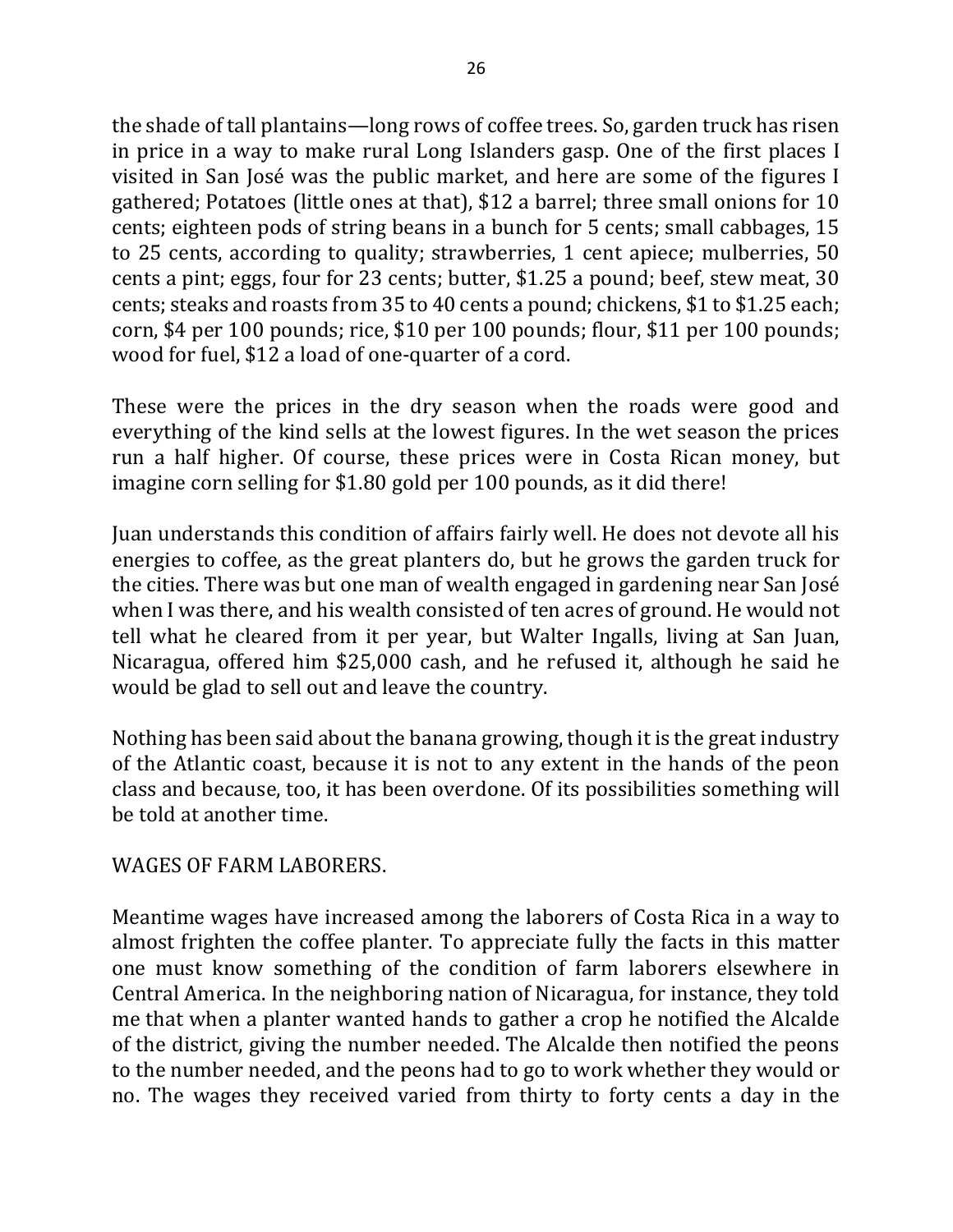depreciated money of the country, and they could demand a week's pay in advance, so that they were not wholly enslaved; but they were so near to it that if they abandoned work soldiers would bring them back to it.

In Costa Rica the laborer is free to go or stay, as he may elect, and so, because it pays him well to attend to his own trees, he is electing more and more frequently not to go. And when he does go, he asks for a little better pay every time. Instead of the 40 cents a day in Nicaragua during coffee picking time he gets  $$1.25$  a day for ordinary times, while the expert pickers get as high as  $$2.50$ a day for their labor. More interesting still is the fact that women make the top price as often as the men do. They are paid by the quantity picked, and women do as well as men. Then, too, women are employed in sorting coffee, for which they receive 50 cents a quintal and are easily able to handle from three to four quintals a day. As this is an employment lasting longer than the picking season, it is of more importance. In Nicaragua the women get from 25 to 30 cents a day.

In view of all these facts, it is safe to say that no country in the world that has its population divided into distinct classes has a peon class living under better conditions than the peons of Costa Rica. And that the aristocracy is on the whole and in the long run always enriched and improved or impoverished and degraded with the rise or fall of the bare feet, is something that one need not repeat here.

WHY THEY GO BAREFOOTED.

To complete, after a manner, this brief study of the people of Costa Rica, it is proper to consider some of the more obvious effects of the accumulation of property by the farm laborers. As already intimated, the majority of the peons, who have their thousands of dollars, continue to wear well-patched cotton clothes, ragged hats and no shoes. The reasons influencing them to do so are as interesting as their manner of acquiring wealth.

*"Why do you not buy shoes and fine clothes?"* said I to the old peon who had 100 quintals of coffee to sell annually.

*"La Señora has finer clothing,"* he replied.

*"Yes, but why not you, too?"*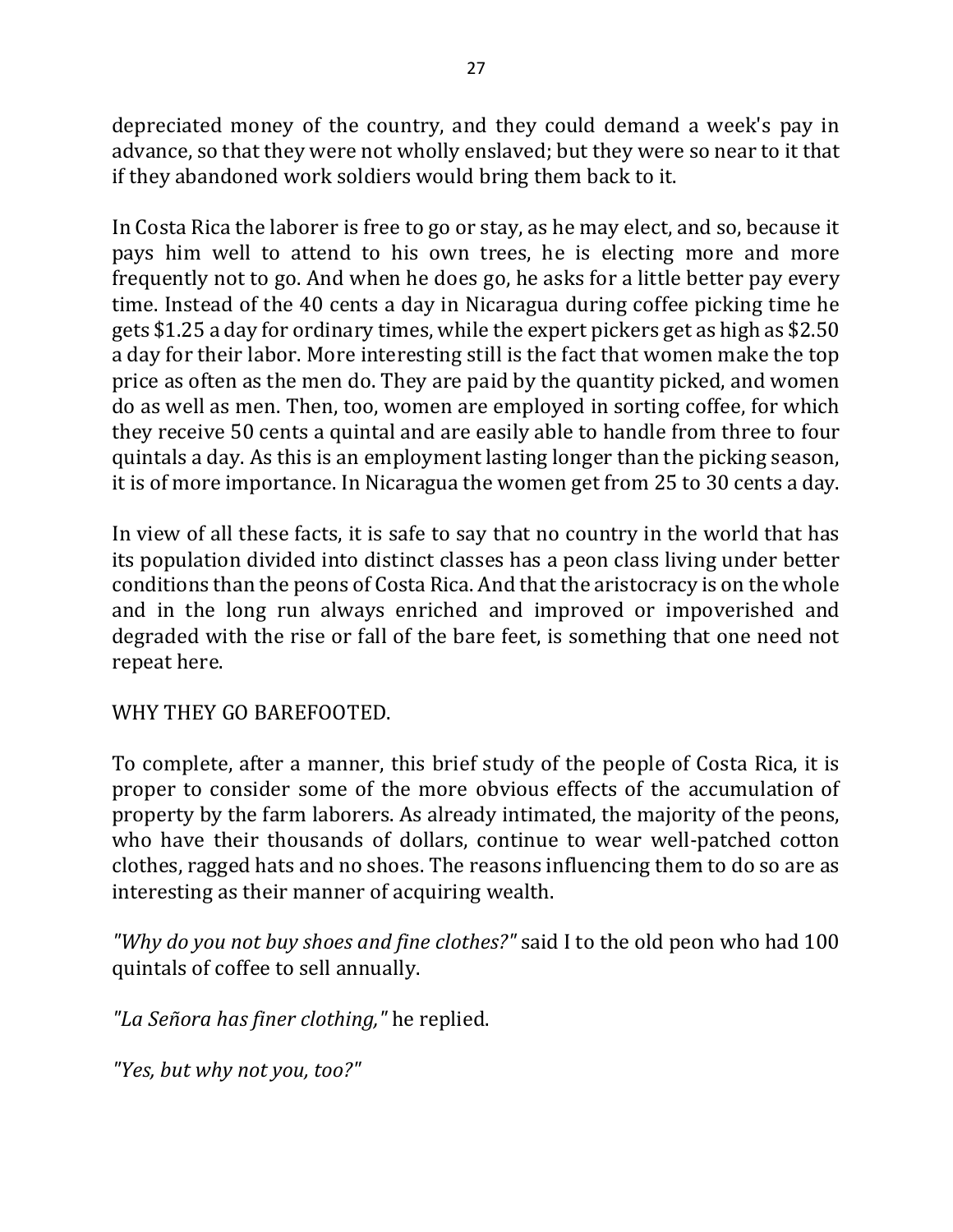*"I am too old."*

*"I beg pardon, no. You have worked hard all your life. Now you should rest and dress well."*

"It is that I have worked hard all my life. I would not feel well in fine clothes. And my neighbors who have seen me as I am all my life, what would they say?"

In this reply we get an insight into the character of the people worth considering. The peons, not only of Costa Rica but of all Central America as well, are held in the strongest bonds by public opinion—especially the opinion of their own class. When I was among the United States Indians in the Indian Territory<sup>17</sup> a number of years ago I saw graduates of the Carlisle school going about in reservation rags, although they had much better clothes in their huts. They told me that this was done because the unlearned reservation Indians always ridiculed every departure from reservation customs which the school Indians made. The fear of ridicule is a strong trait in the Indian character. So here in Costa Rica the peons remain in their old peon clothes, in spite of wealth, rather than incur the ridicule of their associates. That the ridicule would often be merited, were the peons to adopt aristocratic dress, scarcely needs to be said. The shoe pinches the oft-bared foot.

That the women are less subject to ridicule is a matter of interest, too, for it portrays the female heart. They were always dressed in finer fashion than the men. The poorest lass in the nation, having only a chemise and a skirt, decks herself nevertheless till a Yankee belle at Easter time might envy her—decks herself with such a wealth of wild flowers that she is charming in spite of poverty, and even in spite of a plain face. The addition of gay ribbons and silks to these flowers, one almost says, is not to dress her in finer apparel even when they replace cheap cottons. But the peon women usually continue to go barefooted. Of course, this is due not so much to what their associates would say as to the natural dislike for pinching the foot.

A SILK HAT ABOVE SHOELESS FEET.

 $\overline{a}$ 

But if one will go among the peons on a gala day, he may see the natural effect of wealth in changing the clothes, even of the men. Juan may wear blue drilling

<sup>&</sup>lt;sup>17</sup> See articles by John Spears (unsigned) in The Sun, April 7th and 28th, 1889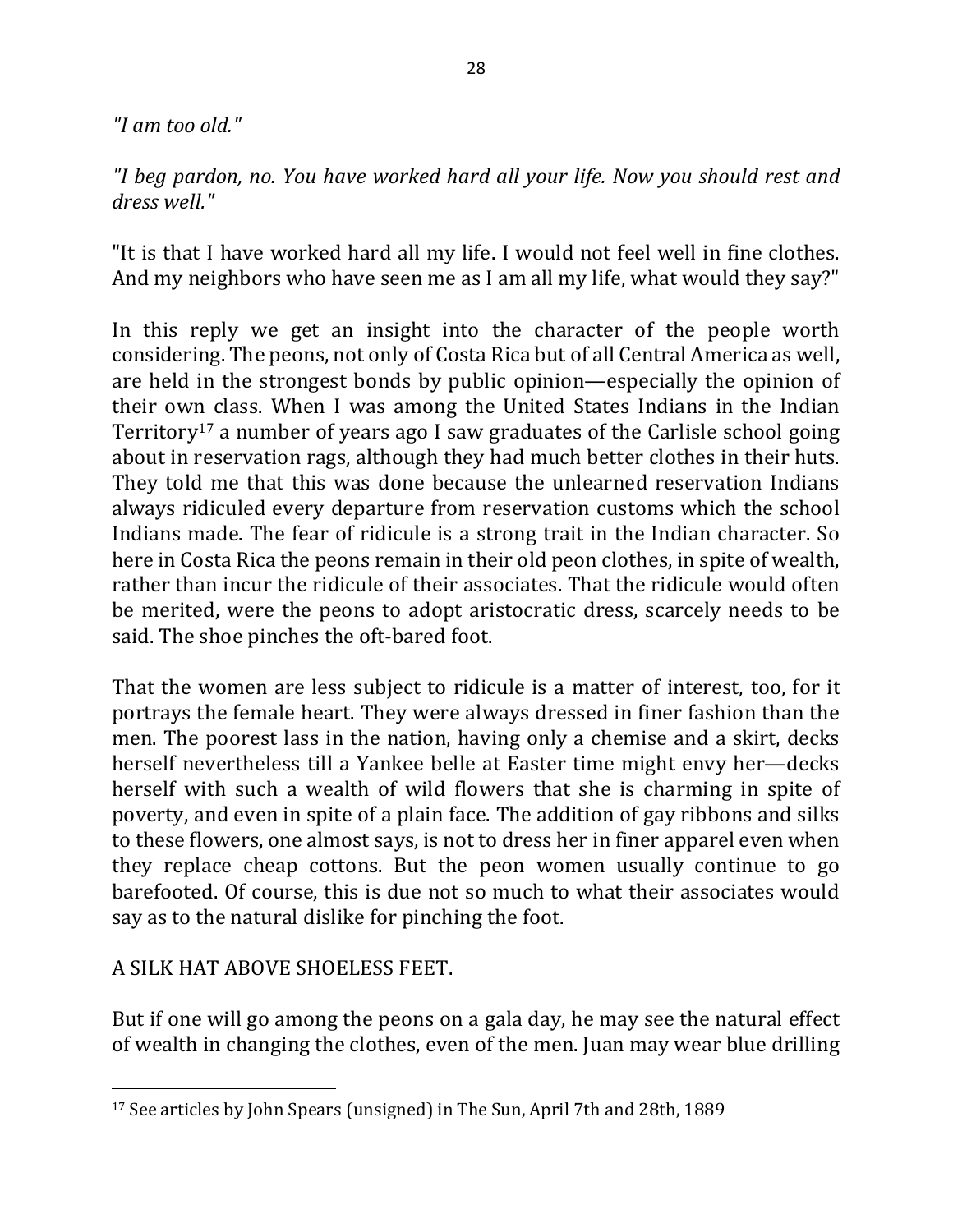on ordinary days, even on a trip to the capital, in spite of a cash income of \$2,700 a year, but on a holiday, he blossoms out in something finer—in a starched shirt with a stand-up collar that has a scarf with a pin in it. He puts on a store coat ready-made that almost fits, and he sometimes adds above that a silk hat that shines in a most glossy fashion—all that he puts on while continuing to keep his feet bare. Juan in such a rig is a comical sight, very—he is almost as comical as the New Yorkers who wear silk hats above sack coats and tan shoes. But he is not ridiculous in Costa Rica. He even leaves off his shoes to avoid ridicule.

There are still other ways in which the peons make their wealth manifest in dress and ornament. The women almost invariably wear dresses that are high in the neck, even when at their work, and that is in notable contrast with the flowing, low-necked chemise which the Nicaragua women wear, instead of a dress waist. The men, too, almost invariably carry coats on their arms, if not on their backs, unless actually at work. It is a rare thing to see a peon standing on the streets of San José without some kind of a coat in his back. Another sign of wealth is seen in the stocks of goods carried in the stores, especially in the jewelry stores. Juan is learning to carry a watch under his cotton girdle. He puts a clock in his shack, too. Meantime the numbers of peddlers of cheap jewelry in the country and the sales they make are astonishing. Juan has the Indian's love of trinkets. The peddlers are to a very large extent Arabs. How these Mohammedans happened to invade Central America is more than I could learn, but Costa Rica has the majority of the host to be found there. Last of all, the habit of carrying the old-style pirate swords known as machetes is also a manifestation of wealth. It is as much as the head of the family elsewhere can afford when he keeps one or these more or less useful weapons by his side, but in Costa Rica, not only the father, but every one of the boys who is old enough to wear clothes also wears the big knife. The father often owns three or four, each of a special form for a particular use; one for use among the crops in lieu of a hoe, one for trimming coffee trees, one for ornament or a sword, and so on.

## MILLIONS OF BURIED TREASURES.

To sum it up, the Costa Ricans, comparatively speaking, are very well provided for in all respects, but even when this is considered one has accounted for a very small part of the income of the peon families who own \$10,000 or more. Naturally I asked many people what was done with the surplus cash. The reply inevitably received was astonishing. They turn their money into silver coin and bury it.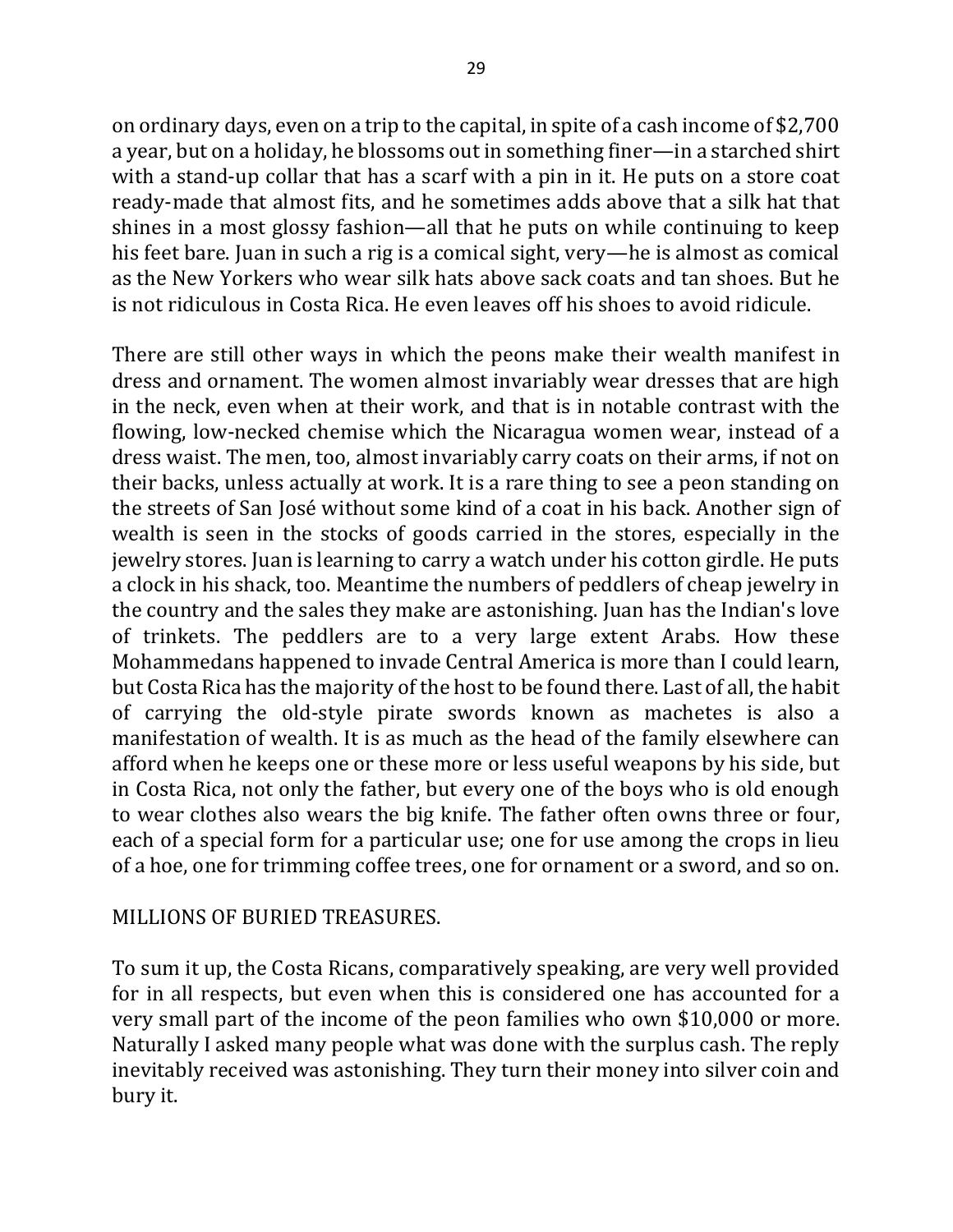If there is one unselfish patriot among the rulers of Costa Rica, that reply is enough to make him hang his head in shame. The system of government is of such a character that the masses of the people are afraid to trust the banks; they are even afraid to allow one another to know that they have any surplus, lest they be robbed of it by forced loans in time of Government need. There are untold millions of buried treasure in Costa Rica. If the Costa Rica Government had the confidence of the people it could wipe out the foreign debt in a month. The people would dig up the idle coin from under their houses and take bonds instead. And yet, Costa Ricans have always done and are now doing what some of our Americans think is the one thing needed to make a perfect Government. They have placed and have kept the making, the interpretation and the execution of the laws in the hands of "the best people." The Johnnies and the Mikes—the Juancitos and Miguelitas—aren't in it, so to speak, at a Costa Rica election. It is not intended to discuss here any system or form of government, but only to state the fact that in Costa Rica, as in all Central America, the exclusion of the Johnnies from a share in the affairs of government has worked disastrously. The worst Governments on the American continent, whether national, departmental, or municipal, are those managed by the so-called *"best people.*" In other words, under a republican form of government it is safer to trust Juancito than Don Juan. Indeed, when I consider the conditions which prevail throughout the Spanish Main—the idle neglect of opportunities, the hand-to-mouth life, the utter lack of progress and development almost everywhere apparent—I believe that I could prove that all these evils are due, not to any enervating influence of climate, not, primarily, to any inherent defect in the blood of the race, but to the blight which comes from depriving the Johnnies of the fruition of their natural ambitions in politics.

## MENTAL CULTIVATION.

In the matter of mental cultivation, I found the Costa Rican peons about like the people of Hatteras Island off the coast of North Carolina, the island of which Cape Hatteras is the only well-known point. They had about all learned to read and write when children, but in general matters they seemed to be narrow minded, bigoted, and uninformed. Each people showed the natural effects of isolation from the world and of the undisputed control of a single religious denomination. The Costa Ricans are all Catholics and the Hatteras folks are all Methodists. The Costa Rican peons do not travel outside of Costa Rica, and the Hatteras folk remain hemmed in between Pamlico Sound and the deep sea. The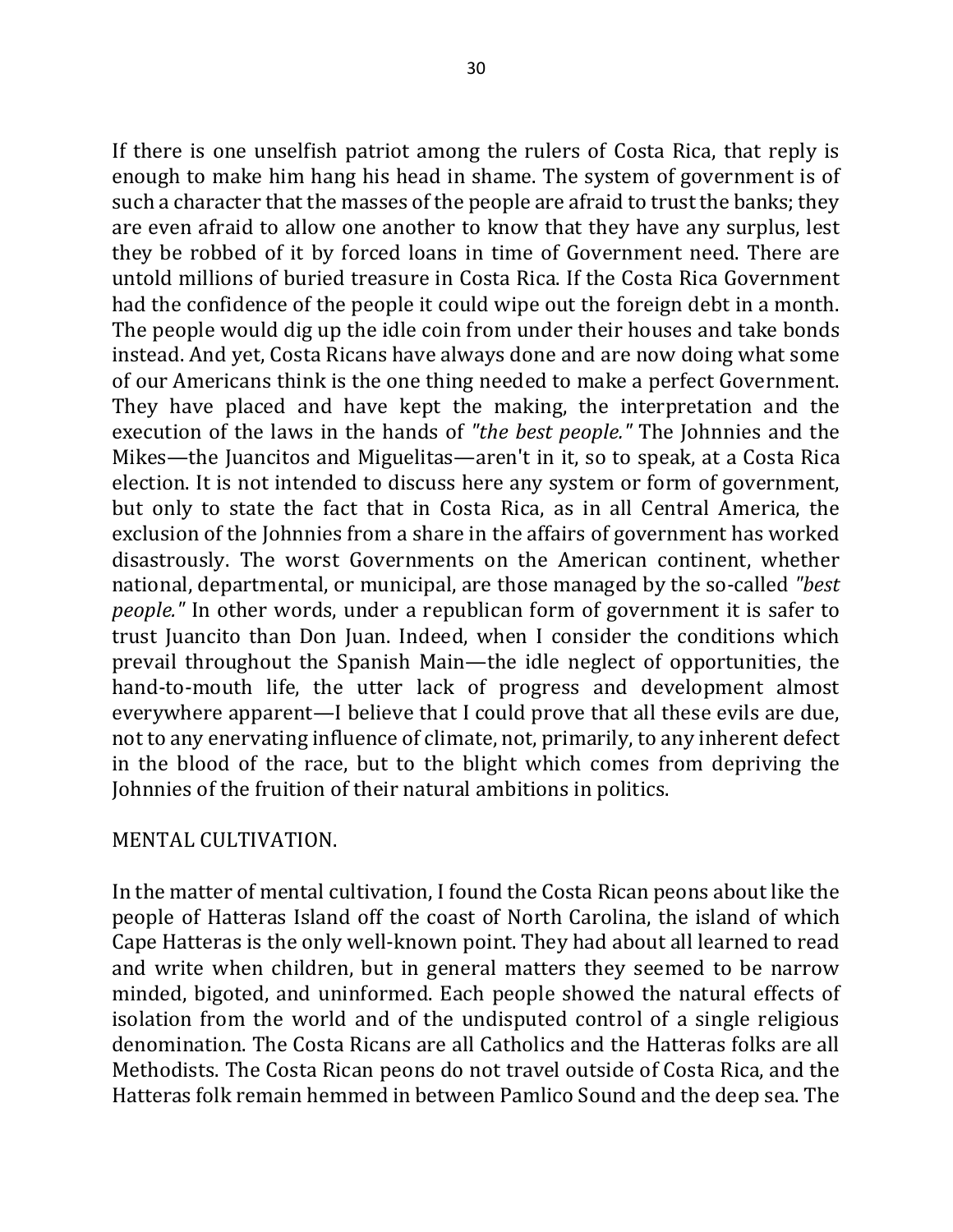traveler from the States finds himself in Costa Rica everywhere regarded as a heretic. The peon will be polite enough, for he is by nature of gentlemanly instincts, but he is prejudiced against heretics. He feels toward the heretics as the Hatteras folks feel toward a man who openly plays cards. Lacking knowledge, the Costa Rican is unable to distinguish between Walker, the filibusterer, and Uncle Sam. He thinks that when his hero, Juan Santamaría, died to oust Walker from the market place at Rivas he *"licked the United States."* So, his patriotism stirs up a resentful feeling in his breast at the sight of a Yankee.

It is because of these things that many Americans in Costa Rica, and in all the Spanish Main for that matter, find a residence there very distasteful, to put it mildly. The American there commonly gets into the habit of speaking of the United States as God's country and sighing as he says it. And then he drifts into the belief that there is no hope for the region there. If he talk to a new comer or write home for publication he may not only be incapable of saying all the good of the people they deserve; he may score them unjustly. I cannot be sure, of course, that I have been just, according to knowledge, toward the peons in what has been said here, but I am confident that I have not overstated their good qualities or overestimated their capacity for improvement. That a good deal of space has been occupied in considering them must be admitted, but unless I have been entirely wrong in my facts the matter was worth it, for the Costa Ricans, even though they are not as yet by any means an ideal race, have proved untrue the long-accepted theory that hunger and cold are necessary to develop industry and thrift. After a man has traveled through Costa Rica with his eyes open he will no longer even believe that "humanity can reach an advanced state of culture only by battling with the inclemencies of nature in high latitudes."

 $- 0 -$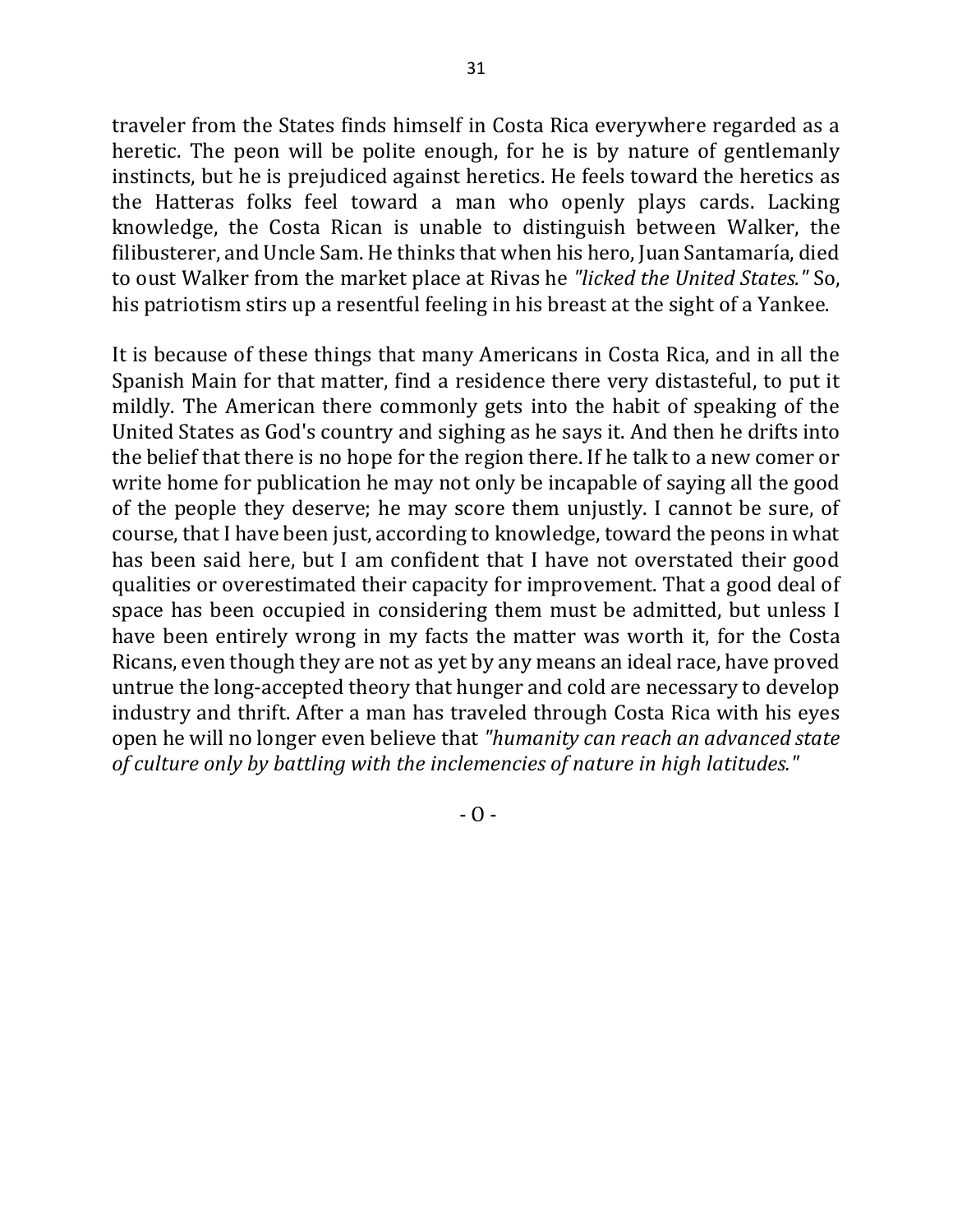## A COSTA RICAN CITY.<sup>18</sup>

## Impressions of a Visitor to San José, the Capital.

## A Plaza to be Proud of.

## Causes and Evils of Military Government in Central America.

Cheap Cabs and Low-priced Hotels—San José a City of One-story Houses All Very Much Alike Outside—What happened when a Costa Rican President Bought a Lottery Ticket—Sights and Quaint Wares at the Public Market—The Government Building an Expensive Playhouse—A Dentist's Romance—The Prejudice Against Foreigners.

When a man arrives at San José, the capital of Costa Rica, after a journey from Panama, not by steamer, but for the most part overland on mule back, as I did, he comes with an appetite for city life. Such variations from the ride through the wilderness as had been furnished by two brief trips on coasting cattle boats, a night in a rotten dugout, and the trip from the Pacific to San José had only made me more sharp set for such comforts as one may obtain in a city where hotels replace the wayside shack, bathtubs the stagnant pool, carriages the slow-paced mule, and servants are found ready to take the burdens which one has had to carry for oneself. So, I was prepared on arrival to think well of San José, no matter what kind of town it might be. I mention this fact in order that the reader may be able to understand the frame of mind in which the notes made during my brief sojourn there were written.

But while I may thus seem to be prejudiced in favor of the town, I think I was, in truth, only rendered able to give a judgment on its merits that would be more nearly just than that pronounced by a traveler fresh from such a metropolitan center as New York, Paris, or London. The traveler directly from New York compares San José with the Yankee metropolis when, in fact, he should in fairness compare it with some such interior town as Richmond, Va., or Utica, N. Y. Even such a comparison would not be totally fair, for San José claims only 25,000 inhabitants, while the province has, all told, but 63,000. When one goes to a Central American city from the great Northern metropolis, he needs to pass a few weeks in the wilds on the route in order to get into a fair-minded condition—in order to appreciate the smaller town.

<sup>&</sup>lt;sup>18</sup> Published by New York Sun, Sunday, June 23, 1895, page 5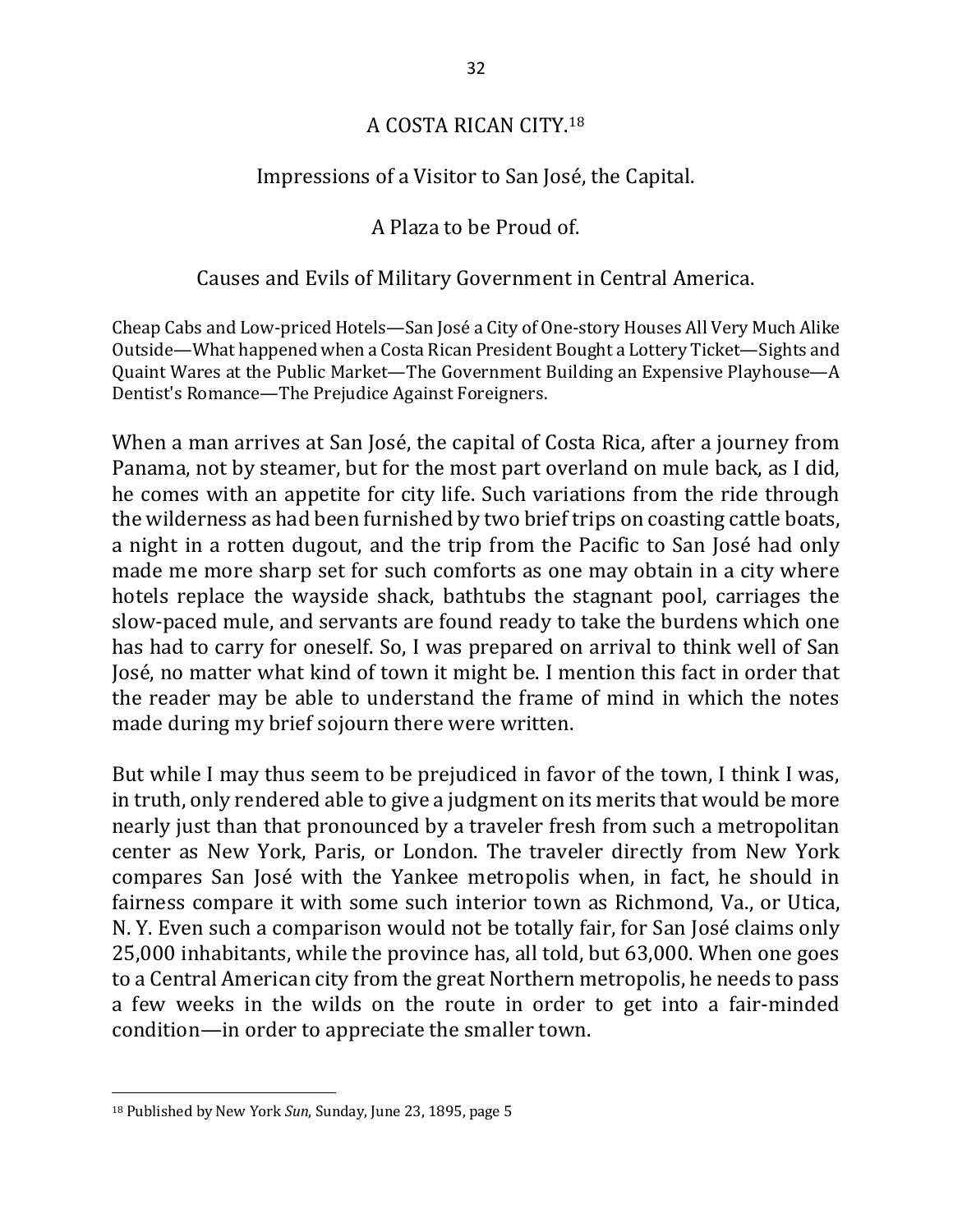My experiences in San José were those that any ordinary traveler might meet. I did not know a soul there, and I had no introductions. I knew but little of the language, and absolutely nothing of the town beyond the fact that a railroad terminated there and that it had several hotels. The railway train from Alajuela arrived in the afternoon and stopped beside a platform, with a building alongside and a yard and a fence beyond that were enough like the outfit of a country railroad station in the States to make me feel myself at home. And when I had passed through the fence I found a line of cabmen standing just off the sidewalk as they do in the States, and every one of them shook his whip toward me and shouted something that was not to be distinguished in words, though it could not be misunderstood. Selecting one at random, I was assisted into a twoseat carriage of American make; but instead of asking me for my destination and driving away, the jehu<sup>19</sup> hurried back to his place and began tooting for more passengers. He seemed to be in luck that day, for the seats were quickly filled. Then he called for the fare, and each passenger paid a *real*, or twelve and one-half cents in the money of the country. That was the price for each, whether one or four had the carriage, and since the rate of exchange made a *real* worth only about five and one-half cents gold, I concluded that Costa Rica had the cheapest carriage service of any civilized country in the world. By the hour the rate was 25 cents—say 11 cents gold. And yet there were plenty of men in the business day and night, though I observed that very few people were to be seen on the streets after 8 o'clock at night. Indeed, San José was in this respect the most remarkable town I ever saw.

From the station I drove to a hotel kept by a Frenchman. The swell hotel of the town, as I afterward learned, was known as the English house, but a stranger who asks for a hotel kept by a Frenchman will very rarely go astray, no matter what part of the world he may be in. The hotels of San José are all remarkably good for the prices charged. The very swell place charged \$4 a day, and the next—the French—\$3. For this last sum one had a large, clean, airy room on the second floor (all the hotels are of two stories), with abundant furniture, and a door opening on a shady vine-clad veranda, while the table included from seven to nine courses, cooked and served by French experts—all of that for less than  $$1.50$  a day gold.

Naturally, the first thing a stranger notices in San José is the lack of variety in the models of the houses. Every block or square seems to be covered with one

 $19$  Jehu — Cab driver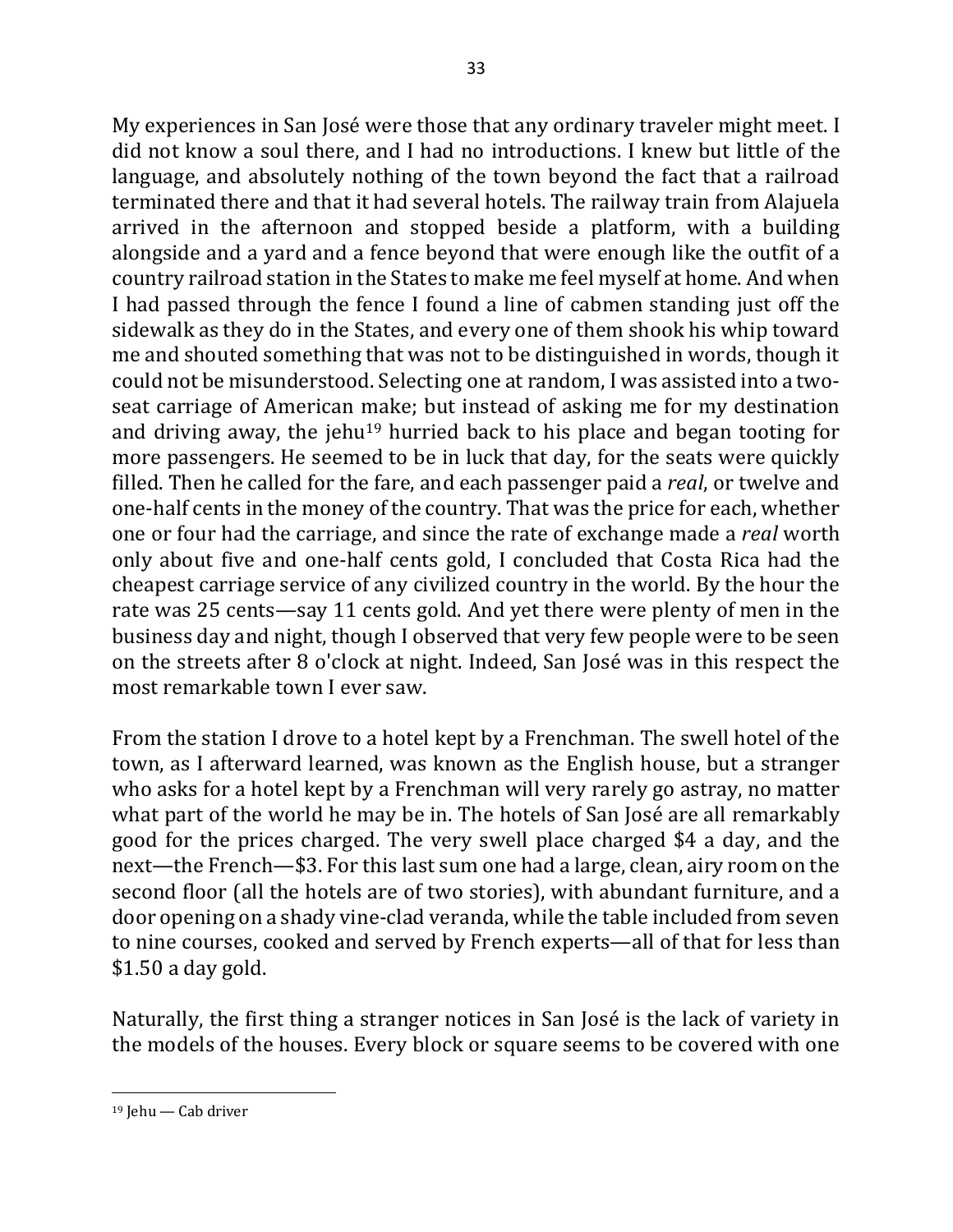house only, and that is a house one-story high with a smooth, whitewashed wall of plaster or cement, and above all a roof of tiles. The wall is, indeed, broken at intervals by windows covered with iron bars and by heavy wooden doors, on every one of which is a metal knocker. In spite of variations in the size of doors, the arrangement of iron bars and the forms of knockers, the blocks seem to the casual observer exactly alike. Even blocks occupied by business houses, such as dry goods stores and tailor shops and hardware stores, are almost exactly like the homes of the people. As I took my first walk along the streets of San José I happened to pass the home of the President, and observed, when it was pointed out to me, that it was to be distinguished from a hardware store in the next block only by the rich hangings over the windows. Of course, each block contains many houses, the partition walls of which may sometimes be seen in a ridge in the tile roof above. And when one enters a house he finds a degree of privacy which a dweller in a New York flat, or even in a New York house, might envy. The thick adobe walls extend entirely around the lot on which the house stands. Each house is a row of rooms built around the lot and depending for light and air on the interior court on which all rooms open. When a citizen of San José is at home he is entirely shut off from his neighbors; so far as eyesight and sounds of neighbors are concerned, he might almost as well be in the midst of a desert. But not all the blocks are covered by one-story houses. In spite of the fact that earthquake shocks impend, the hotels, as said, are of two stories, having been built so to get guest chambers a plenty without buying large [...] of ground. Then there are a few business buildings, such as banks, that boast of two stories. The national palace is also two stories high. In these buildings, and, in fact, in all modern houses, the adobe and the brick walls are strengthened with wooden timbers, so that while an ordinary tremor of the earth could easily slide the tiles from the roof, the walls would remain standing.

The stranger notices further that the streets are paved with macadam instead of stones and that water is commonly running through the gutters. The water comes from hydrants on the corners. Of course, the macadam gives a smooth street, but because of the constant traffic of the cheap cabs the streets are covered with a thin layer of dust continually during the dry season. Having no system of sprinkling carts, the people, to lay the dust, go out and dam the gutters at intervals with old coffee sacks or cast-off clothes, and then, when the water is deep enough, take a shovel or a dust pan or some other dish, and, scooping up the water, throw it over the street till the dust is turned to mud. But, because some houses are unoccupied and because some citizens are not careful in such matters, San José is a dusty town in the dry season.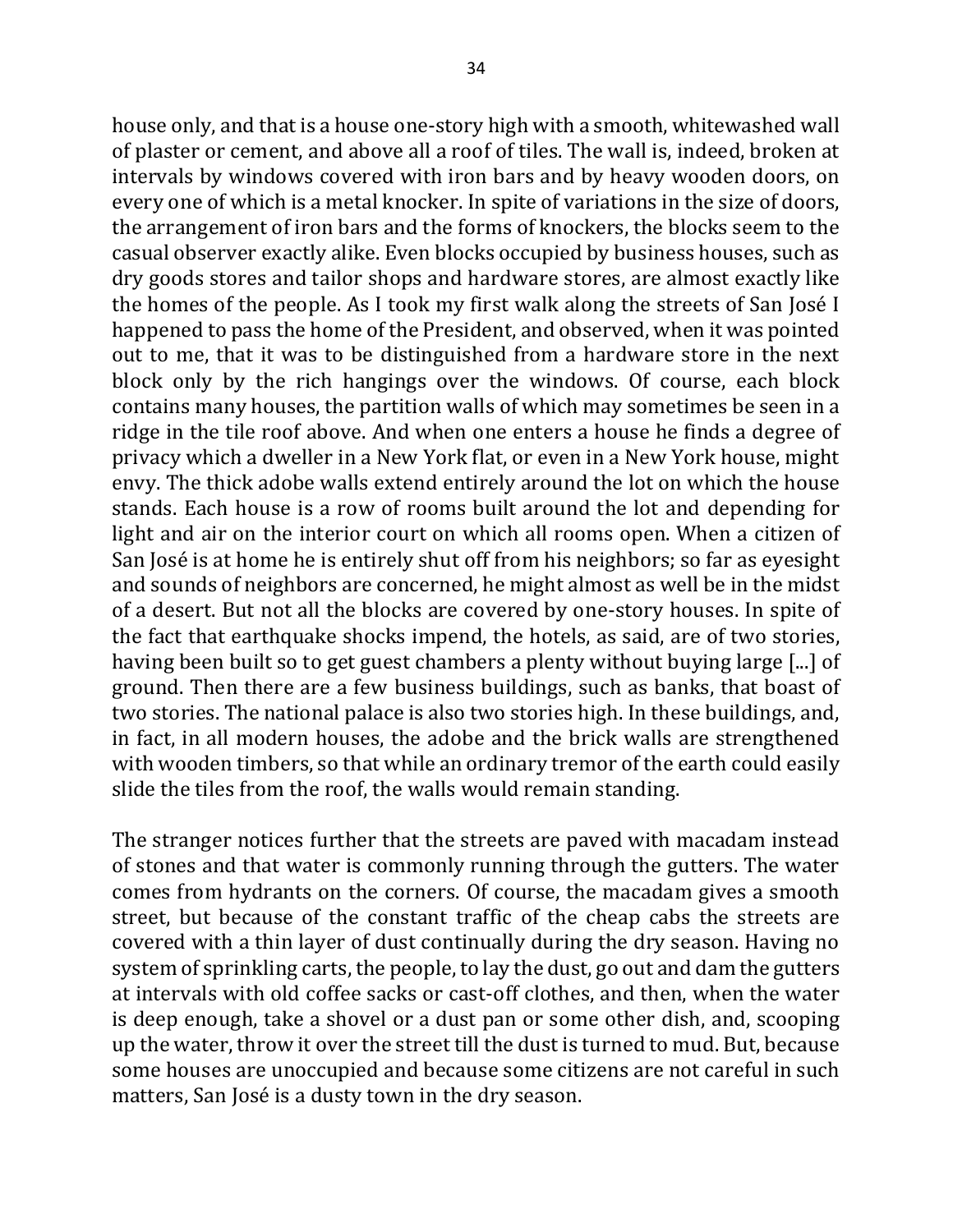#### USES OF THE PUBLIC PLAZA.

The pride of the town is its plaza, and rarely will one find a more beautiful little park than this same plaza. A pavilion has been erected in the center for the use of the military band. In the trees and about the pavilion one finds always a variety of native birds, the chief of which is the gaudy-feathered toucan. The pavilion seemed to be a favorite resort for these big birds, and they had cut and torn the upper part of it so that parts of the frames looked as soft-wood hitching posts do after impatient horses have chewed them for a time.

Sunday always brings two large crowds to the public plaza. The larger crowd gathers in the afternoon to hear who the lucky ones were among the purchasers of tickets in the lottery during the week previous. The lottery company holds its weekly drawings at the pavilion in the park and the park is crowded when the drawing takes place. The visitor is told that the drawings have always been fair, save on one occasion, when the President bought a ticket and sent word to the company that he needed a little ready money. He drew first  $prize-\$2,000$ cash of the country.

The other crowd comes rather early and is attracted by the President, who, with a couple of hundred soldiers, always attends mass at the big cathedral that faces the plaza. When the service is over the President comes out, takes his hat from a valet, who has stood at the door holding it for him, and then drives away in a carriage with the valet on the box with the driver. But neither the President nor the valet nor the driver wears a uniform as is done in Guatemala.

After the President is gone, the soldiers file out and line up on the pavement facing the church and are then inspected by the General in command of the department, accompanied by several under-officers. I observed that the General took a proper look through the barrel of each musket to see if it were bright, and that he lifted the flaps of the cartridge boxes and did such other things as were necessary to learn whether the soldiers' equipments were in fighting order. But he did not insist on any soldier wearing well-blacked shoes, or shoes of any kind. They wore sandals instead.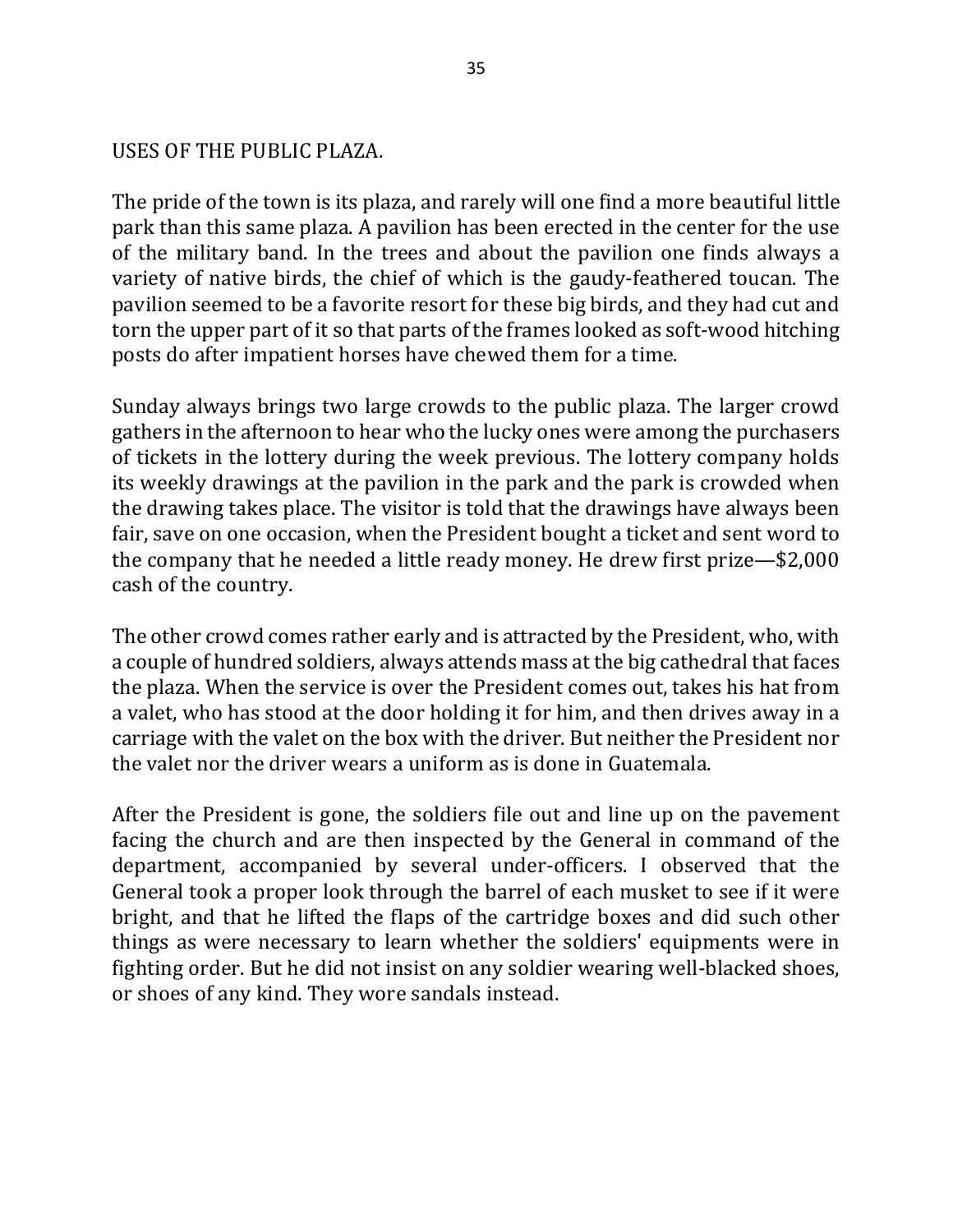#### UNDER MILITARY RULE.

The presence of the long files of soldiers in the great church every Sunday morning is not in itself, of course, a matter to disturb anybody, but the fact is that a sojourner has soldiers within sight or hearing unceasingly in Costa Rica, and the time comes when he wishes that he might at least attend church service without having the gold lace of martinet officials thrust into his face and the blare of a bugle obtruded on his ears. The curse of the military rule is no worse in Costa Rica than in the other Latin American nations. Honduras and Salvador were much worse off in this respect than Costa Rica when I visited them; but this rule is irritating beyond endurance to an American anywhere in those nations. The barracks of the artillery, and those of the infantry as well, were in the heart of the town. One could not go out to buy a yard of calico or a cigar without seeing soldiers and muskets. There were a few hours of the day when the infernal scream of a bugle was not to be heard. The discordant notes not only filled the streets, but they penetrated to the uttermost parts of every place of business, to the schoolrooms and the public library, and they disturbed the air in every parlor and bedchamber in the town.

But the lack of melody in the discordant blasts was the least of the evils attendant thereon, for the bugle calls were the ever-present reminders of the system of government prevailing. It is this bayonet rule, everywhere present, that exasperates the American traveler, and prevents his doing the people full justice in what he may say of them. But one of the most interesting facts about the rulers and ruled is that they do not know that they are living under a despotic system of government. They rejoice in the name, and the name only, of a republic. They often ask foreigners, as they asked me, why emigrants would go from Europe to the United States by the thousand when not one would go to Central America, where one could much more easily obtain a living. And when, in reply, a foreigner frankly says that it is because the Central American Governments are more despotic than those the emigrant leaves behind, the questioner is commonly offended, because he thinks the reply is untrue, and that an untrue reply was made purposely to offend him. It is useless to argue with a Central American on this point to refer to the law compelling all citizens to serve in the army just as Germans and Russians must do, to refer to the fact that every State and every county in the little nation has not only a Governor, but a military commandant; that both of these rulers are appointed by the President, and that the military man is in all cases the real ruler of his district. The fact that the words of the Constitution guarantee the liberty of the citizen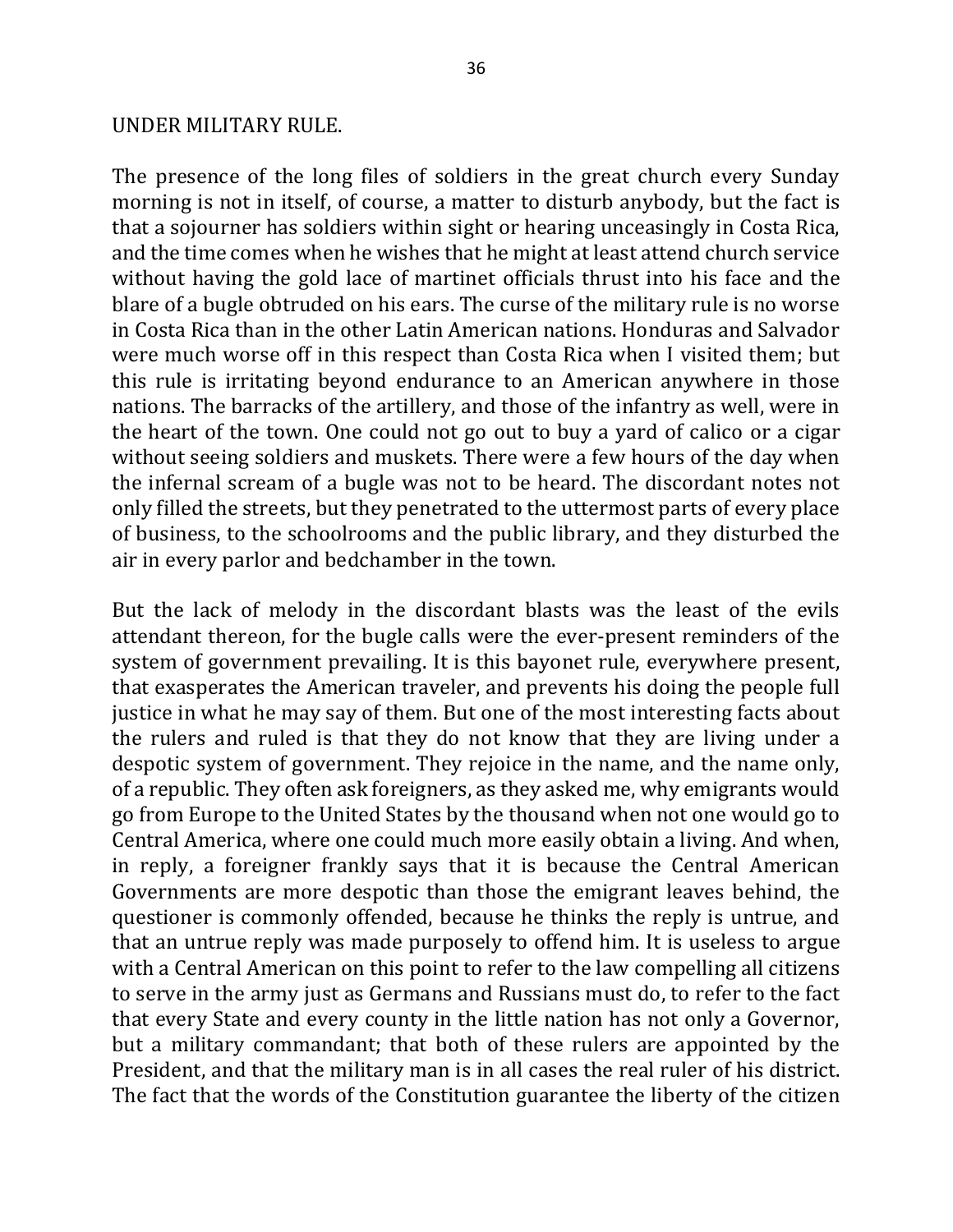is sufficient. One may almost say that, so long as the word is right the fact may be anything, and the Spanish American will be content. Newspapers are suspended, citizens are arrested without warrant, and both imprisoned and shot to death without trial. How a people, who had a sufficient love of liberty to throw off the Spanish yoke seventy years ago, should still willingly live under tyrants more arbitrary than Charles III of Spain is a matter of the greatest wonder to the American traveler. And yet when one reads the history of the settlement of Central America, and of the Spanish-American institutions generally, the matter is plain enough. As long ago as the time of Columbus it was provided by an edict of the Spanish monarch, when the region of Costa Rica was to be settled, that "the natives be forced to have dealings with the Spaniards, and *that the work for wages under the guidance and oversight of caciques; the natives must hear mass,*" and so the order continued detailing the system of actual slavery under which the natives were to live, but at the end of the order it was stated with a flourish that they were "to do all these things as free persons, for *such they are.*" It is a fact that the unfortunate Indians who by the thousand were worked to death in the old Spanish mines were, by the word of the law that condemned them to slavery, free persons. That is to say, at the very beginning of the settlement of Central America the slavery that actually existed was carried on under laws that ostentatiously talked of freedom. And that is not all. Whenever a new colony was sent out by the Spanish rulers—as when California was settled, for instance—the rules of life of the colonists, to the most minute particulars, were laid down in the regulations of the colony. *"Religious duties must be attended to; persons must not leave church after the sermon begins; persons* must not have company late at night and must not be out of their homes *late at night for any purpose,"* and so on. Further still, the colonies (colonies as distinguished from missions) were always military outposts, or located near military posts, and the ruler of the district was a military man. The people of Central America have never known any other kind of government than the military. When Costa Rica and the other nations threw off the yoke of Spain, it was not because, as colonists, such regulations as those mentioned had governed them. They did not object to the regulations; neither did they object to the fact that the commandant of the presidio, or military post, was at once the Governor, the Judge, the mayor, the school trustee, &c., of the district. They objected to the fact that this many-titled ruler was a greedy Spaniard sent out from Madrid. They wanted native rulers instead. The only thing accomplished by the Spanish-American revolution was a change of commandants, and none of the fierce little revolutions that have occurred at regular intervals since has

accomplished much more. The paternal system of government in the old days

37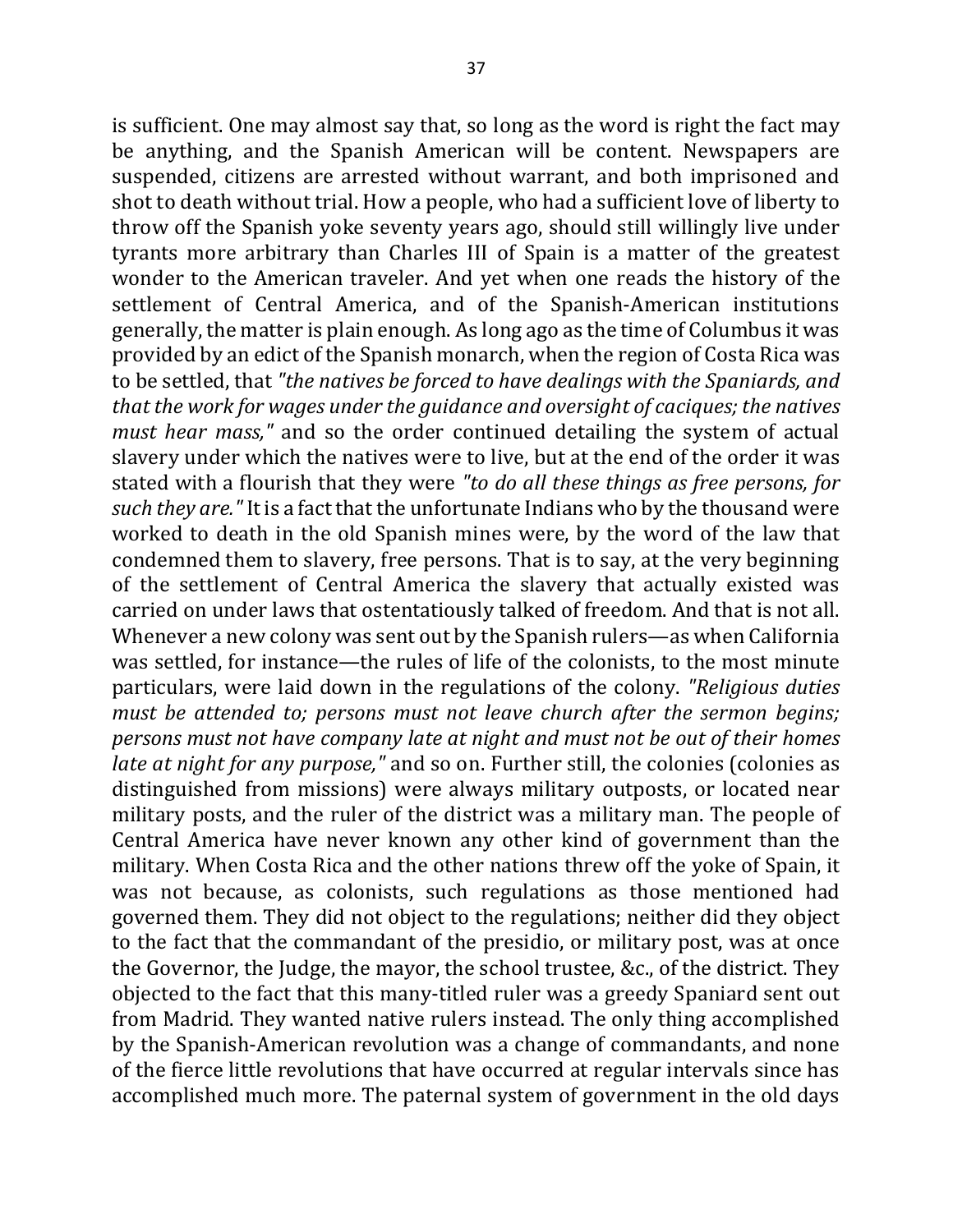gave to each colonist land, which in some cases amounted to eleven square leagues per man; it gave him in addition tools, stock, and a salary in cash for a year or two. It told him that he was a free citizen, but he would get a licking if he failed to attend mass on Sunday or was caught on the street after 8 o'clock at night. The happy-go-lucky half-blood Indian colonists liked having the physical necessaries of life provided, and having the name of free men, they were therewith content. One has to keep these things in mind when traveling through Spanish America, if one would understand the people.

#### EVERY SIXTH MAN AN OFFICER.

To give some idea of the military burden supported by the people of Costa Rica, it may be said that the law provided for 1,000 men only, in times of peace, but "in times of internal commotion," 5,000. Naturally, under a military dictator, the "times of internal commotion" prevailed continually. A revolution continually impended, and the people said [?] that more than 5,000 men were under arms. According to a Government *Informe* the number of commissioned officers on duty in San José at the time of my visit was 1,131, as follows: Generals of division, 7; Generals of brigades, 5; Colonels, 21; Lieutenant-Colonels, 76; Lieutenants, 193; sub-Lieutenants, 612. The pay of the troops, by the same authority, up to the rank of Colonel, was as follows: Privates, \$1 a day; corporals, \$1.10; sergeants, \$1.25; sub-Lieutenants, \$55 a month; Lieutenants, \$60; Captains, \$70; Majors, \$75; Lieutenant-Colonels, \$80; Colonels, \$120. Of course, the gathering of officers at the capital was larger than that found elsewhere, but at every State (provincial) capital and at every county (cantonal) town was to be found a *cuartel*, as soldiers' barracks are called here, and in it a company of men, with corporals, sergeants, sub-Lieutenants, Lieutenants, a Captain, a major, a Lieutenant-Colonel, and, in the cases of State capitals, officers up to the rank of General of brigade at least. The population of San José was said to be 25,000 all told, and it certainly was no more than that, and yet of that number over 1,100 were commissioned officers—for every twenty-four men, women, and babies in town there was one military officer in his gold lace and sword. Or, to put it otherwise, every sixth man was a commissioned officer. I should not have believed such a condition possible but for the figures in the *Informe*. The country readers of THE SUN will perhaps better appreciate the condition of affairs in Costa Rica if they will try to imagine every town of 1,000 people or more in the United States provided with at least thirty soldiers of the regular line, and the usual officers up to the rank of Lieutenant-Colonel or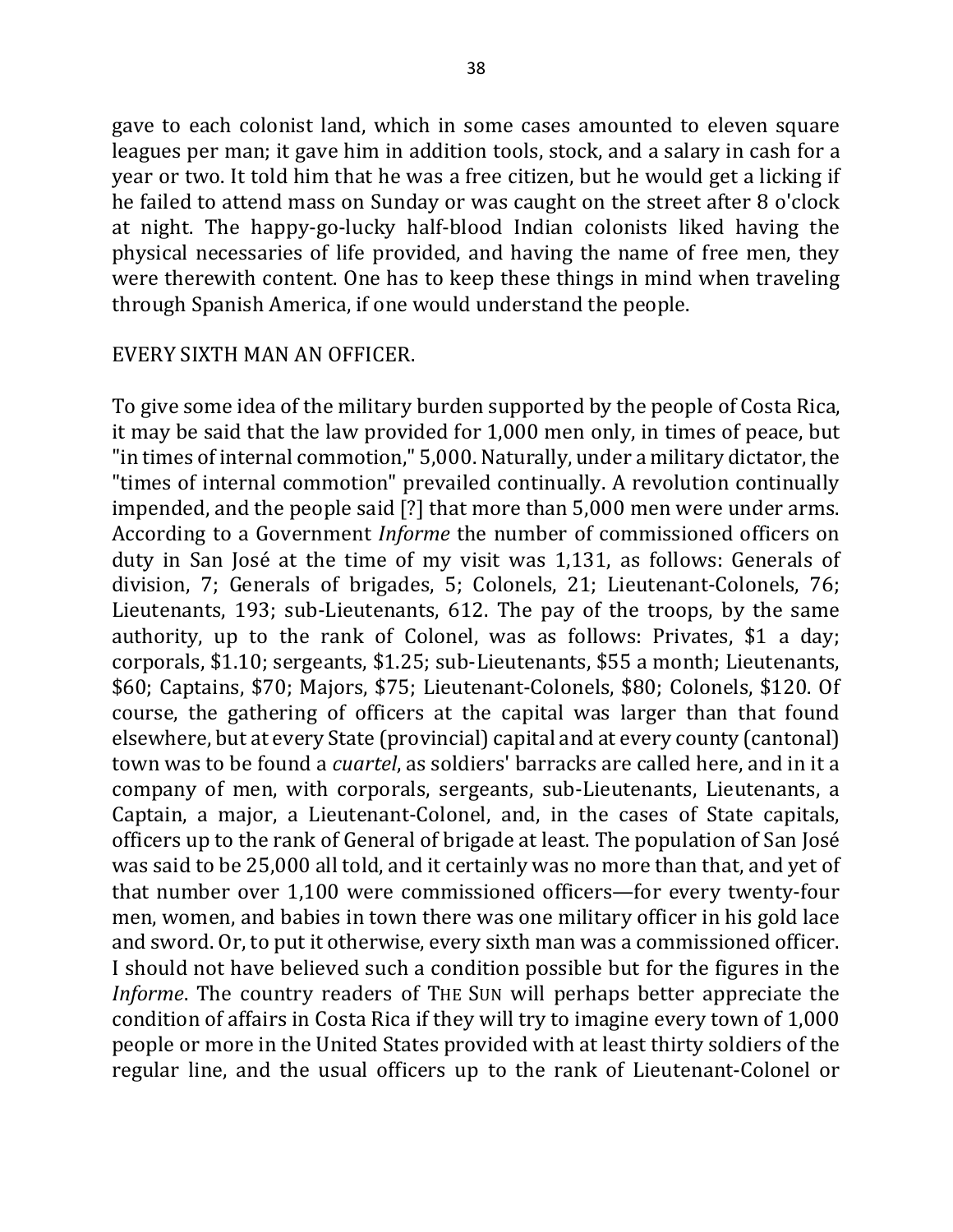higher, every one of whom was the creature of the President, and not one of them a citizen of the town where he was stationed.

Besides seeing the soldiers inspected and the lucky numbers of the lottery drawn in the public plaza, the citizens of San José gathered there at stated times to hear the military band play. To my mind, the military band of Costa Rica was as well worth the attention of lovers of music elsewhere as was the celebrated Mexican band that made a tour of the United States a few years ago. The band numbered forty-six instruments. The *maestro director* was Don Mateo F. Fournier. Don Mateo not only had charge of the band, but he was also chief instructor of a class of thirty-four apprentices. For the benefit of any theatrical manager who might wish to show a Central American brass band to the people of the United States, it may be said that Don Mateo's salary was but \$150 a month in Costa Rica money, while the rest received from \$60 down to \$25 a month. In gold Don Mateo got less than \$70 a month.

## AT THE PUBLIC MARKET.

The first place of public resort that I visited in San José was the market. The market place occupies a square of the city and is the property of a corporation holding a concession or monopoly of the market business. A row of small storerooms, say 12 feet wide by 20 deep, was built around the block, each having doors and windows facing the street and the interior court. People pass through these to the court, and there are four wide public entrances to the court also. The court is paved with cement and shaded by a succession of iron roofs or pavilions ten feet wide, supported on iron columns. Between the pavilions are gutters draining into the sewer, and water is constantly flowing from hydrants through the gutters. The little store rooms are occupied, as one might imagine, by merchants selling dry goods, notions, hardware, crockery, and clothing of all kinds ready-made. A few are occupied as meat markets. Under the pavilions are found meats and vegetables, with other products of the country. The stuff is sometimes piled on counters and sometimes heaped on the cement floor.

At one place I saw a man standing behind a bench on which were heaped a hundred iron ox goads. The goads were of iron and from six to eight inches long, including a socket to fit over the end of a pole. In the street I saw men using these goads. The driver walked ahead of his oxen, which was a good way to do, because he thus usually avoided the dust. When he wished go round a corner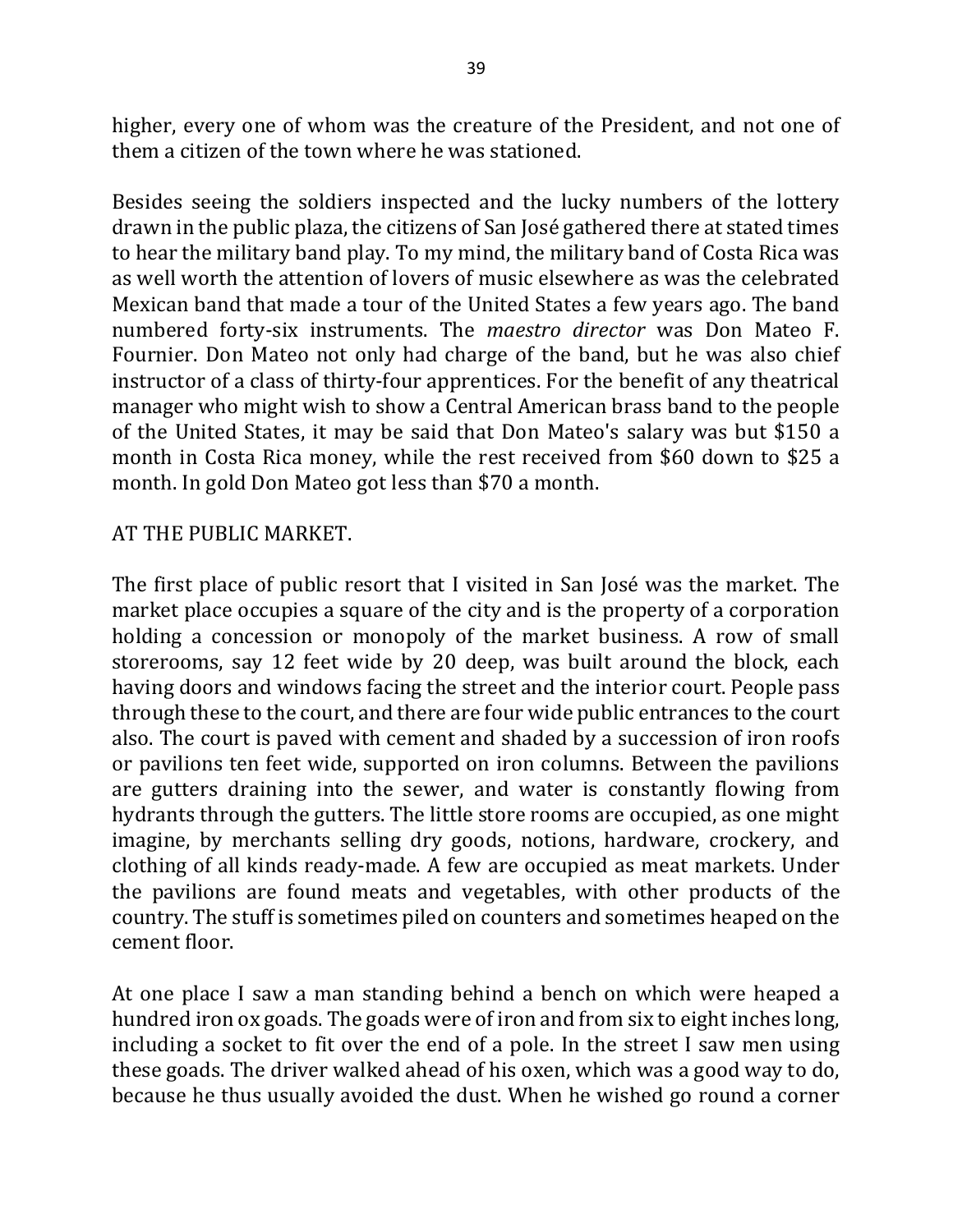or hurry the oxen, he turned on them and with his goad jabbed one or the other, or both, in the shoulder. Every ox had its shoulders as thickly spotted with scars from the goad, as the rest of the body was marked with individual hair roots. The hair was thinly scattered, and the skin practically one broad cicatrix<sup>20</sup> on each shoulder. I noticed that some of the drivers had little knots of stout twine around the goads about one inch from the sharp points. These were the merciful drivers. They put the twine on the goad so that it should not sink more than an inch into the flesh. The goads sold for 70 cents each, native money.

Near the ox goad merchants was a bench with stacks of cakes of sugar on it, and behind it a brown-skinned native woman smoking a cigar. The sugar looked like the blackest of the maple product found in New York. Although made from cane juice, it tasted quite a little like the maple. The reason for this similarity of taste was, as I learned, that the sugar had been made in an open kettle over a wood fire in the woods, while the cane juice had been pressed from the cane by rollers made of native tree trunks. Like the dark maple product of New York, this sugar had the flavor of the woods and the open air, and the smoke and cinders of a wood fire. The sugar sold at 10 cents a pound, native money.

A little further on a woman was making coffee over a charcoal fire. She poured boiling water over the coffee and let it drip through a sieve-bottomed can into a pot. Then she let it steam a bit, after which she ran it through the coffee grounds again. I bought [an] ordinary American breakfast cup for 10 cents. She put in some bluish milk and some of the dark sugar her neighbor sold. The combination did not look inviting, but a taste changed my mind. It was so good that I bought a second cup, whereat she smiled sociably at me and said aside to her neighbor, thinking I would not understand: "Ah, see. He is no mule; he is a *gentleman."*

This remark is especially worth noting, because it calls attention to the feeling which the natives there have toward foreigners—more particularly those of Saxon blood, of which something will be said further on.

# MATTRESSES AND CIGARETTE CASES.

A little further on, I came to a pile of native mattresses for beds. They were simply rush mats two inches thick. The rush stalks and leaves were cut green,

<sup>&</sup>lt;sup>20</sup> Cicatrix — Scar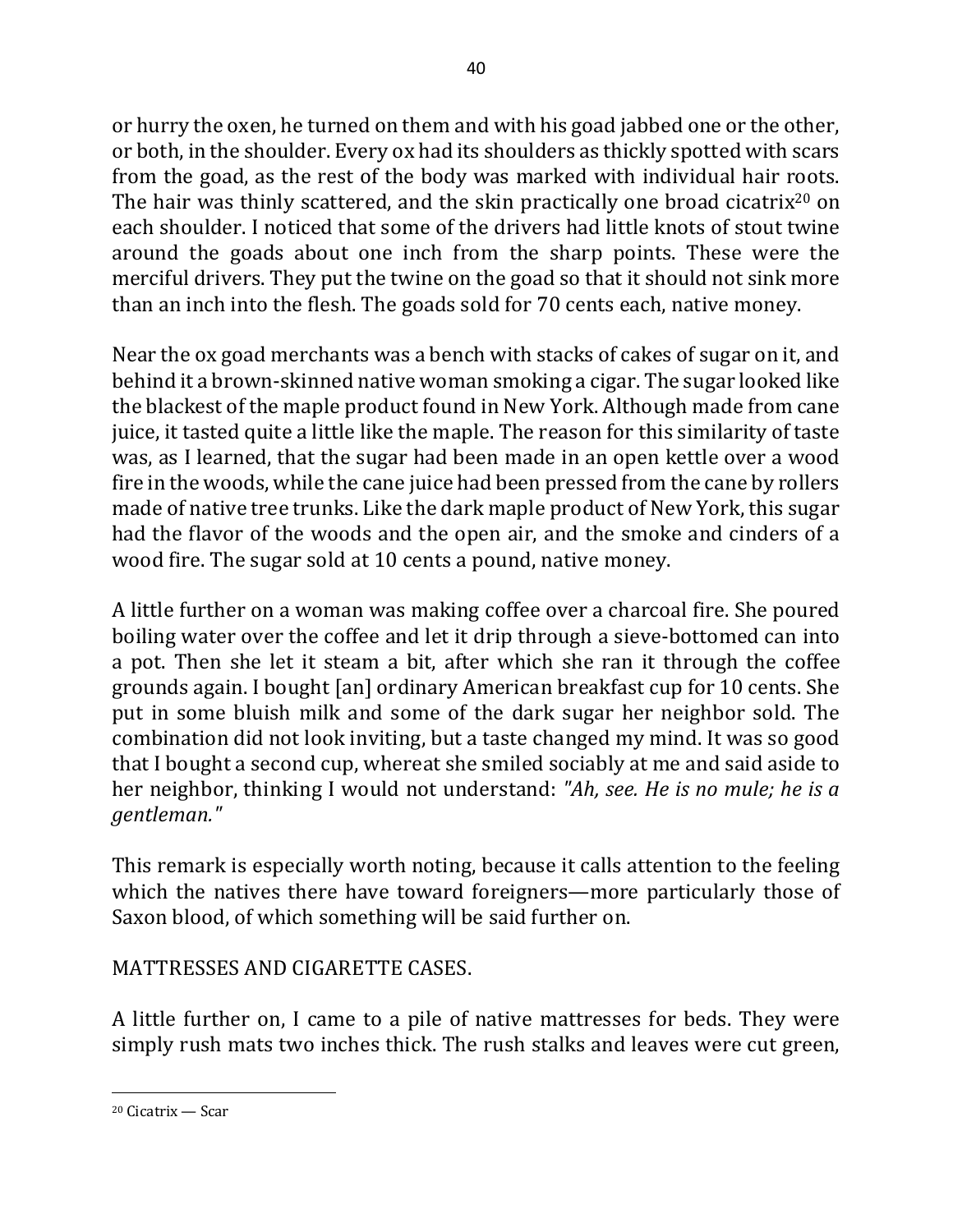the seller said, and, when cured as hay is cured in the States, were tied up in substantial rolls two inches thick and as long as the mattress should be wide. Then these rolls were woven into a warp of stout twine, and in that way the best mattress I saw in Spanish America was made. If the quality of the beds of the poor be taken as a standard of civilization, then the Costa Ricans lead all others between Panama and the Río Grande. In the Isthmus, I found cots covered with dried ox hides that were as stiff and unyielding as boiler iron. In Nicaragua, even in the best hotel of Granada, I found the same kind of cots, but benches made of slats split from the trunk of a palm tree were also used and these were a little the worst of any bed I ever saw. In Salvador and Guatemala, the poor slept on mats of rushes that were one rush only in thickness—say a quarter of an inch thick at best. In the Tehuantepec region of Mexico, it was the same and so, too, in Honduras. But everywhere in these countries one found from one to three hammocks in every house, and as many of the family as possible slept in these. And the hammock is the best bed ever devised.

The Costa Ricans are peculiar also in that they carry their cigarettes in homemade cases—little pocket-sized affairs big enough to hold a dozen cigarettes. They were woven from pita<sup>21</sup> fiber—the fiber that is used in making Panama hats. Ordinarily the case is made of plain white fiber, but some makers used dyed fiber and produced very pleasing patterns. When I asked a woman the price of a plain one she said 20 cents. I offered her 10 cents and she took it. Then while I lingered over the fancy ones she sold a plain one to a native for five cents.

An interesting feature of the market was found where native crockery was on sale. There was nothing noticeable about the bowls, jars, and water bottles save that they were plainly of native make, but in addition to the articles of household use there were stacks of pots  $[...]$  in clay of horses  $[...]$  Here was a field especially worth the attention of the archaeologist sharp, who thinks that every clay or stone image dug from an Indian grave is a sure enough idol.

Perhaps the most interesting single object seen in the market was a mill of native invention and manufacture for grinding coffee or any kind or grain. The maker dressed a block of gray lava into the form of a cube about a foot large. In the top of this he hollowed out a hopper that reached the center of the cube, and from the bottom of the hopper a short tunnel led to a cone-shaped cavity in one side. In this cavity was snugly fitted a cone of lava stone that was so

 $21$  Pita  $-$  Fiber-yielding plant, such as an agave.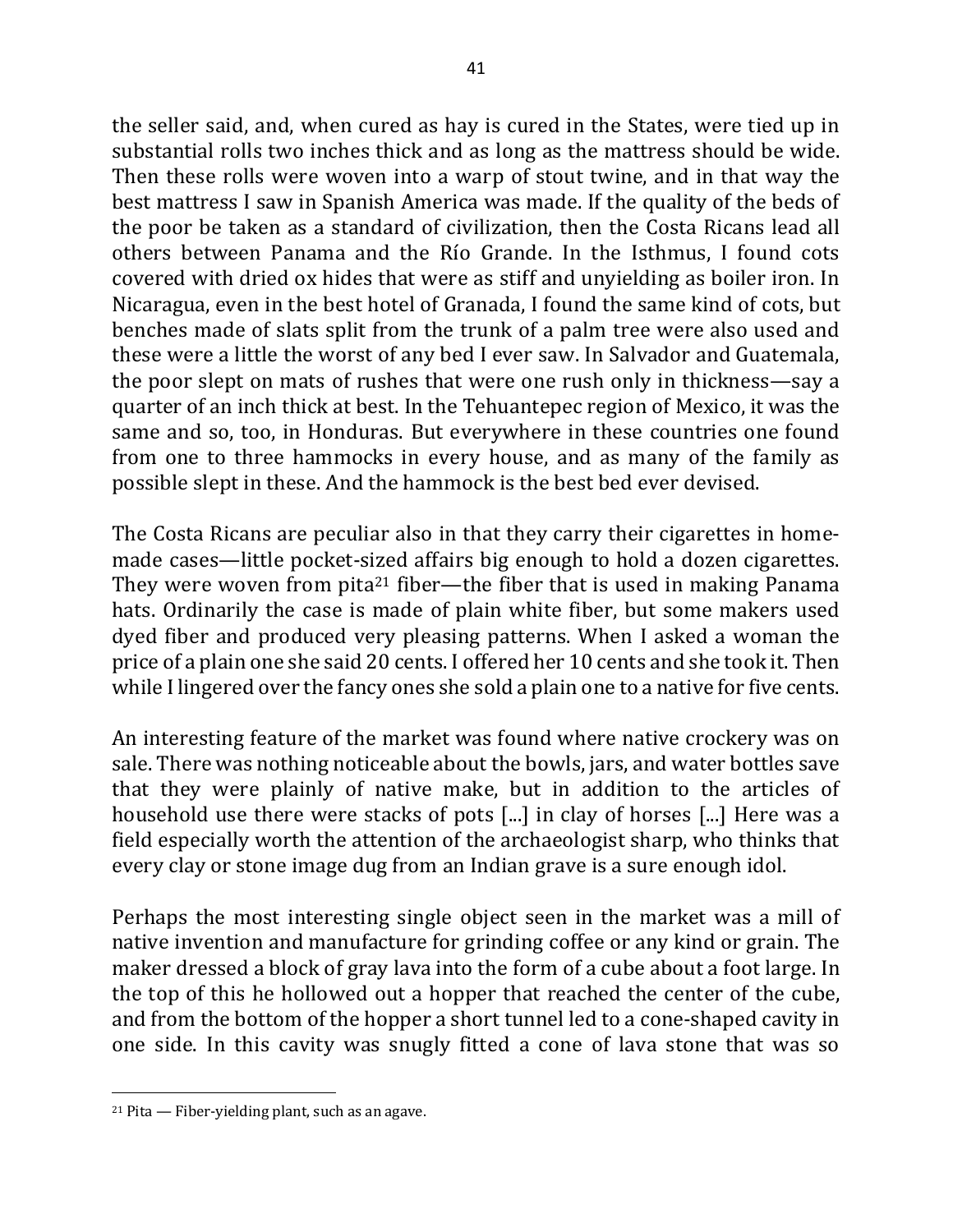supported that it could be turned with a handle. Coffee placed in the hopper naturally ran in between this cone and the cavity, where it was crushed, but to insure a constant feeding in of the coffee the inventor had lengthened out the cone and cut four propeller blades on it. These operated in the bottom of the hopper and through the short tunnel, forcing the coffee along.

## FOR WAR AND LOVE.

Mention has been made in THE SUN<sup>22</sup> of the universal habit in Costa Rica of wearing knives two feet long. Naturally, the number of these machetes on sale at the market was immense. They were for the most part of English make, and very cheap, but the man who wanted one of superior quality always called for an American blade, and paid a dollar native money extra for it. There were a few of native make—wrought iron blades of no better quality than the English stock, but they had handles of horn inlaid with bone in pretty patterns that made them saleable, although the price was as high as that of a good American blade—\$3 native money.

The Costa Ricans were noticeable for inlaid work in other things. They made leather scabbards for the machetes that had not only leather of different colors set into them, but bits of bone also. But the most interesting bit of inlaid work was the horn finger ring. Threads of brass, copper, silver, and gold were worked into the slender hoops of horn, and very pretty vine-like patterns formed. Names as well as initials were worked. A circle of black horn, no thicker than a knitting needle, could be found with as long a name as Juanita written in it with delicate gold wire. There were also rings that showed the Costa Rica equivalent for sweetheart (*novia*) and other terms likely to attract lovers, and the maker, a grizzly old slouch, who polished each ring on his stubbly bearded chin before he handed it up for inspection, said that such rings were in greatest demand, while those with names and of baby sizes were next in the number of sales. There was also a good demand, he said, for rings carrying two names—say, Juan and María—and these were commonly sold in pairs, one of a size to fit the little finger on Juan's hand, and the other to fit the third finger on the hand of María. The rings sold at from 25 cents to \$2 each, according to workmanship.

The Costa Rica broom would exasperate a New England housewife beyond endurance. The material for making brooms was piled up for sale in big stacks.

 $\overline{a}$ <sup>22</sup> See article of April 7th, 1895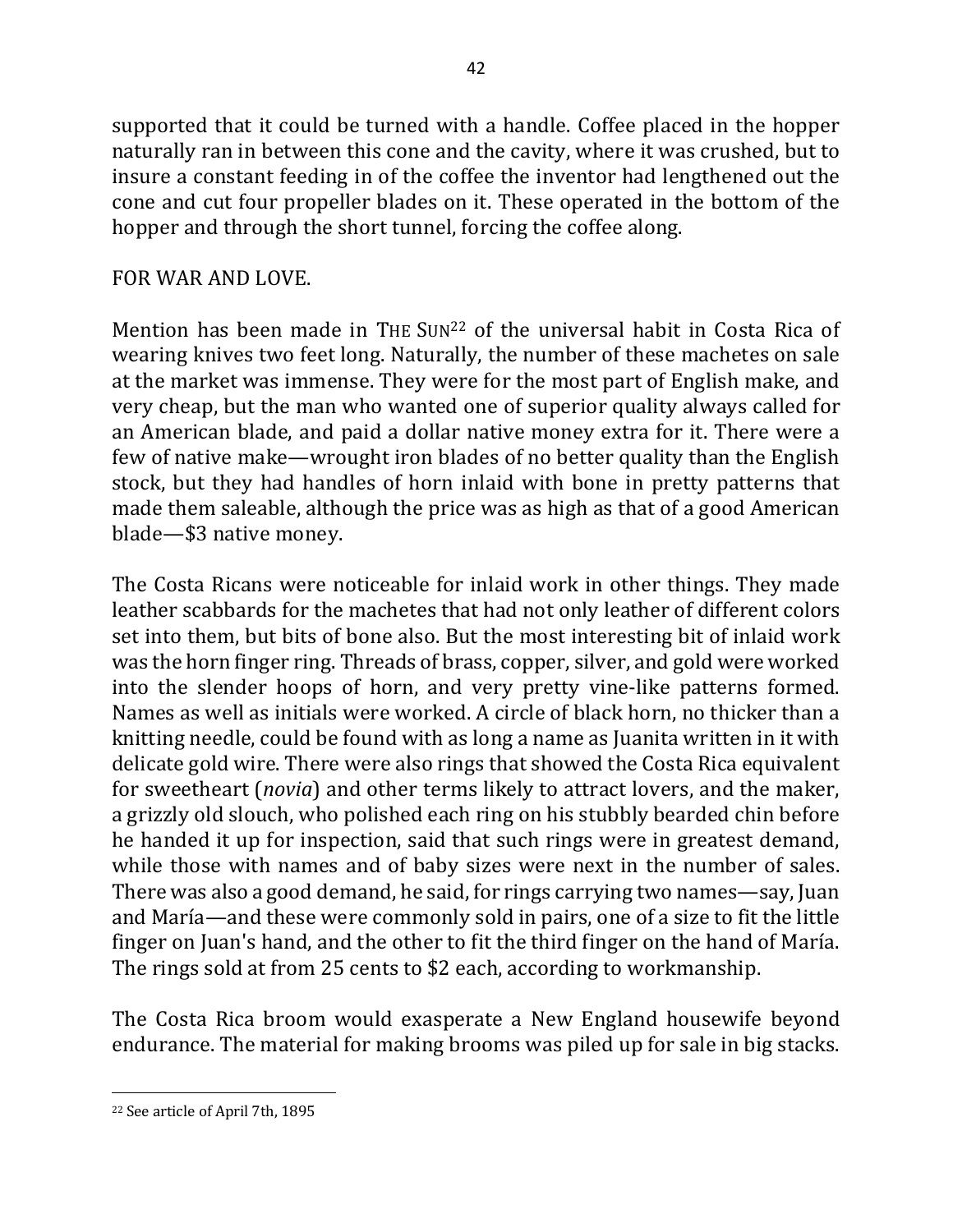It consisted of slender splints four feet long, split from some sort of straightgrained palm, they told me. Enough of these splints to make a roll an inch and a half in diameter constituted a broom. The roll was bent and the ends brought together. Then a stout lashing of pita fiber was put around the doubled bundle half-way between the ends and the bend, and the broom was complete. The Costa Rica housewife grabs the bundle at the bend, and, stooping over till she can reach the floor with the ends, makes the dust fly. When the broom makers of the Mohawk Valley find their chief market (New York city) overstocked, it would pay them, perhaps, to send a missionary to San José, and to all the other towns of Spanish America as well.

Then there are a lot of fakirs<sup>23</sup> in the market, who, having no permanent stands, wander through the aisles, selling handkerchiefs, flowers, brass jewelry, and so on. Like the fakirs of New York, they have to keep one eye searching for customers and the other eye on the police, for if they stop for any length of time a policeman will make life a burden for them. The police, too, are interesting, because so different from those seen at home. They are such slender little fellows that I am confident an average of their weight would not exceed 115 pounds, if it reached so high.

As said, this marketplace is at present a monopoly. No one may sell vegetables or meats elsewhere, but anyone who pleases may rent a room or a stall in the market, on paying a fixed price. Those who had rooms facing both the street and the court paid from \$20 to \$25 a month, money of the country, according to the location. A pavilion space  $5x14$  feet large, between the roof posts, brought \$1.25 a week, and half that space in the part of the court, where half-spaces were rented, 50 cents a week. The sellers who squatted on the pavement with their goods before them paid 25 cents a week, while the fakirs, whom the police kept on the move, paid nothing. The rents will not seem very high to the Yankee market dealers, I should say, but the gross income of the company from rents in 1891 was \$48,415.44, and in 1892 it was \$50,725.59. From this last sum, dividends to the amount of \$39,758.66 were paid, the nominal capital being \$215,000. It is said that on the actual investment the dividends run from 20 to 25 per cent. per annum.

 $23$  Fakir — Itinerant peddler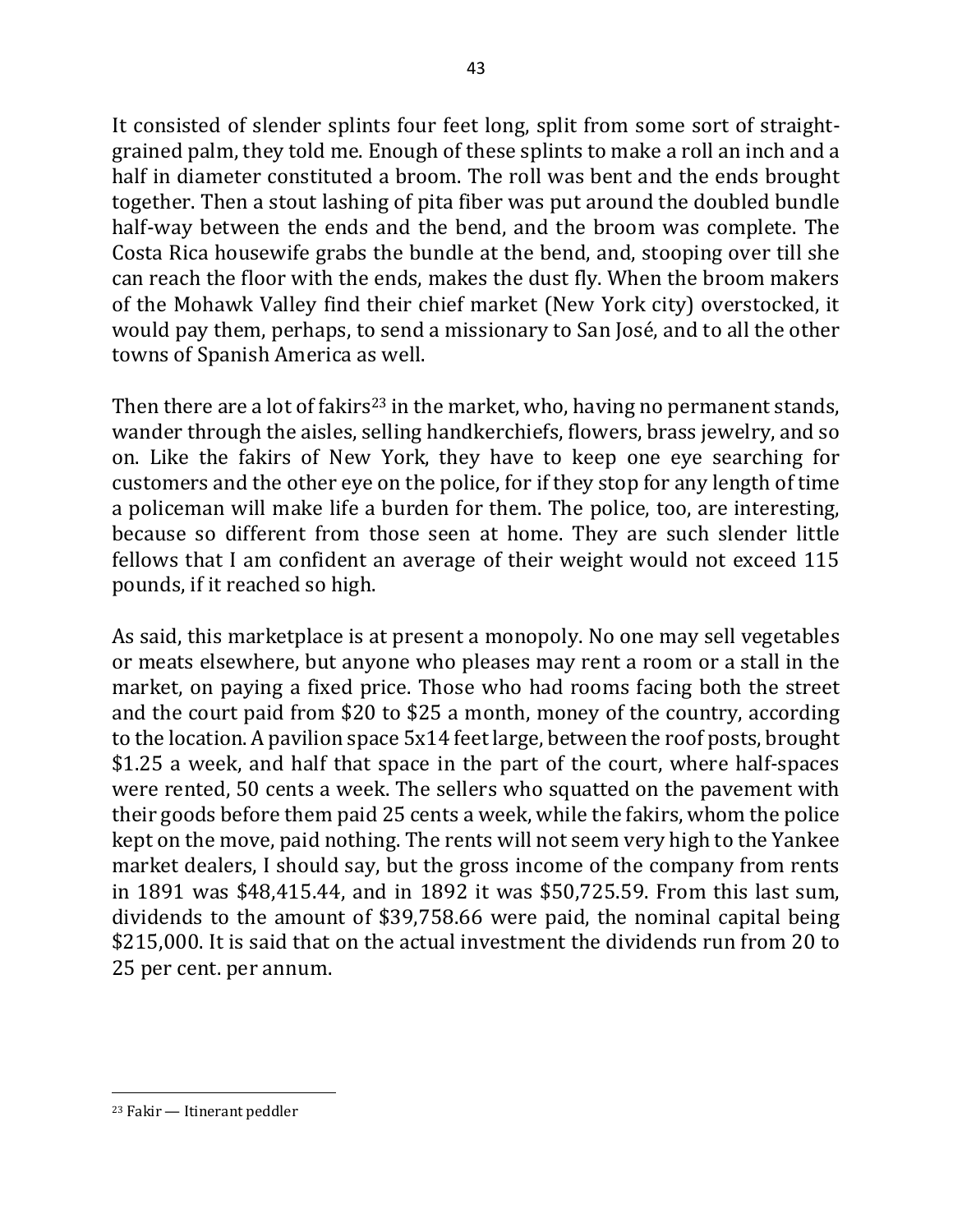## A GOVERNMENT PLAYHOUSE.

The particular feature of the city of which the natives of San José were proudest was the great stone theater then in course of erection, not by private enterprise, as would be the case in the States, but by the national Government. In the minds of the San Josefinos the building of a theater and the subsidizing of actors was as legitimate a charge on the national treasury as the building of a schoolhouse and the employment of teachers. Indeed, as between the theater and the school, the theater was regarded as the higher educator. No one knew how much the new building would cost, but several hundreds of thousands of dollars were sure to be absorbed before it was finished. As the ordinary revenue of the Government was not sufficient for the ordinary expenses, this theater had been provided for by a special export tax on coffee. The one industry of the country that was bringing any wealth worth mentioning into the nation was taxed to provide the rich people of the capital city with a place of amusement. Imagine Uncle Sam taxing exported wheat that a home for *Trilby*<sup>24</sup> or *Little Christopher*<sup>25</sup> might be erected in Washington.

Of schools, properly so called, the Costa Ricans have not a few, and the foreigners in town spoke well of the colleges, and especially well of the National Institute, supported by the Government. There is a national library that was well selected, and a pretty good national museum. In the common schools a number of books written by native scholars are used, and these books were, in my mind, much better adapted to their purpose than anything brought from Paris, where about all books used in Spanish America are printed.

## A SAN JOSÉ ROMANCE.

 $\overline{a}$ 

To show something further of life in San José, the adventure of Dr. B. B. Bray, an American dentist, who was unwillingly mixed up in a Costa Rica romance, is worth telling. Bray, like almost all American dentists in Spanish America, had a large practice. Among other patients was the daughter of one of the wealthiest citizens of the town—a very charming young lady. Having a mind of her own, she fell in love with and determined to marry a suitor who was very much disliked by the rest of her family, and especially by her father and mother. Under the social laws of all Spanish America, no unmarried lady may meet a gentleman save in the presence of a chaperon, and because of this the chances

<sup>&</sup>lt;sup>24</sup> *Trilby* — Stage play first performed in Boston in March 1895.

<sup>&</sup>lt;sup>25</sup> Little Christopher Columbus — Burlesque opera; first US performance in New York, 1894.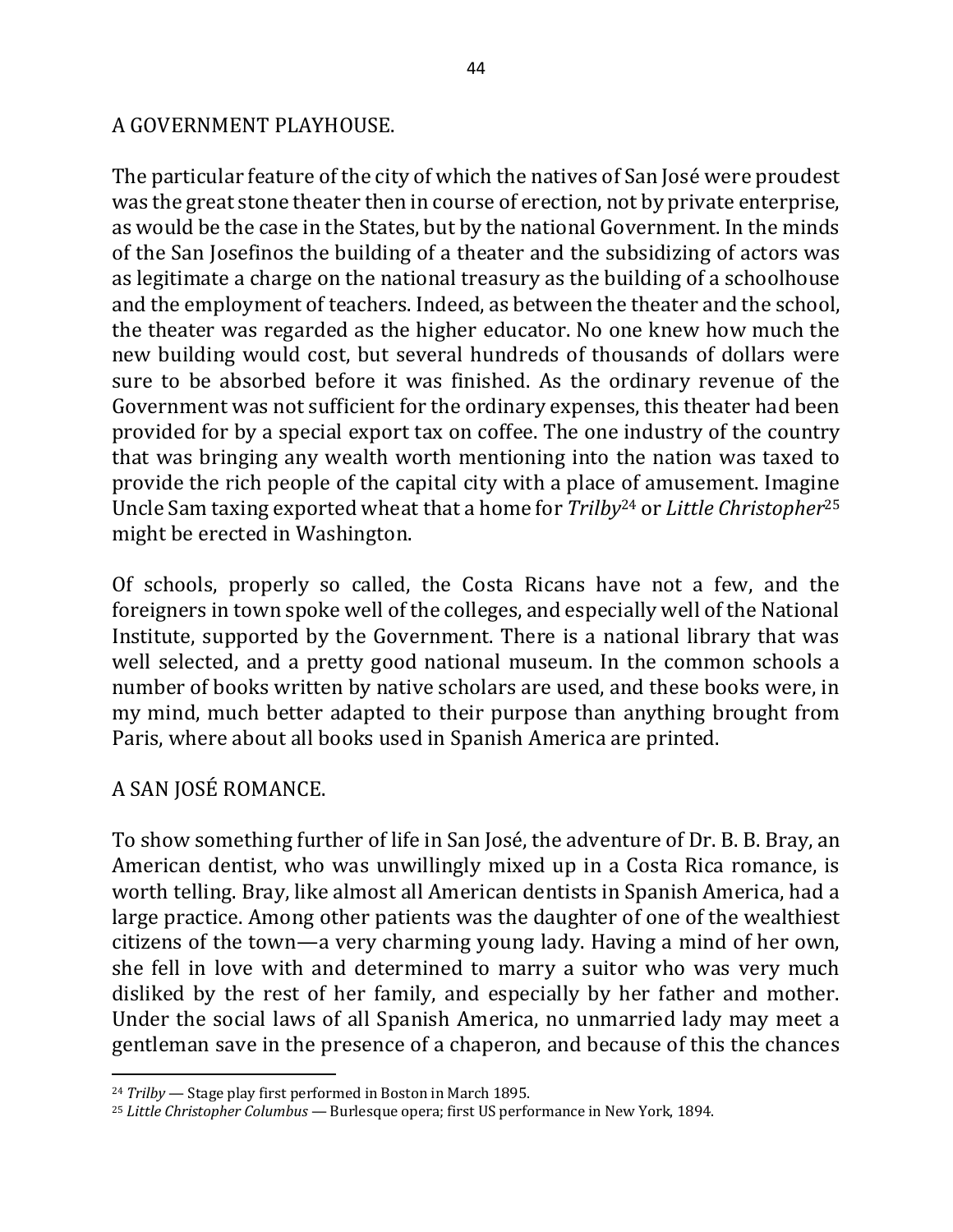this lassie had for communicating with her lover were apparently very few. Still, such difficulties may be surmounted, and it was the method she took that got Dr. Bray into such trouble that he almost lost his life.

First of all, she bribed a servant to carry a letter to her lover appointing the dentist's office as a place of meeting. Accordingly, as Dr. Bray had [the] young lady in the chair, where he industriously hammered gold into a tooth cavity, in walked the lover with a priest. The young lady at once got out of the chair and ran to her lover, who then told the priest to go ahead with the marriage ceremony. At this point Bray, who knew that the girl's family disliked the young man, interposed and begged them to go elsewhere, and said if the ceremony were performed there everybody would say that he had helped them in their clandestine marriage, and so the dentistry business would be injured. The priest agreed with Bray, and at once declined to go on. Thereat, the lover bowed himself out, followed by the priest, the young woman returned to the chair, and Bray went on driving gold into her tooth.

The adventure had only just begun. In ten minutes, the young man returned with another priest, who would not listen to Bray's expostulations, and as soon as possible the young people were married, the tooth was completed, and the couple left. Then the storm broke. The girl's father and brother were wild with rage, but, singular as it may seem, their anger was wholly directed at Bray, and he was at once challenged to fight a duel. Bray got a friend of the family to go in his behalf and explain the circumstances, and also got the first priest to write that it was at Bray's solicitation that the ceremony was not performed in the first instance. But all this had no effect on the angry father. The ceremony had been performed in the office of the *gringo* (foreigner) and the *gringo* had got to fight, leave the country, or die. Even when the American Consul took a hand in to patch up peace, the efforts were fruitless. So, Bray loaded a revolver, put it into his pocket, and two days later (it was on a Sunday morning) met the girl's brother very unexpectedly in the park. The brother hit Bray with a cane, pulled a revolver, and shouting "*Defend yourself*!" blazed away.

Because Bray's pistol hammer caught in his hip pocket, the young fellow had fired five times before the dentist's pistol came in view. But, the moment it did appear, the youth turned and ran for life. So, Bray fired one shot, aiming low purposely, and cut the young man's heel, bringing him to the ground with a thump. The young man was still in bed suffering severely from the wound when I left the country, but I heard afterward that he recovered, and that with the aid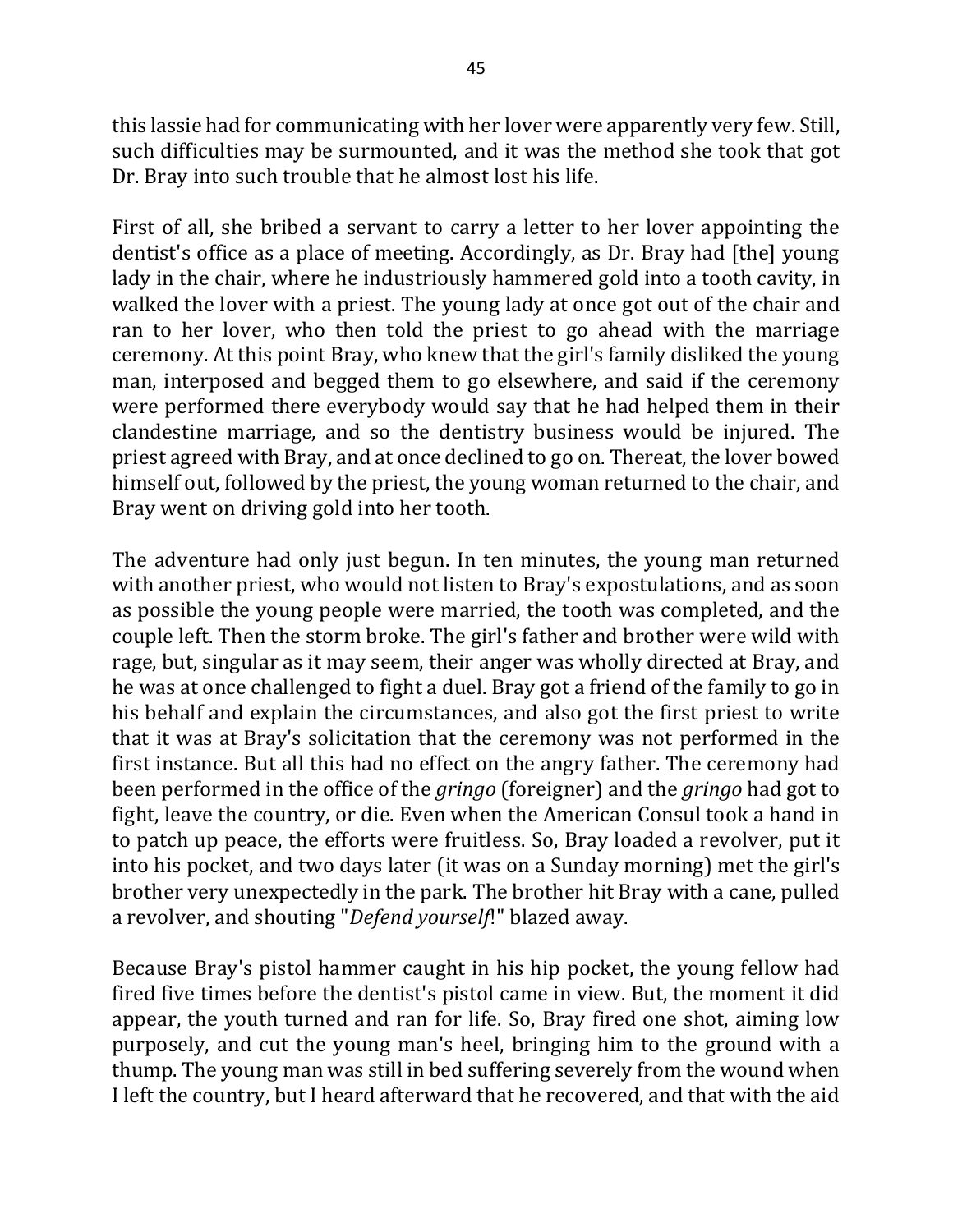of the priests, who supported Bray in the trouble, in spite of his Yankee birth, peace was established.

This matter is worth the particular attention of those Americans who think of going to any part of Spanish America to make their fortunes. The most circumspect and considerate of foreigners may incur the enmity of some of his neighbors. Foreigners there have, as a rule, always shown their feeling of superiority to the natives. They have carried themselves arrogantly and have sneered at even the praiseworthy customs of the natives. So, the natives are prejudiced naturally against all foreigners, and when to this is added for any reason a personal dislike, the foreigner must often flee or fight to escape assassination. I feel myself bound to say that I believe that the prejudice of the natives against foreigners is almost always justified and that in quarrels the native is more often imposed on than the foreigner; but, because these things are so, the best-intentioned foreigner may get into serious trouble.

## A WASHINGTON'S BIRTHDAY CELEBRATION.

Another adventure in the career of two Americans in Costa Rica illustrates prejudice of another sort which every American will see in a journey through Spanish America. On the evening of Washington's Birthday, two Americans invited a lot of Englishmen to help open some bottles in honor of the day and as a pledge of growing goodwill between the old and the new English-speaking nations. The Englishmen, being jolly young fellows, responded. Near midnight, many bottles having been opened, the Americans decided that they ought to burn some gunpowder to further express their patriotism. So, they went to the railroad shops not far away, and, getting two anvils, put the powder between them and then fired it. The accompanying roar was glorious and the shouts of the crowd patriotic and congratulatory; but the doings were all contrary to law and the police gathered in the entire outfit.

When the sober second thought came, the boys wanted to give bail and go home but, because the police had been abused the officials refused to accept bail. So, the Yankees sent for their Consul and the Englishmen for theirs. Both came. The story was soon told. The Yankee Consul demanded that bail be accepted, according to the Costa Rican law, for the Yankees, and the officials smilingly accepted. The British Consul said that if any subjects of Her Majesty were so inconsiderate as to get into trouble through doing honor to George Washington, he should be glad to see them sweat for it; and he went away leaving his fellow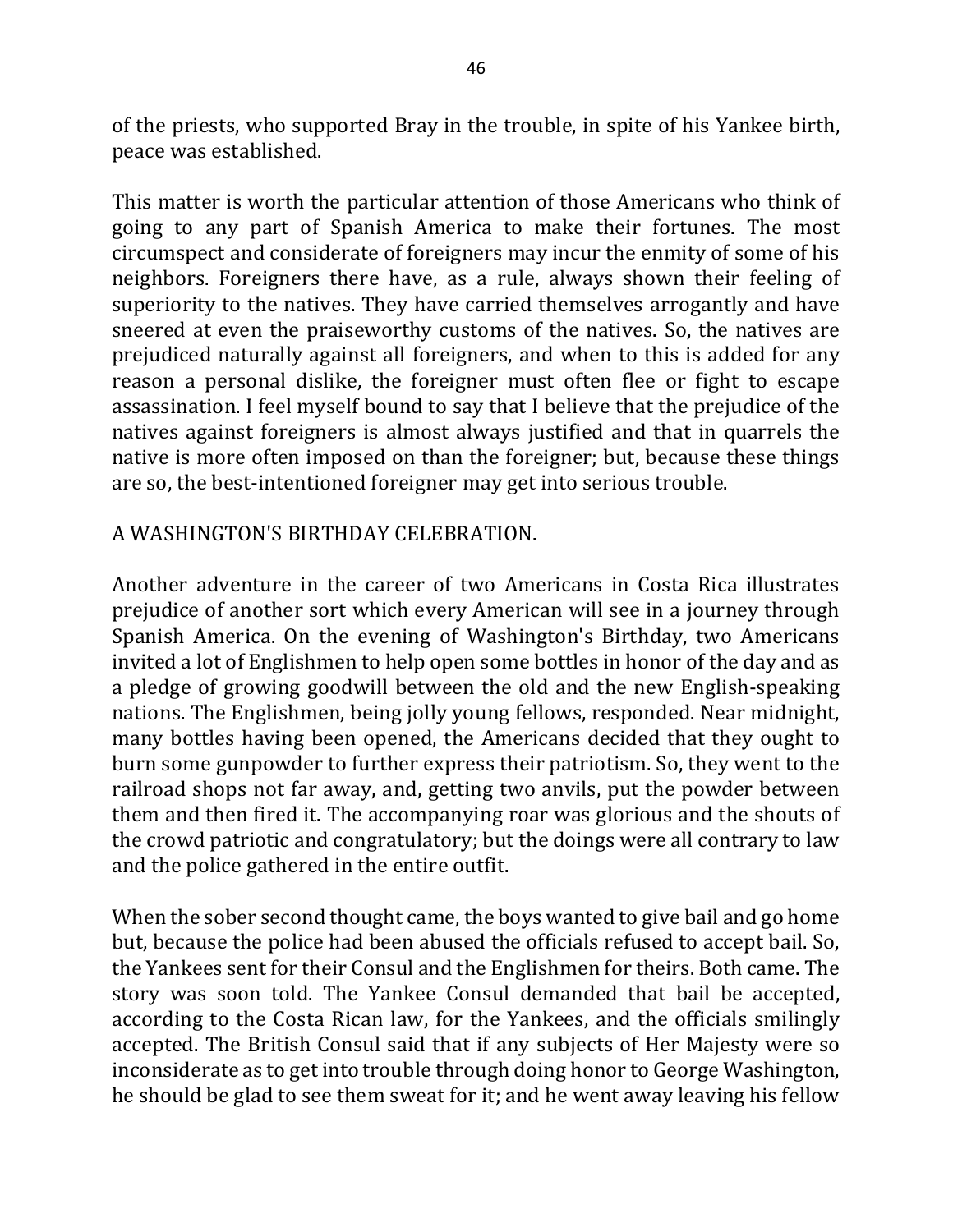countrymen to pass the night, and, as far as he knew, some other nights, in a police prison. However, when the lion had walked out, the eagle put one claw beside its bill and winked at the unfortunate Englishmen. That is to say, the Yankee Consul used his influence in their behalf by explaining that the vast noise, so like a cannon, had been made in honor of the great and good father of the Yankee nation. And the unfortunate Englishmen who were prisoners had helped make the noise, because, in spite of their birth under a detested monarchy, they had the love of liberty in their hearts. Further than that, their Consul had abandoned them because of their praiseworthy desire to do honor to the great American liberator. They were, in short, to lie in prison because of their enthusiasm for the leader of the noble cause of freedom. Could such things be among liberty-loving Costa Ricans?

Caramba! Not as anybody knows of. Would the American Consul make to the police officers the honor to take charge of all the prisoners? You bet. So it was done, and all hands, including the police officials, went away to a quiet place and finished the night honoring George Washington in the most approved Yankee fashion.

THE NEGRO HAS A WHITE MAN'S CHANCE.

Still another feature of life in Costa Rica was illustrated by what I saw one day while going from San José to Cartago in a second-class car. A spruce, young, light-colored negro came into the car looking at every person in it till his eye fell on me, when he came to my seat and said in English that had only a slight negro accent: *"I beg your pardon. Are you an American?"* 

*"Yes."*

*"I am looking for Mr. Davis. Are you he?"*

*"No."*

"Sorry I troubled you, sir," he said, and was going on when I stopped him to make some inquiries which he answered fully and very cheerfully. Finally, I said: "You *are not a native here?"*

*"No, sir."*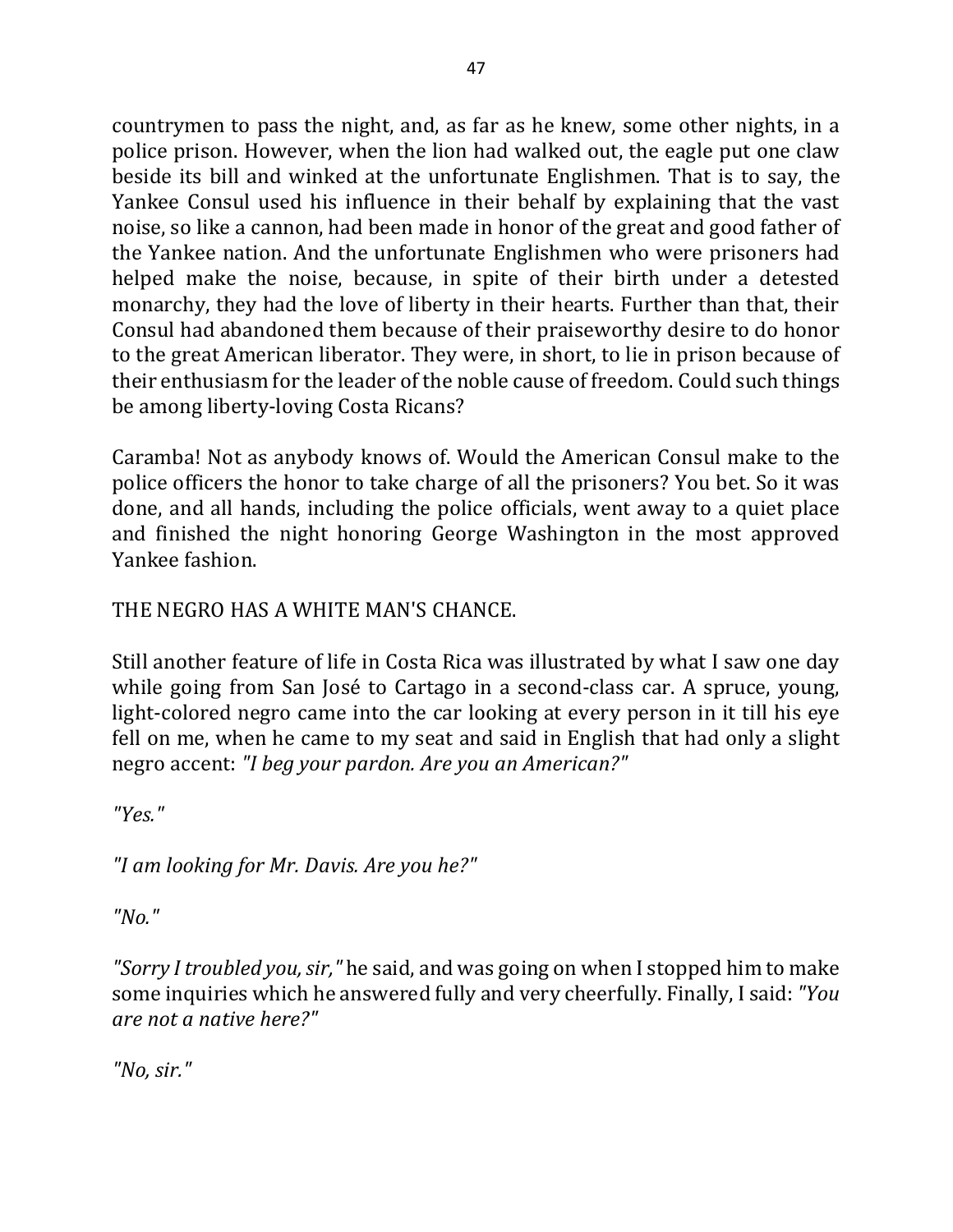"A British subject, I suppose?" I continued, almost all negro subjects there being Jamaican. The fellow grinned and then in the broadest of dialects and with emphasis said:

"No, sah. I'se a New Orleans niggah, I is, sah," and away he went. Two minutes later he was chucking the prettiest native girl in the car under the chin and making everyone nearly shout with laughter by witty remarks.

All this seems to me to be worth telling because it illustrates the fact that the negro has a white man's chance in Central America. This man in the United States, in spite of manifest education and culture, was simply, as he said, a *"New Orleans nigger.*" In Costa Rica he was a gentleman with somewhat of the tastes and habits of a man about town. At first, this lack of prejudice against color seems to the Yankee traveler to be one of the most remarkable features of Central American society. In Rivas, Nicaragua, when Warner Miller<sup>26</sup> and his party of canal route examiners were there, they stopped at the house of a widow who was one of the society leaders of the nation—a social leader in spite of her negro blood and plainly marked negro features. Honduras has had a negro President, and the people there speak of him proudly and reverently. This seems strange to Yankee prejudice, especially when it is considered that the class line between aristocrats and peons—between shoe-covered and bare feet—is there much more distinctly drawn than in the States. However, one can easily see how this feeling came to exist if he will read the history of the region. The word "white" does not appear in any Spanish law governing the American colonies, and it was further provided that all citizens of these colonies should be Spanish citizens—the subjects of the King and so far on equal terms, no matter whether of white, black, or red blood. Further still, the chief aim of the missionaries and the aim of the other conquerors of the region was to gather the natives into villages, and in these colonial villages such citizens, regardless of color, received the same share of land, the same number of [goats?] and cattle, the same annual salary, and so on, as every other one. And they cast lots for advantageous locations, There was never any condition of society in Spanish America to create a prejudice against color and they do not understand the Yankee prejudice.

*"Do you call yourselves in the United States models for the lovers of freedom to imitate?"* said a lady who had been educated in the States. "Well, I say that until

 $26$  Warner Miller (1838-1918) — US senator; president of the Nicaragua Canal Construction Company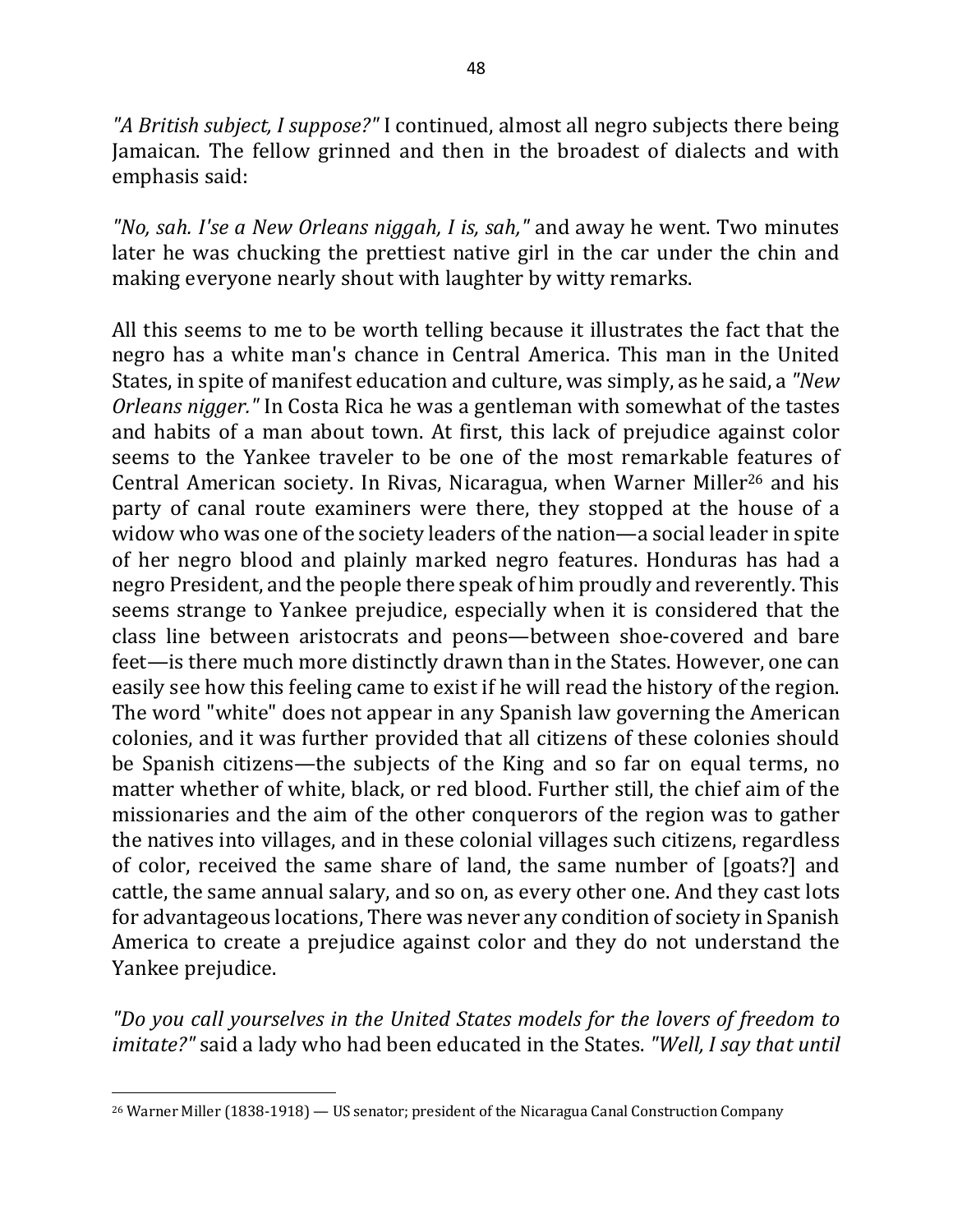*you* judge all men by their capacity and refinement, regardless of color, you are *not quite civilized."*

I do not know of any reply that can be made to this, but if any colored man must leave the United States he can find a white man's chance in Central America.

## THE COSTA RICA RAILROAD TRAIN.

If anyone would see a well patronized railroad in a thinly populated country, let him go to Costa Rica. The road there was built by Englishmen, for the most part, on Government account, and the greater part of the equipment when I was there was of English make. Trains were commonly made up with one American coach and two English coaches, built somewhat on the American plan, so that the traveler had before him, end to end, samples of the work of the two nations. After a look at the two kinds of cars, no one would wonder that the English young men in the city were willing to join the Yankees in celebrating the birthday of George Washington. The superiority of the American car was great enough to make any spectator an admirer of the Yankee as well as his products. And yet the Yankee car did not have a fair chance because, under the management of the road, the coaches were all allowed to go to ruin in most wretched fashion. Window shutters were smashed and hanging like the shutters of an old New York tenement. Seats were cut and broken. Doors were cracked and otherwise mutilated. Fresh paint, of course, was wholly unknown, and even soap and water were but sparingly applied. In spite of all, this the cars were crowded at every trip.

In one journey to Cartago I paid special attention to the mail. This city was, in the days of Spanish rule, the capital of Costa Rica. It is but a short run from San José, the present capital, and the passenger traffic between the towns demands two trains each way every day. Of course, mail is carried on each train, and because Cartago is one of the largest towns in the nation (it has 12,000 inhabitants), the mail is one of the most important in the country. The leather pouch which carried all the mail of each trip was just eighteen inches square, and it was about one-quarter full when I measured it. They told me that Cartago, with its 12,000 people, never got a mail that more than half-filled that bag. The city of Alajuela, though it has a population of  $9,000$ , gets a mail of the same size as Cartago, because it is more of a business place in proportion to its size.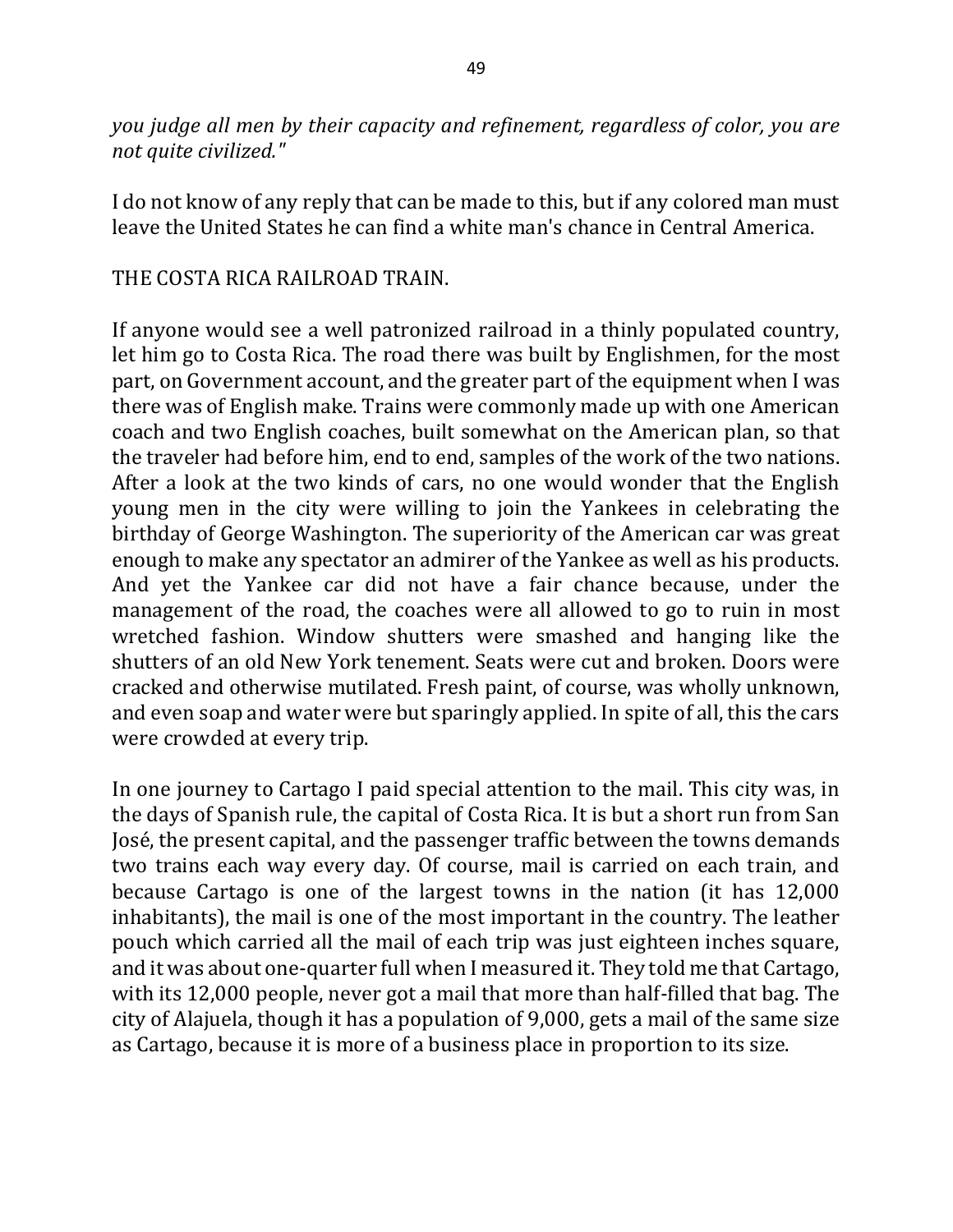As compared with the mail service in the Isthmus of Panama, Costa Rica is far ahead, for even the outer provincial towns have a mail once a week, while every place at all convenient to the railroad has one every day. A mail once a month or once in two weeks at best satisfied the Isthmian towns.

## A SUMMER RESORT.

Like New Yorkers, the people of San José are fond of the country in the hot, dry season, and the rich commonly go to their coffee estates at that time. Not far from Cartago there is a hot spring called the Agua Caliente, and known to the annals of the country for time out of mind because of its peculiar medicinal virtues, virtues which resemble those of the Arkansas hot springs. A hotel was built there, and a train line run from the hotel to the Cartago station. This ought to have been a good speculation. The location was picturesque, the hotel good, the baths of unquestioned benefit in a variety of ills to which the warm-blooded San Josefinos are particularly subject; but the blight of the country fell upon it the blight that keeps the people from doing anything their fathers did not do.

Neither natives nor foreigners came in sufficient numbers to pay running expenses. It was suggested that the management try to make the place a winter resort for Americans by arranging with the steamship companies to carry tourists to Limón at special rates, and also by advertising in American centers of population, but the manager shrugged his shoulders. There was no disposition to send good money after bad.

I passed six days in San José. On the day I arrived I sent my soiled clothing to the laundry that did the hotel's work. The landlord said the clothing would be returned in three days. At the end of four days, the clothing not having arrived, I mentioned the fact to the landlord, who anathematized the laundress and said he would have the stuff brought the first thing in the morning. The next afternoon, no clothing having appeared, I went to the landlord and asked him to send a special messenger at my expense to get the stuff. He said he would do so with pleasure. Thereafter I waited until 7 P. M. but no clothing came, so I went to the landlord once more. *"Did you send for my clothing?"* I asked.

"Certainly. It was not quite ready. I did not tell you so, because I thought you would *know when it did not come."*

*"Well, then, when will I get it?"*